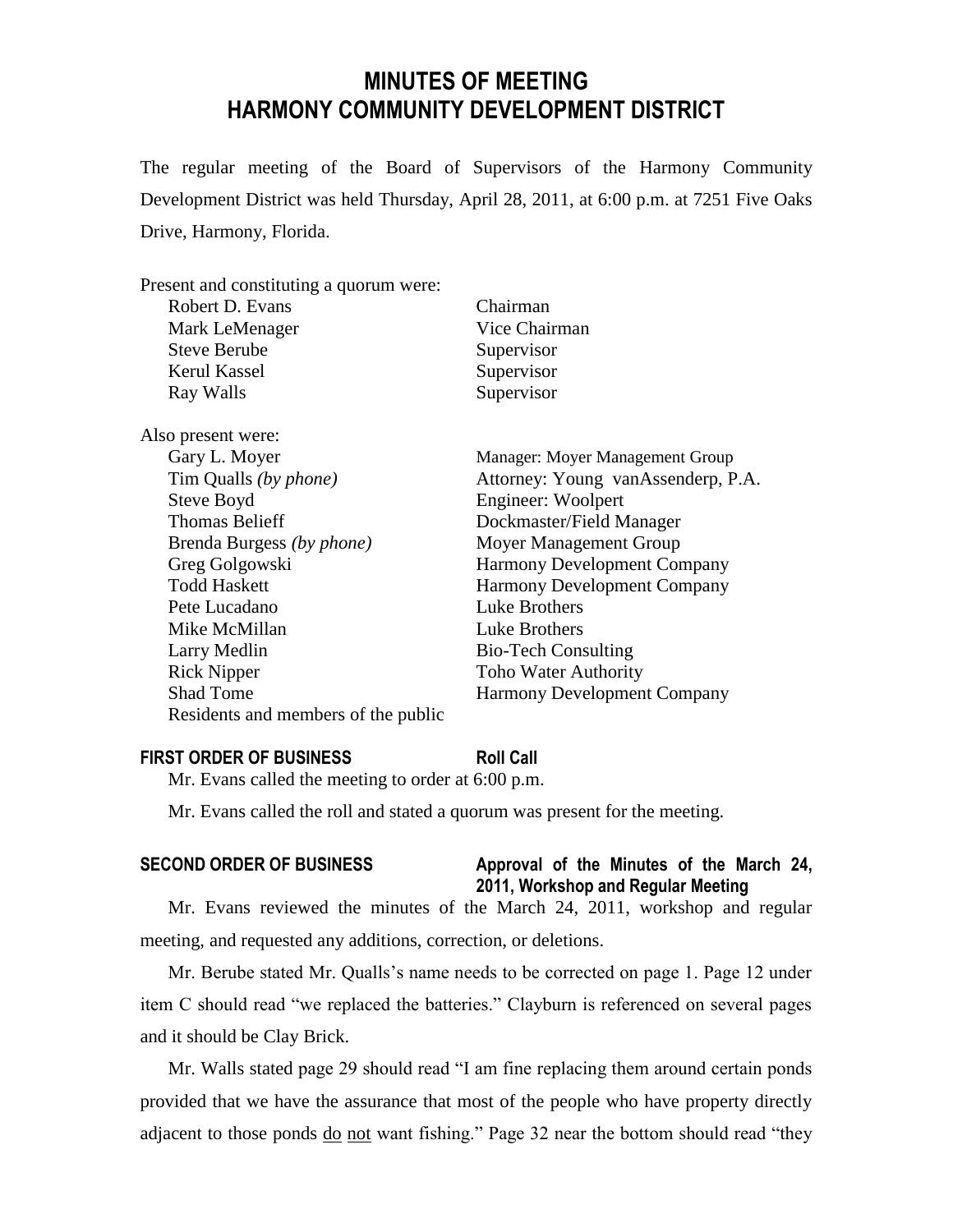are parking legally." I made a comment about the stormwater management document, and the minutes are correct as written. I referred to one of the purposes of the stormwater ponds being recreational, and I misspoke because I did not have the document in front of me. I should have said it is an amenity. I had recreation in my head. The minutes are correct, but I should have said they are an amenity, so I want to set that straight in the record.

> On MOTION by Mr. LeMenager, seconded by Ms. Kassel, with all in favor, approval was given to minutes of the March 24, 2011, workshop and meeting, as amended.

### **THIRD ORDER OF BUSINESS Subcontractor Reports A. Landscaping – Luke Brothers**

Mr. Lucadano introduced Mr. Mike McMillan, who is the new project manager for Harmony. I introduced Mr. Gary Locke last month and we were going to try him in this position since he has been a long-term employee. Mr. Haskett has been extremely helpful in working with me on a daily basis in providing his feedback and both of us closely evaluating the program. We determined that Mr. Locke was not the best fit for Harmony and what Harmony needed. At the same time, I had been talking with Mr. McMillan, who has worked for Luke Brothers in the past. He has been a branch manager for us in our Jacksonville branch, in the north Hillsboro County branch, and also in our Las Vegas, Nevada branch when our company was doing a lot of work in that area in early 2000s. Mr. McMillan stayed on the West Coast and has been working for a large company called Brickman Landscape in West Palm Beach. We had a great opportunity to consider Mr. McMillan for Harmony, and he accepted our offer. Since that time, Mr. McMillan has been working closely with Mr. Haskett. Mr. McMillan knows the Luke Brothers standard and he clearly understood the Harmony standard and where the two meet. He has been aggressively working with Mr. Haskett to accomplish that over the past several weeks. So far we are getting things to where we want them and need them to be as we committed in our service plan.

Mr. Haskett stated there has been a dramatic change in the past two weeks. Mr. McMillan came in and immediately started making changes. He added some people and removed some people. He is training the crews, including riding the mowers to train them how to do certain things. We did a drive through today on half the property, and the results I saw were very encouraging. There are a few issues here and there, but they are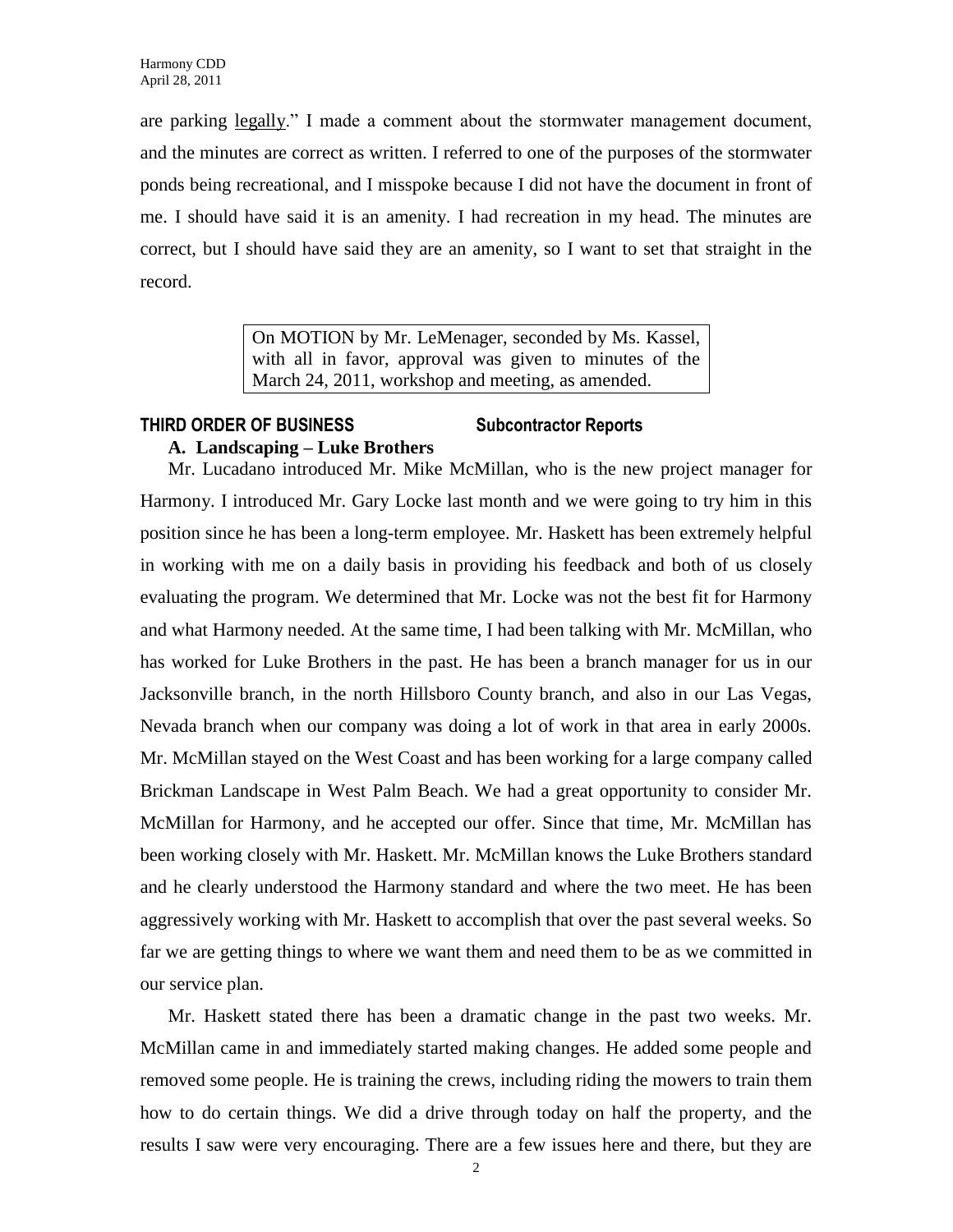ones you can accept as part of the growing pains and daily routine of landscape maintenance. There are no major issues that I have to report. Irrigation issues come up from time to time and they are trying to work through some dry areas. Overall, there has been a huge improvement. I am very happy to report that, and Mr. McMillan is a great asset to the team.

Ms. Kassel stated I was not able to attend the March meeting so perhaps you already discussed this, but we have had problems with irrigation breaks and we were investigating the causes. Do we have any indication of what was going on or do we have any definitive answers?

Mr. Boyd stated I have not looked into that issue any further because we are waiting for more data. I am not aware of there being any new information.

Mr. Haskett stated the only things we were working on were the pumps and the softstart controls of how that system works. We have not had any issues with mainline breaks, no more than usual. Now the issue is not having water when we need it, which is becoming prevalent more often than it has been. Today, there was no water. It is very disappointing to call Toho Water Authority and get the answer that it is not your watering day or they will get to it. It is not acceptable when you have new turf and landscaping. That has been their standard answer the last three times, but today I could not even get in contact with anyone.

Ms. Kassel stated we have a 24-hour period in which to water, starting Wednesday at 9:00 a.m. through Thursday at 9:00 a.m. Our sprinkler system did not go off at 6:00 a.m. this morning.

Mr. Evans asked are you saying Toho Water Authority is turning off the water source?

Mr. Haskett stated it is not being turned off but what is happening each time we advised them of it, the pumps are going down or there are electrical problems with the breakers, or other similar issues.

Mr. Berube stated either Mr. Rick Nipper or Mr. Brian Wheeler told me that in next year's budget, they are budgeting for a new control system for the irrigation water, which should eliminate all these on-again, off-again problems. It is my understanding they are not manually turning off the water because of it being the wrong watering day. The water is on all the time except when the control system goes down.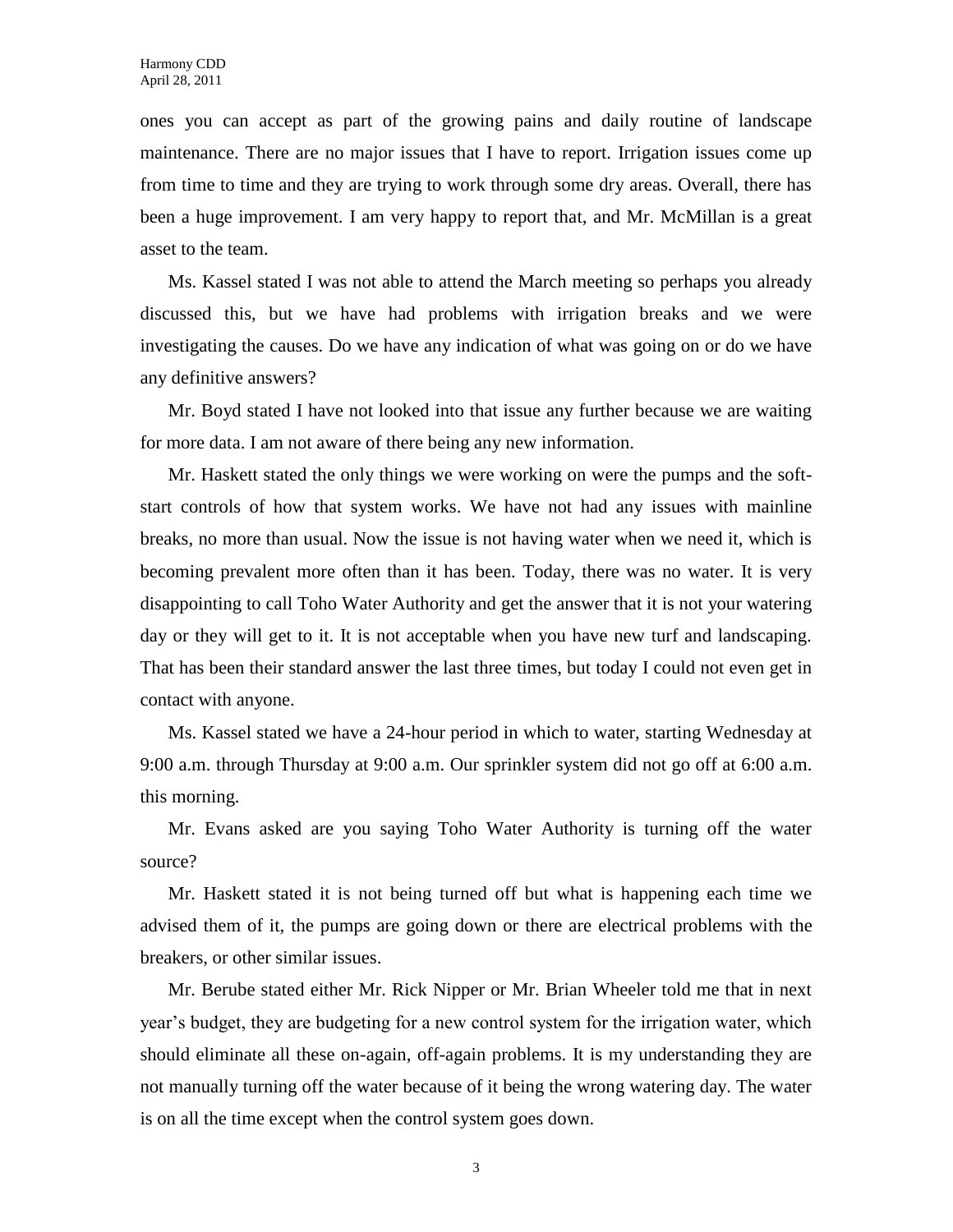Mr. Rick Nipper stated yes, that is accurate. We are trying to find money this year to try to take care of this issue as soon as possible.

Ms. Kassel stated we had a huge main break on April 7, 2011, although it might not have been irrigation, which meant that the community did not have water for some time.

Mr. Nipper stated there are two different water sources. That was to the potable water distribution system.

Mr. Evans stated I think we had water pressure surges which caused a lot of breaks in the irrigation system when it would lose pressure and then it would come back. It hit a lot of heads on the dead ends and at a lot of the Ts. We incurred thousands of dollars in irrigation repairs as a direct result of that surge. There was a monitoring device that was incorporated to track the variance of the pressures and the impact that it might be having. What was the end result of that?

Mr. Haskett stated the pressure was jumping from 120 psi down to 20 psi or 30 psi within one minute. I do not know if that is an indication of their pumps going on or off, but we could have 12 or 14 different zones running at once when the pressure fluctuates, and their pumps cannot keep up with it. We have reported those and we will see what happens.

Ms. Kassel asked have we had any change since it has been reported?

Mr. Haskett stated we have not had any further mainline breaks. They claimed the problem was fixed, but they never said what the problem was. I only know in talking with some of the technicians at the pumps when they were asking for our help to get more water flowing in certain stages for the pump to kick on.

Mr. Evans asked do you want to provide your best estimate as to what the overall irrigation repairs cost? Some of the irrigation repairs were not related just to that issue.

Mr. Haskett stated probably \$8,000 to \$10,000 in this budget year, which is extreme.

Mr. Evans asked do you think those are related to the pressure surges?

Mr. Haskett stated yes, absolutely.

Mr. Moyer stated we are \$10,186 over budget for irrigation.

Mr. Evans asked do the irrigation repair invoices distinguish between those that may be attributed to the pressure surges versus those that may be other issues, such as someone drove over a head?

Mr. Haskett stated yes, they are itemized.

4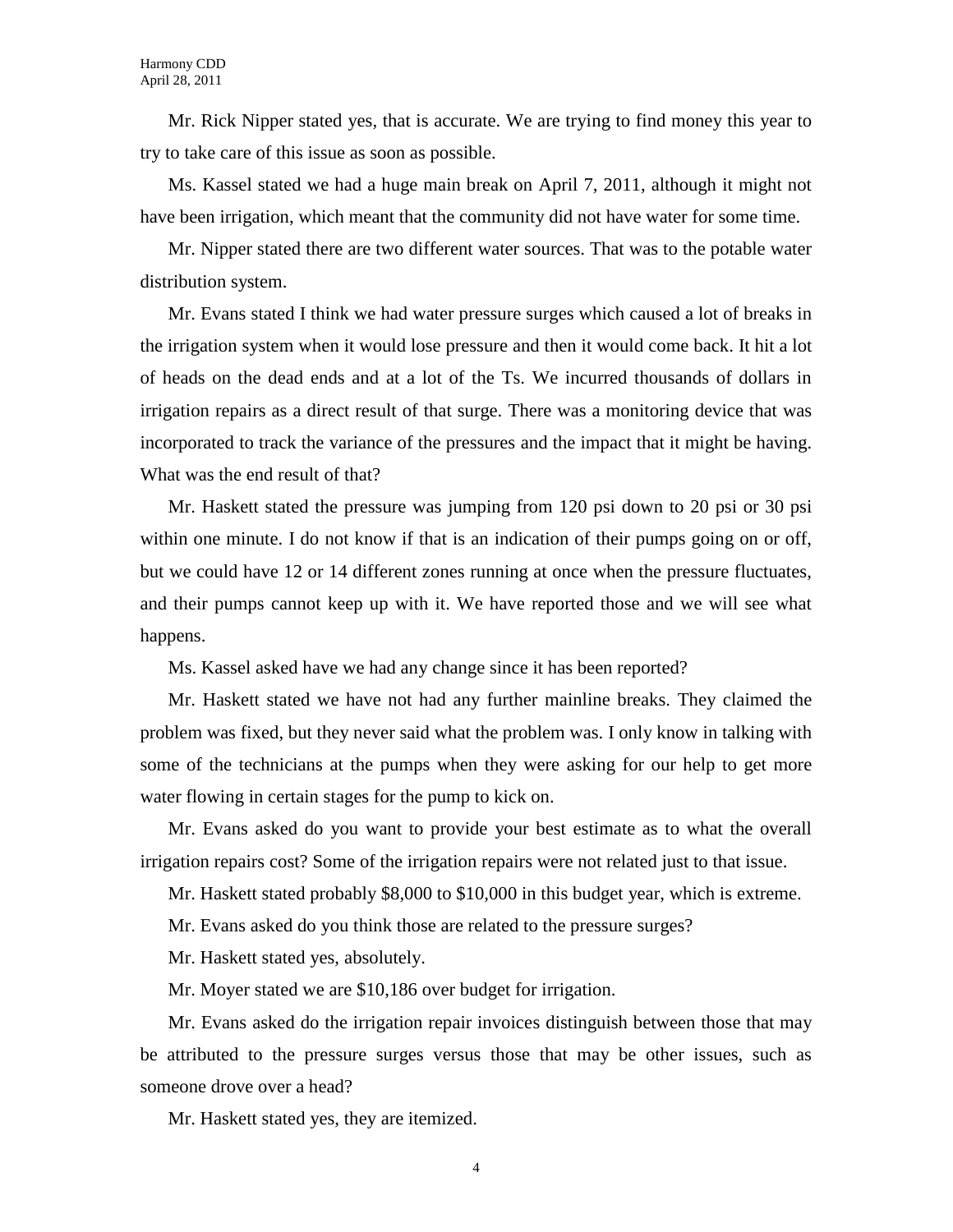Mr. Lucadano stated what we have done to make it better for Mr. Haskett and to provide better information for him is we designed an irrigation reporting form that is very specific to the Harmony property. The method we put together is when the inspection happens during the month, those inspection reports are provided to Mr. Haskett in realtime fashion. That report will indicate what zones were inspected and what repairs were made so that all invoicing will directly correspond to those inspection reports. I think that gives the District much better documentation and support on what the cost was, what the issue was, and when the repair happened.

Mr. Evans stated relative to the irrigation design, some places have dead ends, and that is where you will have most of the impact. If you have a great fluctuation in the pressure, those impacts will occur all along the lines, as opposed to just the sensitive T points where you may not have thrust blocks on a two-inch line or a one-inch line. Are you seeing any kind of consistency as far as where these impacts are occurring, or are they throughout the system?

Mr. Haskett stated it was specific to the connection to the valve. As it comes off the mainline at a 45° or 90° angle going to the valve, it snaps right at the mainline into that T. Every mainline break has been that way, even the telescoping coupling. Along U.S. 192, they just installed it before Christmas, and we had another spike in pressures, and that sleeve blew out. The plastic is very thick, but the pressure split it down the middle of a four-inch main.

Mr. Berube asked when you refer to valves, are you referring to the electric valves that turn the water on and off?

Mr. Haskett stated yes, for each zone as it comes off the mainline into a zone.

Mr. Berube asked are they hammering closed too much?

Mr. Haskett stated from what I understand from Rainbird, when the valve shuts too hard, it creates a hammer effect. According to them, the Rainbird valves are notorious for being slow closing while another zone comes on, so the pressures are equalized. We have not noticed anything like that yet.

Mr. Evans stated as it stands right now, hopefully the system is getting better and we are going to have to endure until Toho Water Authority takes corrective action.

Mr. Haskett stated if things change, we will definitely make you aware of it.

Mr. Evans stated then we will figure out who should receive the bill.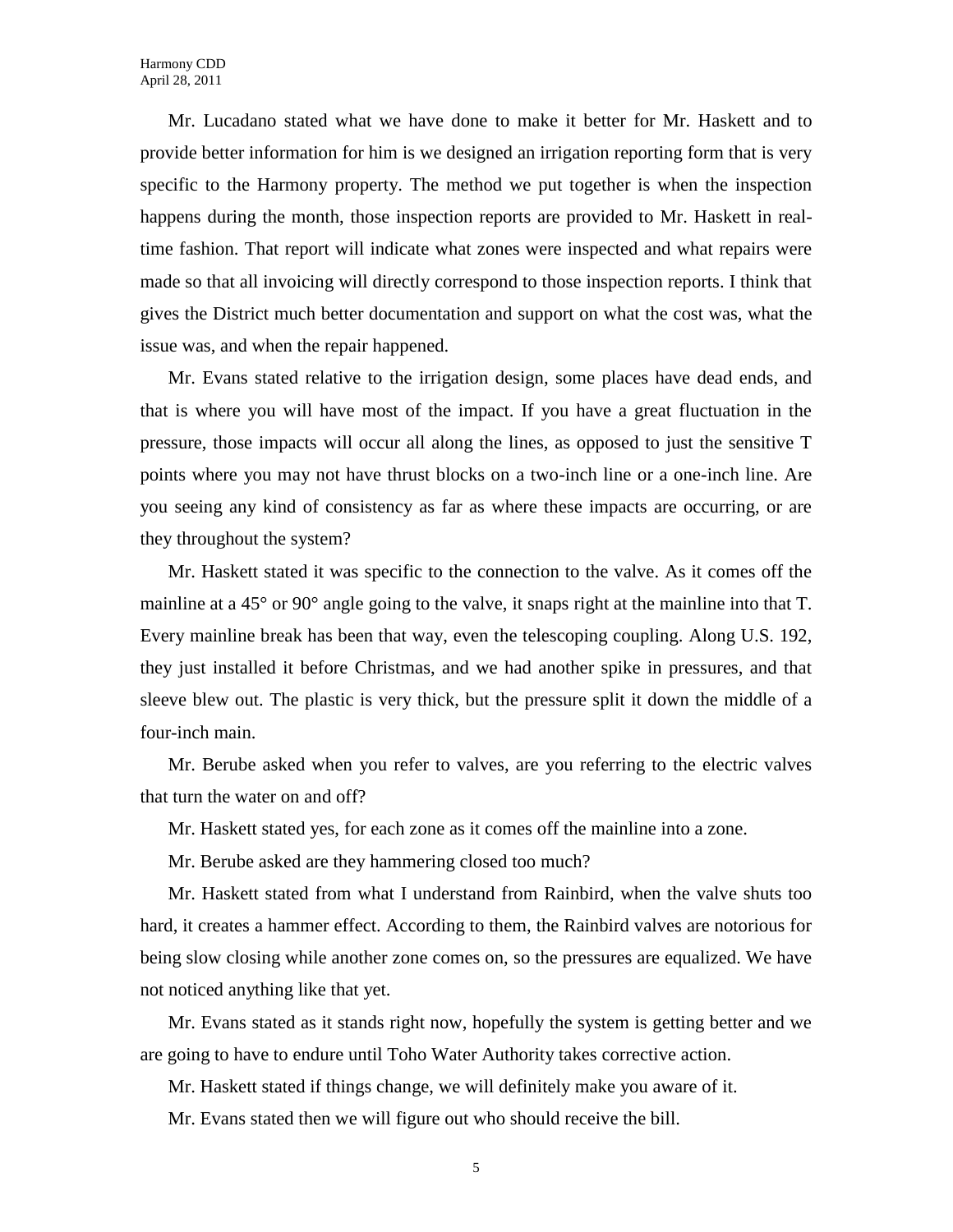Mr. Berube stated my observation is that the irrigation water pressure is generally lower. Have you lowered the irrigation pressure on an overall basis?

Mr. Nipper stated I do not know what the distribution system was designed for. They are trying to achieve a certain psi for irrigation water. I will go back and look at our records. There is a control system that will see if the pressures are working, and I am sure they document that data. That control system is part of what we are looking to change out to a SCADA system to tell the pumps to come on automatically. The current system is a bit antiquated and is the system that was installed when the plant was built, prior to Toho Water Authority taking it over. We will bring it up to current standards.

Mr. Evans asked the data that has been collected for the variations in pressure, is it on a worksheet or a spreadsheet?

Mr. Haskett stated it is a graph over a week-long period. It registered the highest spike and the lowest spike.

Mr. Evans asked would you forward that to Mr. Nipper?

Mr. Haskett stated yes.

Mr. Nipper stated I am also interested in how many zones come on at the same time and how many pumps you have compared to the number of zones. I am happy to review that information.

Mr. Evans stated I will ask Mr. Haskett to share any other information that we have as far as the timing and sequence, when we noticed these spikes, so that Mr. Nipper can compare it with his data to determine if we can find a link where these events are occurring. It could be where they are testing the system at certain times or stages. It can be any number of things.

Mr. LeMenager stated I would like to compliment Luke Brothers on their reorganization. I have been personally walking to all the pocket parks, and they look substantially better than they used to look. I think it was a very good idea on your part.

Mr. Lucadano stated the parks team has been very effective. One change that Mr. McMillan made to that is he put them in an organized routine. The parks rotation generally takes the crew about three days, so Mr. McMillan put them on a weekly rotation of the main entrance features and monuments as well as the town square. We are now treating those areas as specialty park areas with weekly detail, trimming, weeding,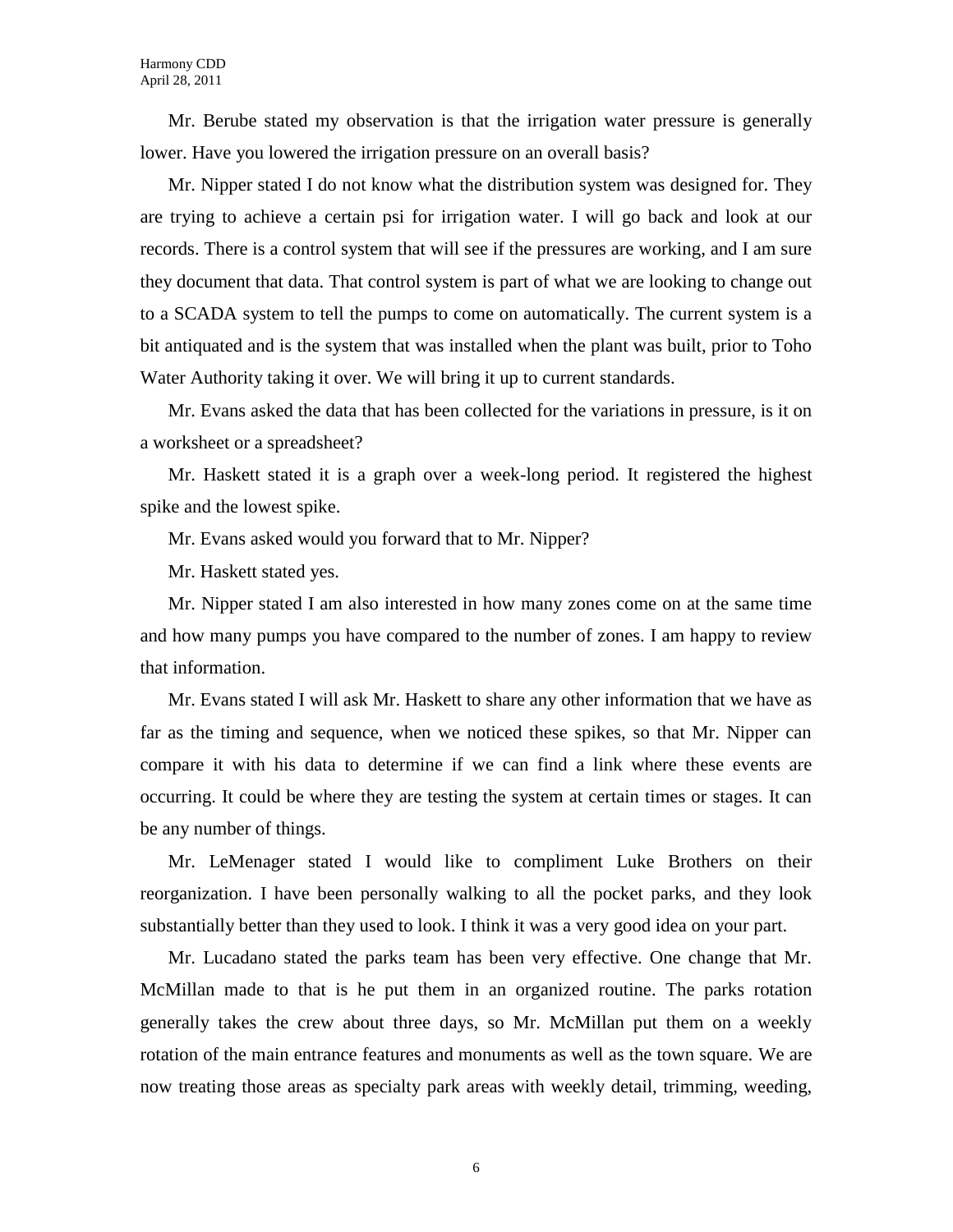and trash pickup. We are providing more detailed service in the high-visibility areas for the residents than we were in the past.

Ms. Kassel stated there are two plazas that have round planting beds with annuals. I would ask you to look at those because it does not appear as if the material that was used is pursuant to the contract. They were planted some feet in from the edge. We would prefer not to have that kind of thing happen again.

Mr. Lucadano stated that is on our list to review.

Mr. Berube stated normally I am hard on Luke Brothers, but I am not this month because of their supervisory change. I spoke with Mr. Haskett last week, and he said he was very impressed. I have been watching, and there has been a general greening up. There are still some areas that I am not happy with, but I will give that some more time to work itself out because Mr. Haskett says that Mr. McMillan is working well. I saw him out on the golf cart this morning. Mr. Jason Schafer used to refer to getting around on a bicycle or a golf cart. There is no way of seeing this property better than getting on a golf cart the way you were this morning. I know it is nicer to drive around in a truck, but it is easy to miss a lot of things in that truck. If you can get on the smaller paths, things look a lot different from the paths than they do from the street. I think things are on an upswing and the property is looking good.

Mr. McMillan stated I want to say thank you to Mr. Haskett for helping me get acclimated with the property. I am moving around in my truck because I am trying to get the crews to be as efficient as possible in what they are doing. By next week, you will see me in one of our Gators working with the crews and handling issues on my own, especially if it is something I can simply handle myself rather than sending a whole crew back to address it. Whenever you see me on the property, please feel free to ask me any questions.

### **B. Aquatic Plant Maintenance – Bio-Tech Consulting**

Mr. Medlin reviewed the monthly aquatic maintenance report as contained in the agenda package and is available for public review in the District Office during normal business hours.

Mr. Medlin stated the second round of our plantings has been completed. This month we treated the ponds twice. My overall impression is that we have not had very many major problems. I think one or two ponds have algae, and the plants have been under control.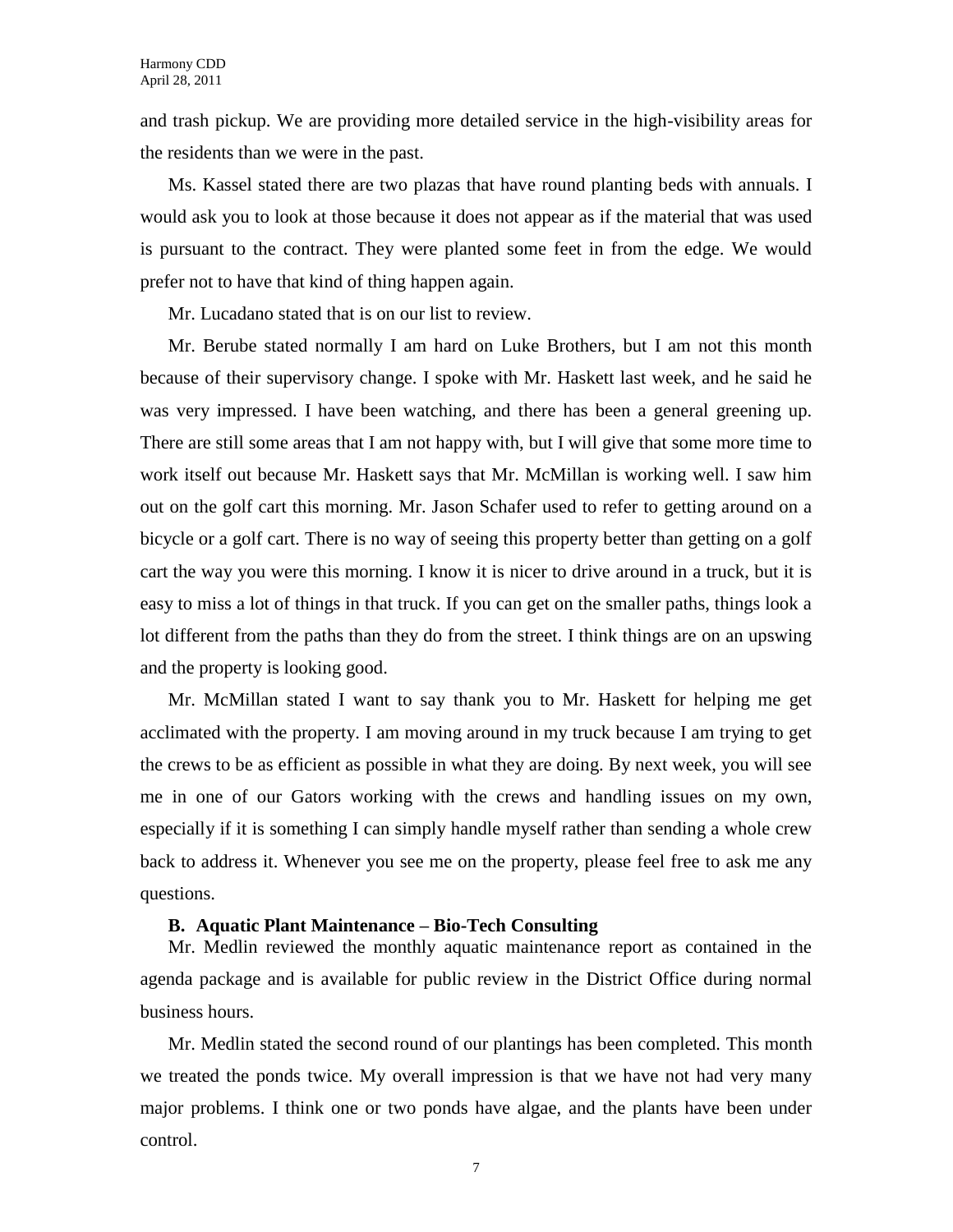Ms. Kassel stated I spoke with someone from the County Extension office about pond maintenance. One of the things this person said is when you have a contract that says they need to treat, then they will treat whether the pond needs it or not. Perhaps when we redo this contract, we should say to treat when necessary and also create some guidelines as to when treatment is necessary, rather than just having a policy or a contract that designates monthly treatment.

Mr. Walls stated I also looked into pond maintenance. I am sure that the people at the South Florida Water Management District (SFWMD) office and the County Extension office operate within the Sunshine Laws because as I understand it, we all contacted them separately. They provided me with two videos that I will provide to Mr. Moyer for his review and to distribute as necessary. They are not copyrighted so we can make copies. These videos are tutorials about stormwater retention pond maintenance. What I gathered from my research is that we are overdoing it. A lot of what we are doing is aesthetic more than necessary for stormwater maintenance. Going forward, as Ms. Kassel mentioned, we need to address our program to maintain the ponds on an as-needed basis rather than a continual basis.

Mr. Evans asked is a lot of the treatment you are doing pre-emptive or reactionary?

Mr. Medlin stated it is all reactionary. I look at every pond every month. Many times it is a drive-around. The ponds that have the algae and the ones I am treating are usually the same ponds or little areas. None of my chemicals will work before a plant is actually growing. They actually work better when the plants are actively growing.

Mr. Walls stated I think we are being reactionary to a higher standard than is necessary, from everything I have gathered. SFWMD was very helpful, but it seems we are doing a lot more than we need to do, in order to keep our stormwater ponds in a functional state.

Mr. Evans stated we have spent an enormous amount of time talking about the quality and appearance of our landscaping, and we have spent a tremendous amount of time chastising Luke Brothers over and over about the slightest little incident when it comes to landscaping. Aesthetics is a big issue in Harmony, so I would not totally discount aesthetics in the ponds because that is a factor.

Mr. Walls stated I would very much agree. The issue I raised last month is we are doing a lot of aesthetic maintenance on ponds that are not CDD ponds. Especially on

8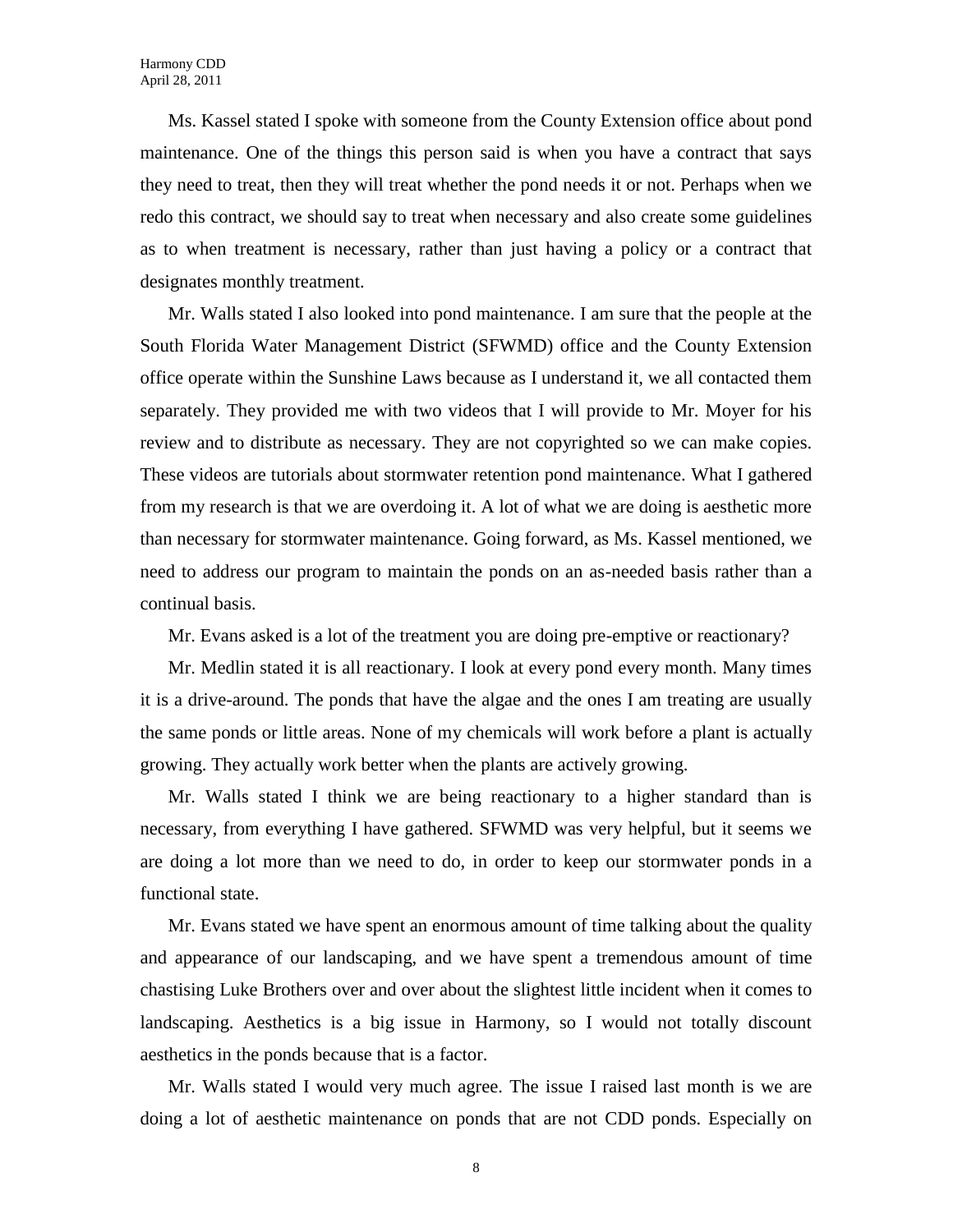those ponds, I think we need to scale back and do only what is necessary for keeping the stormwater system functional. A lot of what we are doing to treat our ponds, according to the people I am talking to, is not necessary for functionality. I am not comfortable spending money on aesthetics for ponds that we do not own.

Mr. Berube stated Ms. Kassel and I attended a seminar a couple months ago and there were some pointed questions of the experts in attendance. The question I raised was if we should be spraying a lot, and the answer I received was that we probably should not be spraying. We need to attack this from a different perspective. On page 2 in the material I distributed, most owners associations and CDDs treat ponds in the same typical manner: spray the aquatic plants at the water's edge and treat for algae. That is exactly what we are doing. There is nothing wrong with that; it has been the accepted standard. On the next page, Florida Friendly is a little different: occasionally spray the undesirables and seasonally cut back on vegetation overgrowth. The question then becomes whether or not to spray for algae. What I got from that seminar is that a pond is not generally going to be harmed until 50% of its surface is covered by the algae. The looks of the pond may be undesirable for some people, and this is where we get into the aesthetics versus healthy pond discussions. The key is on page 3 under Pond Maintenance. There are a couple nicely done ponds with what appears to be jasmine along the water's edge. That does several things: it stabilized the bank of the pond, it makes it look pretty, it catches fertilizer running down the banks, and with the fishing issue, we may discourage some people from wanting to approach the ponds. Page 4 shows erosion control and page 5 shows some examples of nicely done shorelines, all of which is easily applicable to Harmony. The problem is that I do not know how we design a plan for this because our ponds are so different in where they are and how they look with different bank angles and other issues. If we agree on this, I would ask Mr. Golgowski for some recommendations. I have already discussed this issue with Mr. Golgowski and a little with Mr. Medlin. I do not know if we can simply ask these gentlemen to give us some ideas for the ponds, perhaps the ones that are bordered by houses first. It is easy to see when you look at our ponds that some do not look very nice. There is a certain amount of outcry from residents who want the ponds to look better, and Mr. Golgowski hears that more than I do. I think there is a demand for prettier ponds.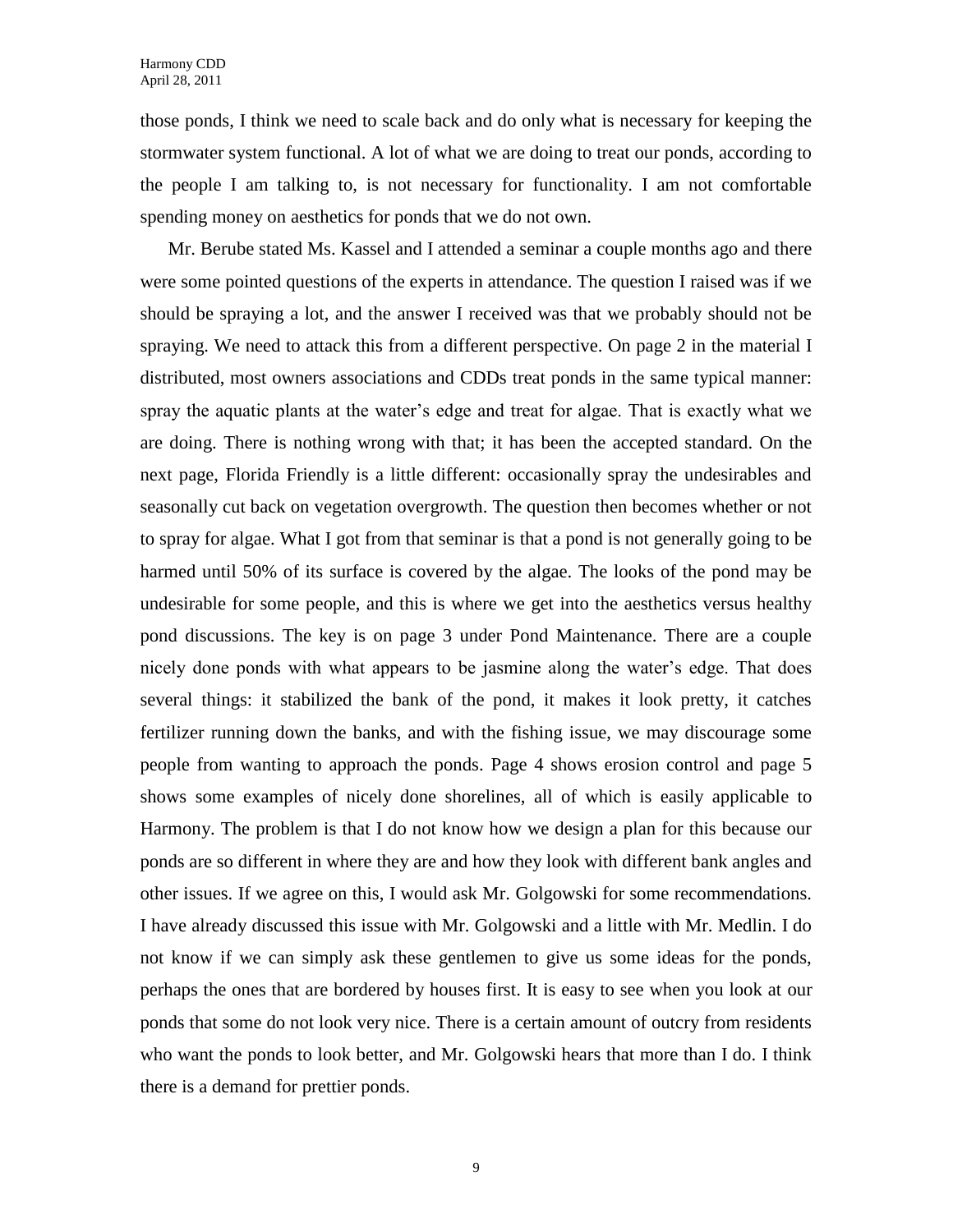Ms. Kassel stated one of the things that page 3 shows is, not only is there jasmine but there are some unmowed pond edges. I am not suggesting that we have completely unmowed pond edges, but having pond edges that have some sort of growth. I recall Mr. Golgowski saying that the back side of the Birchwood pond was supposed to be left unmowed, or you can mow to a height of six or eight or twelve inches. It is not unpresentable but you are still filtering out a lot of the contaminants, fertilizers and things that will end up in the pond and create algae growth and the growth of other plants that we do not want. That is another Florida Friendly means to lessen the need for pond maintenance.

Mr. Evans asked is this material simply for our information or is there a proposal you are suggesting? Where are we going with this?

Mr. Berube stated I do not know how we make a proposal out of this because we have so many varying ponds that look so different in so many different places.

Mr. Evans stated identify what your objectives are.

Ms. Kassel stated as Mr. Walls discussed, one of the objectives is to start backing off from more extensive maintenance on the golf course ponds. The second thing is, can we create a plan as a CDD to have a more hands-off approach with more Florida Friendly maintenance plan?

Mr. Evans asked so are you saying that the golf course, as a property owner, should be treated in an inferior manner than the ponds that the CDD owns?

Mr. Berube stated no, I do not think so.

Mr. Evans stated no matter if it is the golf course, a home owner or another landowner, they are all property owners. You cannot look at them differently.

Mr. Walls stated I think the big difference is that we are maintaining something that we do not own. I am not sure we do that in any other setting.

Mr. Evans asked they are contributing to the CDD.

Mr. Walls stated the CDD does not come onto my property to mow my grass. That is what this similar to.

Ms. Kassel stated we have had discussions about this previously and all of the ponds are a system that is the stormwater management system. They all work together to manage stormwater.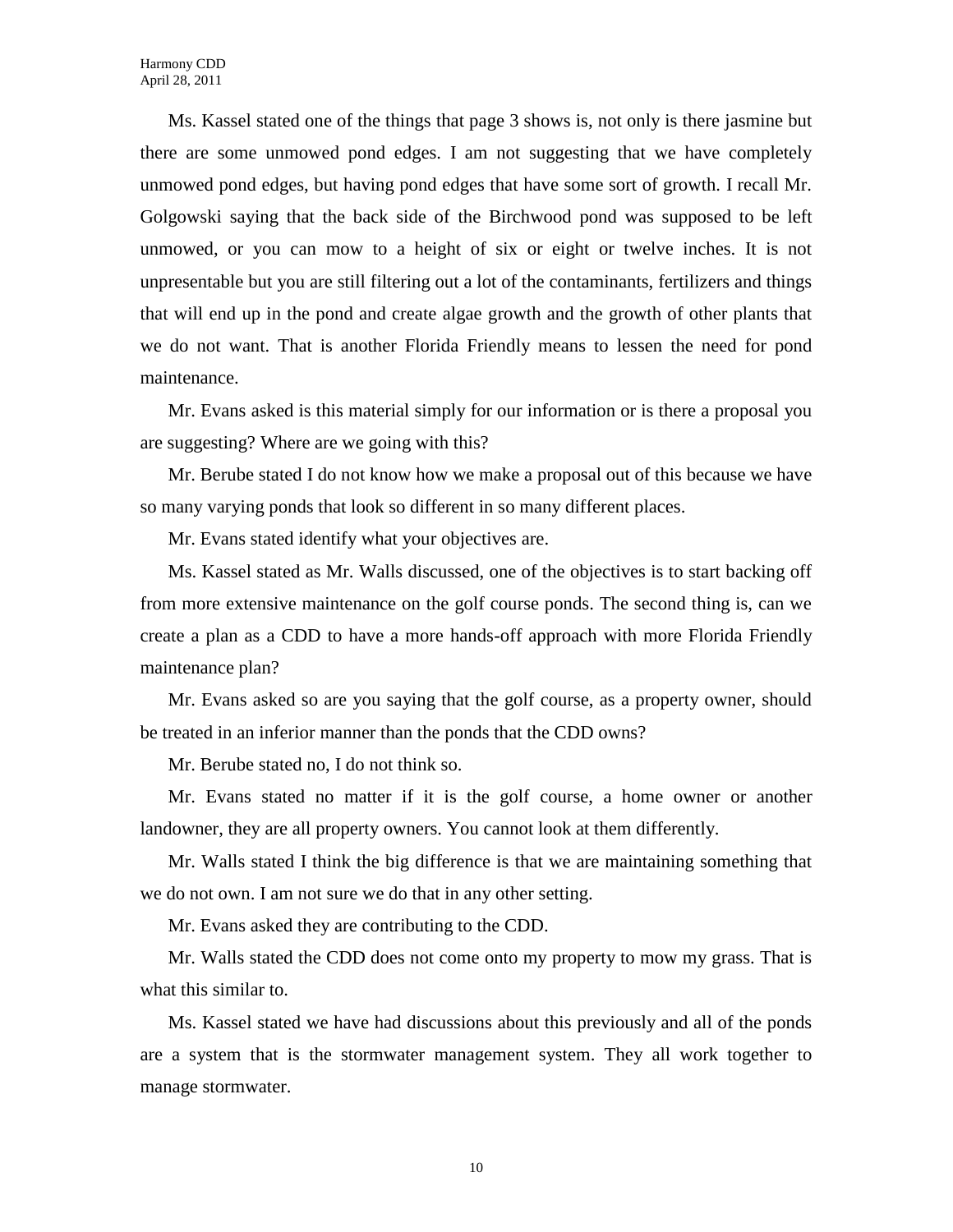Mr. Walls stated I am in favor of doing maintenance that will keep them functional as stormwater ponds but not for aesthetics. I do not think anyone can argue that is a lot of what we are doing. I do not see the need for us to do that for ponds we do not own.

Mr. Evans asked when you refer to aesthetics, do you mean algae?

Mr. Walls stated yes, and other plants that are considered invasive.

Mr. Boyd stated with algae treatments, if you wait until it is such an obvious maintenance problem, then it is more difficult to get rid of and there will be a really bad transition period.

Mr. Evans stated it is my understanding that we will end up with a lot of dead biomass.

Mr. Medlin stated if the algae get to over 50% and you want to decrease it down to less than 50%, it will take a lot of chemicals to knock it back. Plus it is treating a lot of algae at one time, which reduces the oxygen rapidly and causes fish kills. We would only be able to knock it back a little at a time. The spikerush and bladderwort that I spray are not listed as exotic plants but they are considered nuisance plants. There is no nuisance list, but aquatic managers like Bio-Tech and Water Management Districts have an understanding of certain plants that create a nuisance, such as cattails and Carolina willow. If you see how they grow, they take over everything. Spikerush and bladderwort are also like that; they take over and keep growing and shade out other plants, possibly clogging the outfall structures. All the ponds must have the outfall structures maintained to keep the stormwater levels maintained and so they do not clog and cause the pond to fill up.

Mr. Evans stated let us look at this in a risk-versus-reward standpoint. There is a suggestion that we should not be treating for algae as often. What are we spending annually for treating algae?

Mr. Berube stated \$18,000 for all pond maintenance.

Mr. Evans stated if we reduce it by half or some nominal amount for the treatment of algae, and then we do have a major algae bloom that takes over, they will have to come back out and treat for that to avoid the risk of it clogging up the drainage system in advance of a storm event. What is the risk of that happening? We have saved a little, and we are all in favor of saving money where we can when it is prudent, but there is a risk factor. If the algae cover too much of the pond, there is a potential for a fish kill when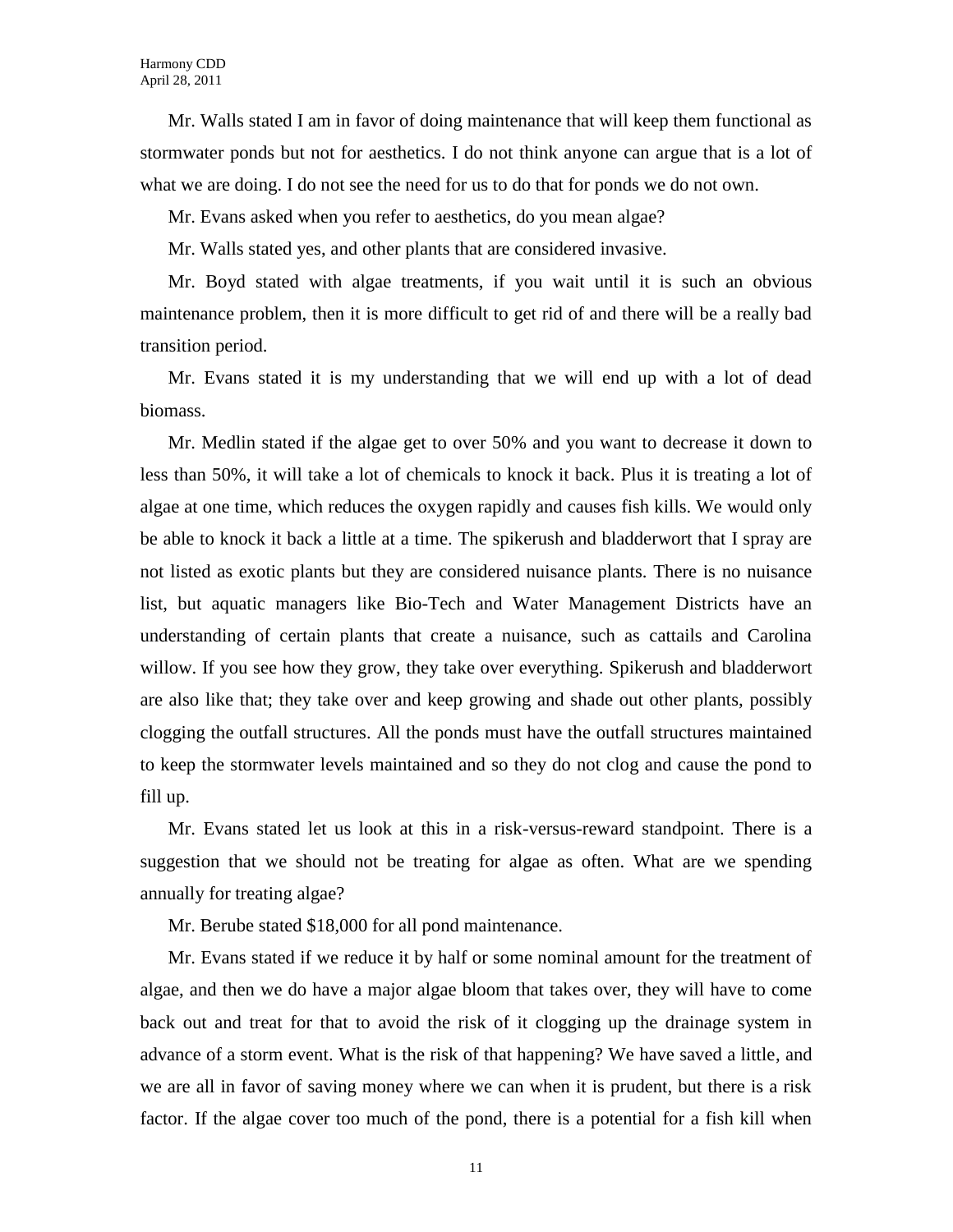you go to treat it. There may be a large dead biomass and if there is a rain and a flushing, it will get into the control structures and can clog it or impede the functionality of the stormwater system. That will create flooding or other kinds of issues. In this analysis, we consider the risk versus the reward. Will we save \$9,000 but run the risk of a failed system in some capacity? I do not know the answer to that, but it needs to be considered as you discuss this issue.

Mr. LeMenager stated I agree. The most important person who has addressed this issue is Mr. Boyd. This is the stormwater management system. We have had one terrible water event with Hurricane Faye, and our system worked perfectly. Aesthetics and other things aside, the only people in this room that I will trust to make a decision are the people who are professionals in this field. I appreciate that we are trying to educate ourselves as much as possible, but the system was designed, it had a severe test, and it worked wonderfully. Let us not necessarily change that. We will have more hurricane and storm events.

Mr. Walls stated I do not want you to think I have a plan that we should follow because I am an expert in this field, because I am not. I know what I have read about this, but I am suggesting that we review what we do, which I think is a good thing. Perhaps we should have someone come from SFWMD who deals with stormwater ponds. They have people who can come here and look at our systems.

Mr. Berube stated Mr. Golgowski knows of an expert, Mr. Jim Thomas, who can also address this issue with the Board.

Mr. Golgowski stated the approach we have been taking in managing the ponds is more than just stormwater, right from the beginning. First of all, they are holes in the ground and they are artificial systems. We are trying to steer them toward a more natural system that is in balance. If we ever get to that point, then maybe we can take more of a hands-off approach and let it operate naturally. We are managing them for stormwater, and all they want you to do is provide a hole in the ground and an outfall, and let the water move as the engineers designed it. I think we have been guiding the bank growth and the edge of the pond growth to provide nutrient uptake through plantings in the ponds. As a bonus of doing that, we have improved habitats and are seeing water birds and other wildlife that many people find desirable. There are a lot of invasive plants that are constantly threatening to displace the natives, and if that happens, we will lose all that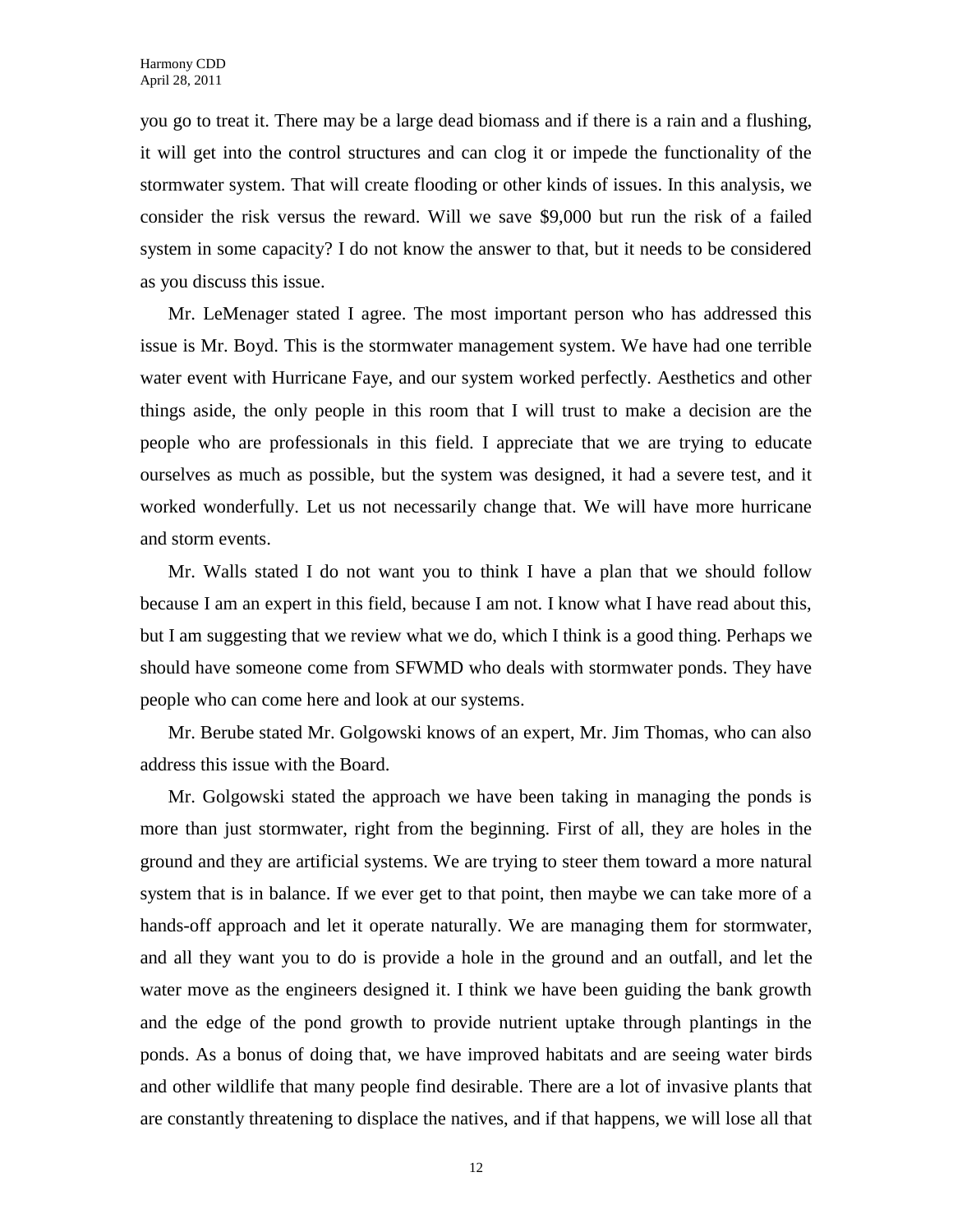wildlife. There may be a nice grassy bank with some Asiatic jasmine, but it will not be a Florida system. It will always be an artificial system. Our goal until now has been to have a mowing plan that is light on the banks, especially where they are against the conservation areas on the back of ponds where we do not mow the banks as much as the top of the bank, to try to trap the runoff. We are not planting them as some of the pictures show because it is an expense to plant the edges. As a result, it looks a little ratty sometimes, but the mowing helps. There are programs available, and Mr. Thomas has pioneered a philosophy of aquascaping the water to provide nutrient uptake, wildlife habitat, water quality improvement, and nicer aesthetics. You cannot just manage the ponds for stormwater treatment, and we have not ever done just that.

Ms. Kassel stated if Mr. Thomas is available, perhaps he could attend a meeting and make suggestions for our stormwater ponds.

Mr. Golgowski stated I will ask him.

Mr. Qualls stated I feel the duty to mention something that everyone touched on briefly. The question presented that I am interested in is, may a CDD utilize public funds in the management of water systems on ponds that it owns as well as private lakes. The answer is yes, but only if the management of those private lakes is necessary for the CDD to continue managing the CDD-owned water system. I would say that the funds used in the management of the private ponds should only be used to the extent necessary to enable the CDD to perform its duty of maintaining the CDD-owned water management system.

Mr. Walls stated given that advice, we really need to look at the type of work we are doing on ponds that we do not own. If it not absolutely necessary to keep the stormwater system functioning properly, then we need to stop doing it.

Ms. Kassel stated I am sure Mr. Thomas can provide some suggestions for us.

Mr. Walls stated I think we are all in agreement that some of what we are doing is for aesthetics.

Mr. Berube stated that is correct.

Ms. Kassel stated it is not just for aesthetics. There are other things included.

Mr. Walls stated I agree, but I am talking about this one issue of spending funds on ponds that we do not own. It is not that I am out to get anyone. It is a matter of this is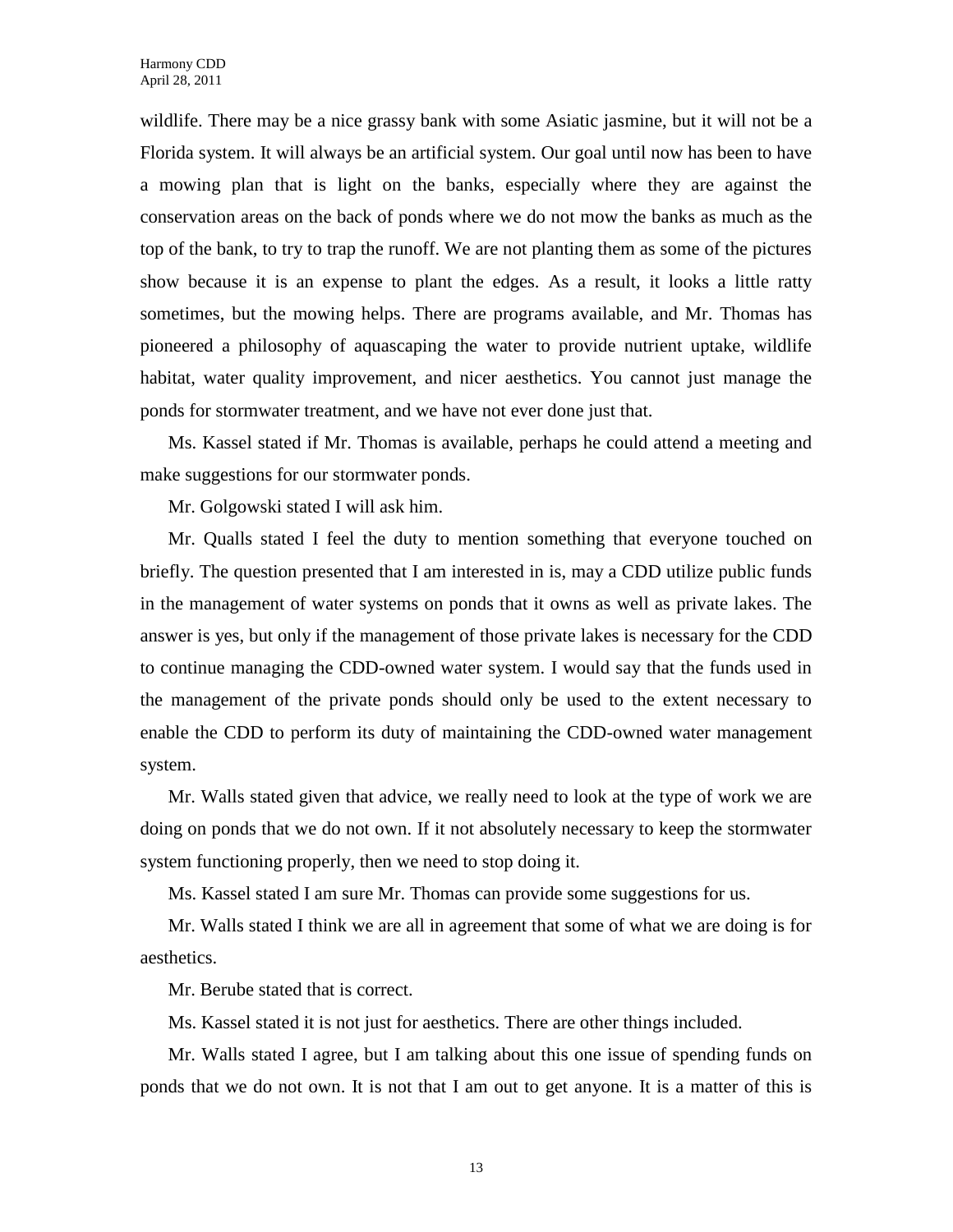CDD money from everyone who owns property in the CDD, and we should not be using that money to enhance other people's property.

Mr. Tome stated as a representative of that property owner, I will say a couple things. One, the calls that we receive in our office about the ponds are never about functionality; they are always about aesthetics. People call us about that on a regular basis if there is something to be called about on the ponds. Second, as a payer into the CDD, we are just as concerned about the aesthetics as much as any of the residents are. It is important that there be a level of aesthetics that is not harmful to the ponds or going over and above, which I do not think we have done by any stretch, especially over the past couple years in pulling back the manner in which we are treating the ponds. I will also point out that we are downstream, so what is coming to us is coming from ponds that are owned by the CDD or coming off lands from other property owners within the CDD that ultimately end up in those ponds. It is all one system that the CDD maintains.

Mr. Walls stated I hear what you are saying, but I could get weeds in my yard that are coming from my neighbor's lawn, but I cannot make him pay to fix that.

Mr. Tome stated you could also look at it that we could install a weir that would stop water flowing, which we could not and would not do. I see what you are saying, but the point you have to see is also from our point of view. What is coming to those ponds is coming via ponds that are owned by the CDD.

Mr. Walls stated if there is a deficiency on my lot that is my fault, it is not the CDD's job to come fix my house. I own the property and it is within the CDD boundary, but the CDD is not going to pay to make my house look better. All I am saying is that if you own it, it should be your responsibility to make it look as nice as you would like it to be. If you are receiving complaints, then that is not really my problem.

Mr. Tome stated the owner of those ponds has an agreement for the CDD to maintain those ponds because they are all part of one system. Therefore, we expect that those ponds will look equal to the other ponds in the other neighborhoods, simply due to the fact that what is coming to us is coming through CDD ponds.

Mr. Walls stated I disagree wholeheartedly.

Mr. LeMenager stated there is a contract in place, so if you disagree, ask for a copy of the contract to review.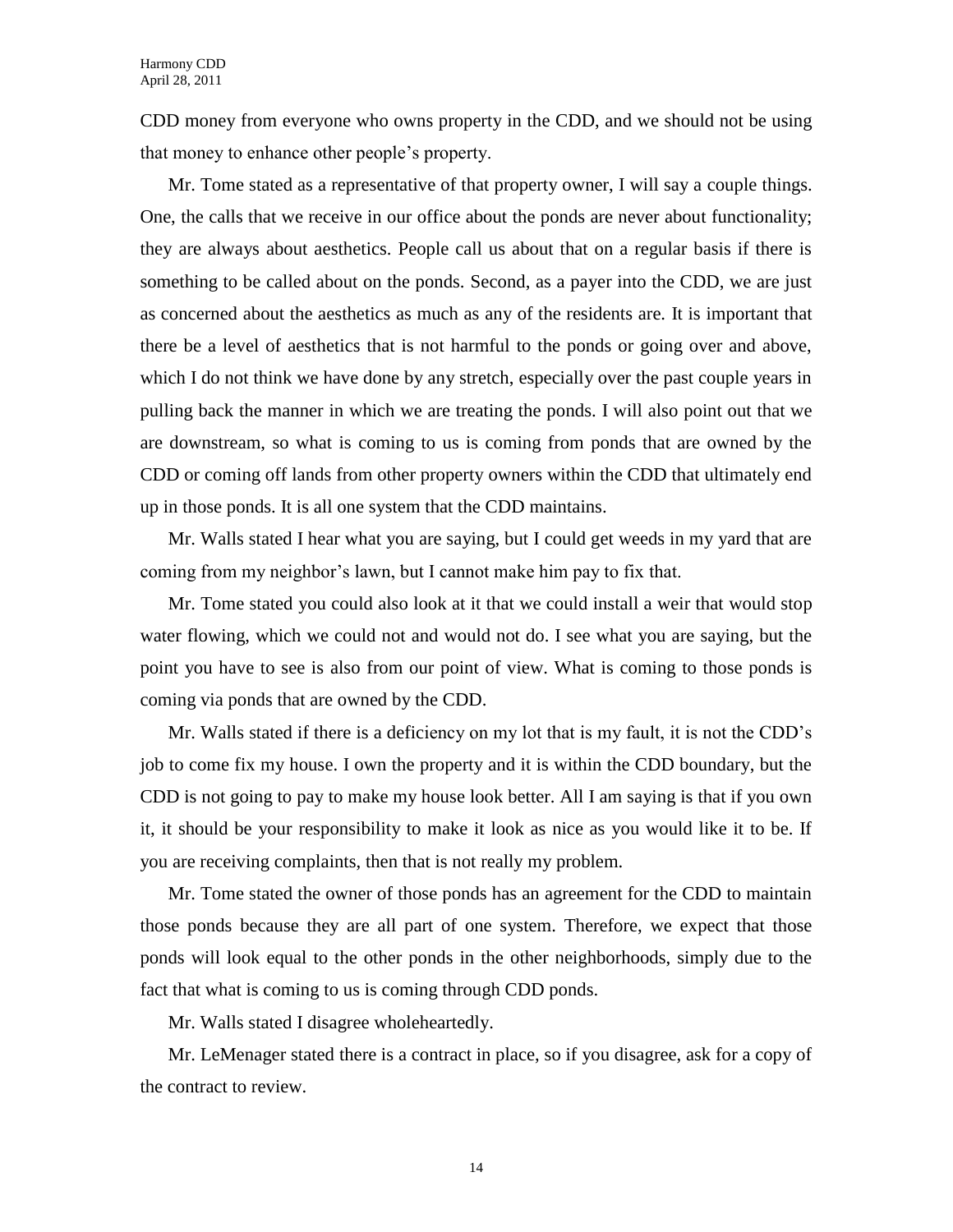Ms. Kassel stated it is my understanding from what Mr. Qualls said that the CDD is obligated to maintain the ponds on the golf course for stormwater management purposes. Beyond that, doing anything additional is outside the responsibility and outside the allowable expenditures of the CDD.

Mr. Qualls stated that is correct. The fundamental overriding principle is that you do not use public funds to maintain private property. To that extent, Mr. Walls raises a good point as it relates to his yard. The analysis is that you can maintain privately owned ponds only as necessary to maintain the CDD-owned ponds. If you spent a lot of money to maintain the CDD ponds but the issue is upstream so you are not ever getting to the issue, then you could expend those funds on the private ponds if necessary for the CDD ponds.

Mr. Evans stated as a point of clarification, from what Mr. Golgowski described, the aesthetics is merely a byproduct of a function of the ponds.

Mr. Golgowski stated that is correct.

Mr. Evans stated if you are going to sacrifice aesthetics, you are going to impact the function. What we are doing is maintaining the function, and the aesthetics is just an additional benefit versus the objective.

Mr. Golgowski stated that is correct. I think we need to keep Mr. Boyd's comment in mind, that this is a unified system. My house and my neighbor's lawn are not a system. They are totally separate. He can do what he wants on his property and I can do what I want on mine. That is not the case with the ponds. The ponds all have to be managed together, so I do not know if that is a good analogy to compare lawns to ponds.

Mr. Walls stated I think two lawns that are adjoining are the same as two ponds that are adjoining. Getting away from that, we just said we are paying to spray plants that are not on the invasive species list because it looks bad.

Mr. Golgowski stated that is not the case. They are noxious plants. They are not on the exotic invasive plant list, but they are noxious plants that will bring down a pond.

Mr. Walls stated the bottom line for me is we need an expert in the field who is independent, who can tell us what is an aesthetic type of activity and what is not.

Ms. Kassel stated he can tell us what are the best pond practices for our ponds specifically.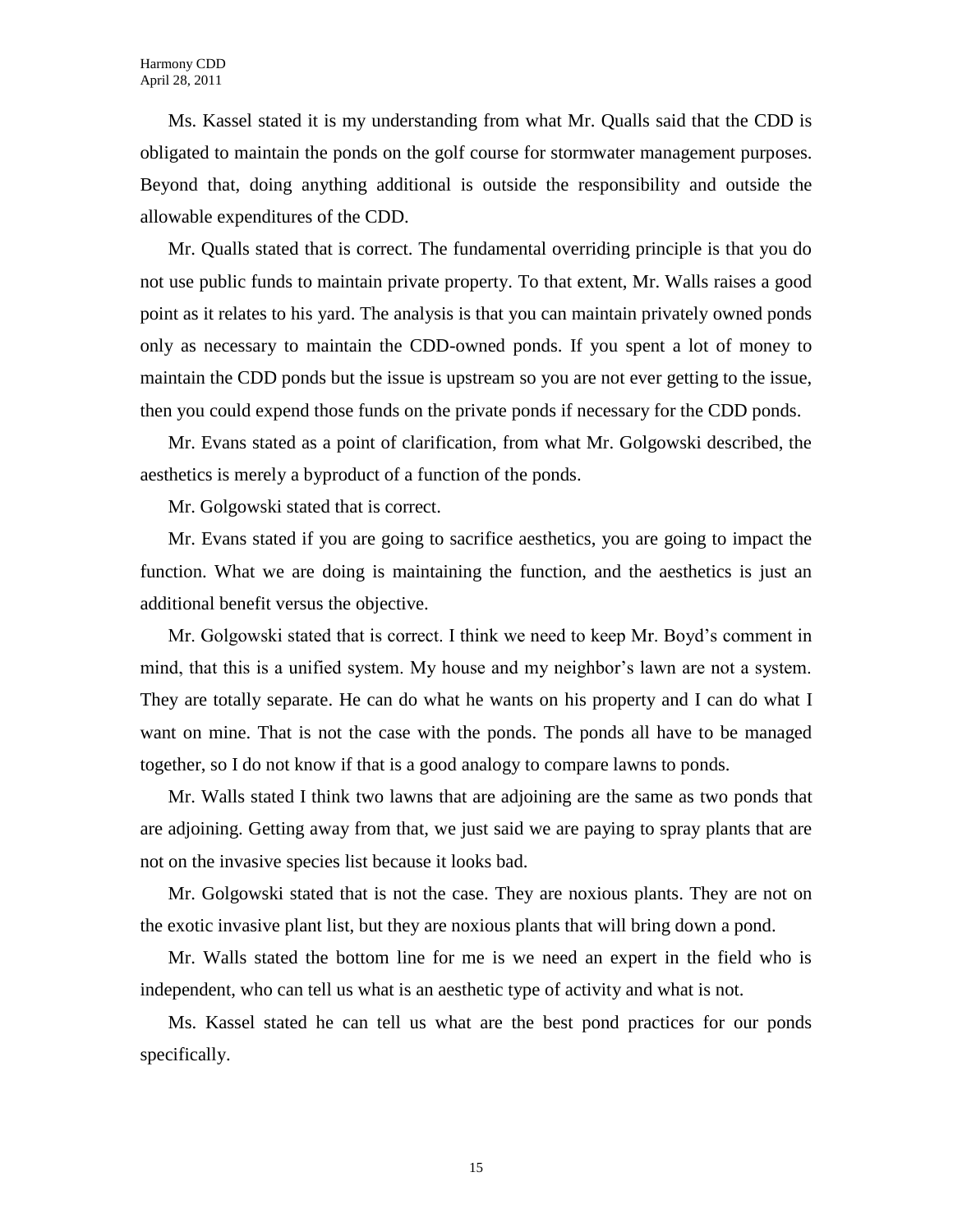Mr. Boyd stated that is not clear cut as far as treating for aesthetics or not. If you do have an algae bloom, then it becomes more than an aesthetic issue. It will affect the chemistry of the pond.

Mr. Walls stated I fully understand, but I want to have someone who is independent come here and give us a full assessment of what we need to be doing.

Mr. Evans stated we have an engineer who has been on this project since the very beginning, and that is his expertise.

Mr. Walls stated I do not know that his expertise is in the area of stormwater.

Mr. Evans stated he has far more expertise on these stormwater ponds than anyone else in this room.

Mr. Walls stated that may be the case, but I would like to find someone independent.

A Resident stated if you look long enough, you will find someone to give you the answer you want to hear.

Mr. Berube stated the reason for me bringing up this issue was never intended to cease what is currently being done. All of these enhancements shown in these pictures add to what is going on with the ponds. We spent money over the last couple years on plants at the banks of the ponds, and any additional plantings on the water's edge have two benefits. One, they are aesthetically pleasing, and two, they will help the water quality. Putting more plants in and around the water suck up the nutrients and limit the algae. This is not purely spending money to make the ponds look pretty. This enhances what Bio-Tech is already doing, and it is generally a common practice. Having said all that, Mr. Golgowski can invite Mr. Thomas to a future meeting for further discussion because apparently this needs more clarification.

Mr. Walls stated I agree.

### **C. Dockmaster/Field Manager – Buck Lake Boat Use Report**

Mr. Belieff reviewed the monthly boat report as contained in the agenda package and is available for public review in the District Office during normal business hours.

Mr. Berube stated Mr. Belieff and I have the solar boat operational, and most of the credit goes to him. We have one small issue that we discovered today. Mr. Golgowski is going to track down the solar boat part supplier. We need one little gauge and once we install that, the boat looks operational and we will be able to put it in the water and then make a decision if we are going to encourage people to come use the solar boat or sell it.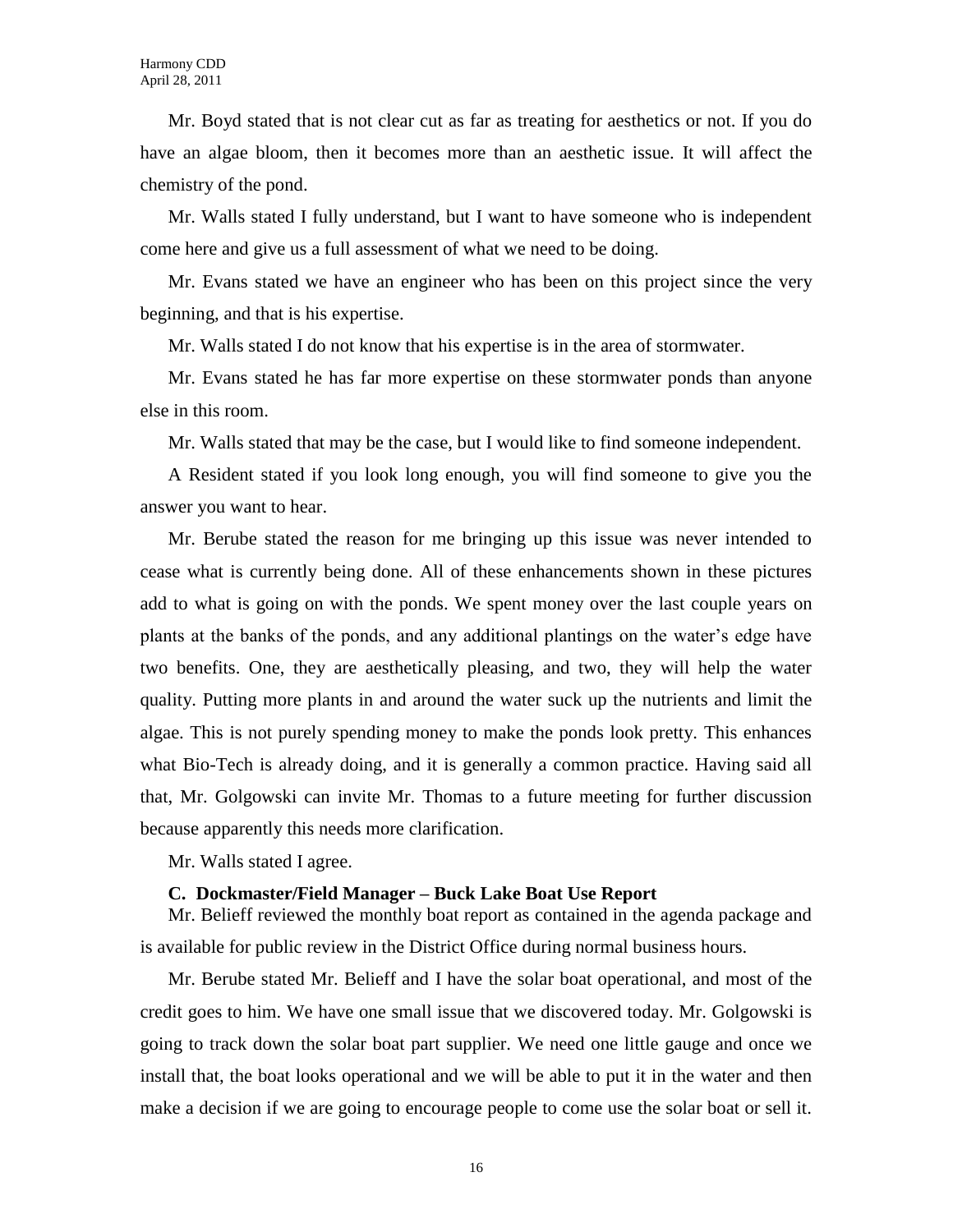I do not think we will get much for it if we sell it, but at least it will be operational and hopefully reliable. We have not spent much money doing these minor repairs.

Mr. LeMenager stated it is nice to see that we used more than two kayaks twice.

Mr. Belieff stated with the weather warming up, they will be used much more often.

Ms. Kassel asked what is the item for disciplinary actions unfortunately necessary?

Mr. Moyer stated that will be addressed later on the agenda.

# **D. Toho Water Authority Representative Update**

Mr. Evans stated we have a number of questions related to the Toho Water Authority facilities, particularly with the notification letter that was sent recently. There seems to be a lot of concern, be it warranted or not, but we are really just trying to understand it. A lot of questions have been directed to this Board to try to find an answer. These questions were directed to various members of Toho Water Authority. We are just trying to get answers directly from Toho Water Authority, and Mr. Nipper is here to answer them. One of the questions related to the building of the plant, and the question raised was, is the plant built to standards. It is my understanding that the plant was designed, engineered, permitted and built based upon the standards at that time. We are interested in the basis for the warning letter. Please expand on that point.

Mr. Nipper stated I joined the company in 2007, but the plant was built in 2001 and 2002, and it did meet the standards at the time.

Mr. Evans stated we are receiving notices in the mail that say if we drink the water every day for 70 years, you might get cancer. I do not care how you read it; it is alarming. Anytime you receive a notice like this, you have to wonder how long it has been occurring. This is one of the questions that I have been asked. Have the TTHMs always been at this level?

Mr. Nipper stated no. The rules of the EPA were set in 2003, and the water quality was still below those thresholds. They lowered the numbers again in 2004 and 2005, which is what triggered the compliance issues.

Mr. Evans stated ever since that plant has been in operation, you monitor a number of elements, and the TTHMs are one of the elements you are monitoring. There were preexisting standards at that time, but they were higher.

Mr. Nipper stated that is correct.

Mr. Evans asked was the level of the TTHMs consistent at a certain level throughout the whole duration that the plant has been operating?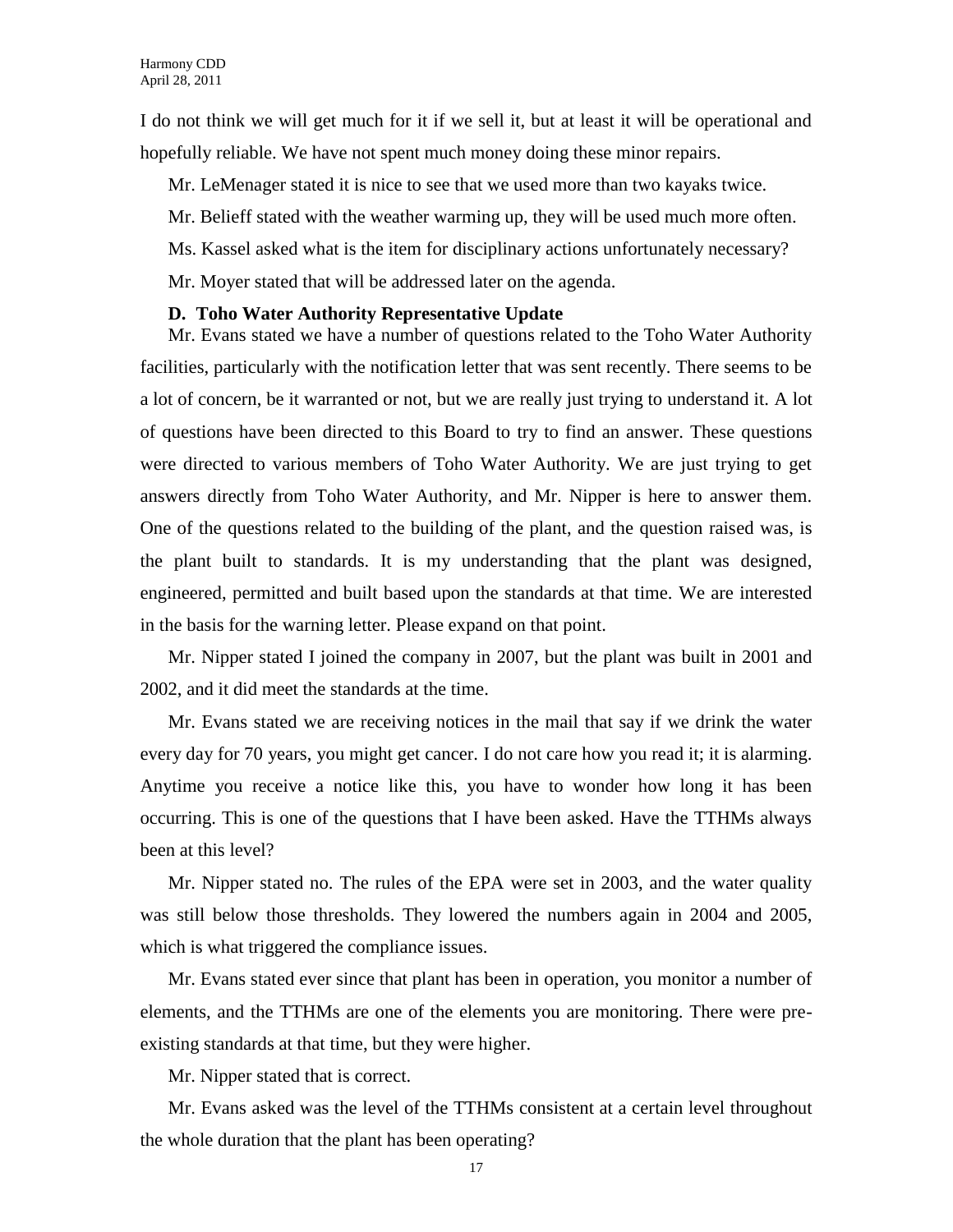Mr. Nipper stated I do not think we ran samples before of TTHMs because they were not required. They were consistently below the limits prior to the rule change. They were probably always there, just like every other water system in the United States. Apparently they came up with these numbers after some research. When they discover something that is an issue, it is dealt with and regulations are put on utilities companies and utility plants.

Mr. Evans stated these standards were lowered in 2004 or 2005, but Toho Water Authority still has not been able to address the problem on a consistent basis in six years.

Mr. Nipper stated they addressed it consistently for about 15 months in 2007. In 2004 or 2005 when the standards changed, a letter was mailed to everyone. Then Toho Water Authority came out to Harmony to explain what was happening. When I joined in 2007, they were still delivering the filters. Then we changed the chloramines in the water, and chlorine reacts with the organics in the water. Ammonia should be used first, which is the idea behind using chloramines. For 15 months, that seemed to work really well. Since we met on April 4, 2011, we already had the engineer out when we first found out we had a problem, and we tried to figure out what was happening. When the plant was modified to get the chloramines after those standards were lowered and we provided the filters, we added ammonia and chlorine to remove sulfites. The chloramines were supposed to react in the tank. Part of the problem is the distribution system that we discussed previously; the longer it is in the tank to react with the ammonia, it breaks the ammonia down and becomes nitrified, which causes other issues, including the taste and odor you were experiencing. I hope they are now better than they were. What we discovered was an area in the tank was not getting the mix, which is one theory with the engineer. We are planning to start the new process next week, which is to take out of the equation the part that is not mixing well and add chlorine to meet the sulfite demand. There is no rule for sulfites, but we also want to take care of the taste and odor issues by removing sulfites. If we use just enough chlorine, chlorine likes to go after the sulfite and organics such as magnesium, calcium, iron, and so forth. We will add a small dose of chlorine. Where we used 2.5 milligrams (mg), we will now use 1.5 mg through the pumps to get a good mix and then feed ammonia right afterwards, prior to hitting the distribution system.

Mr. Evans stated most people are not going to understand what you just said.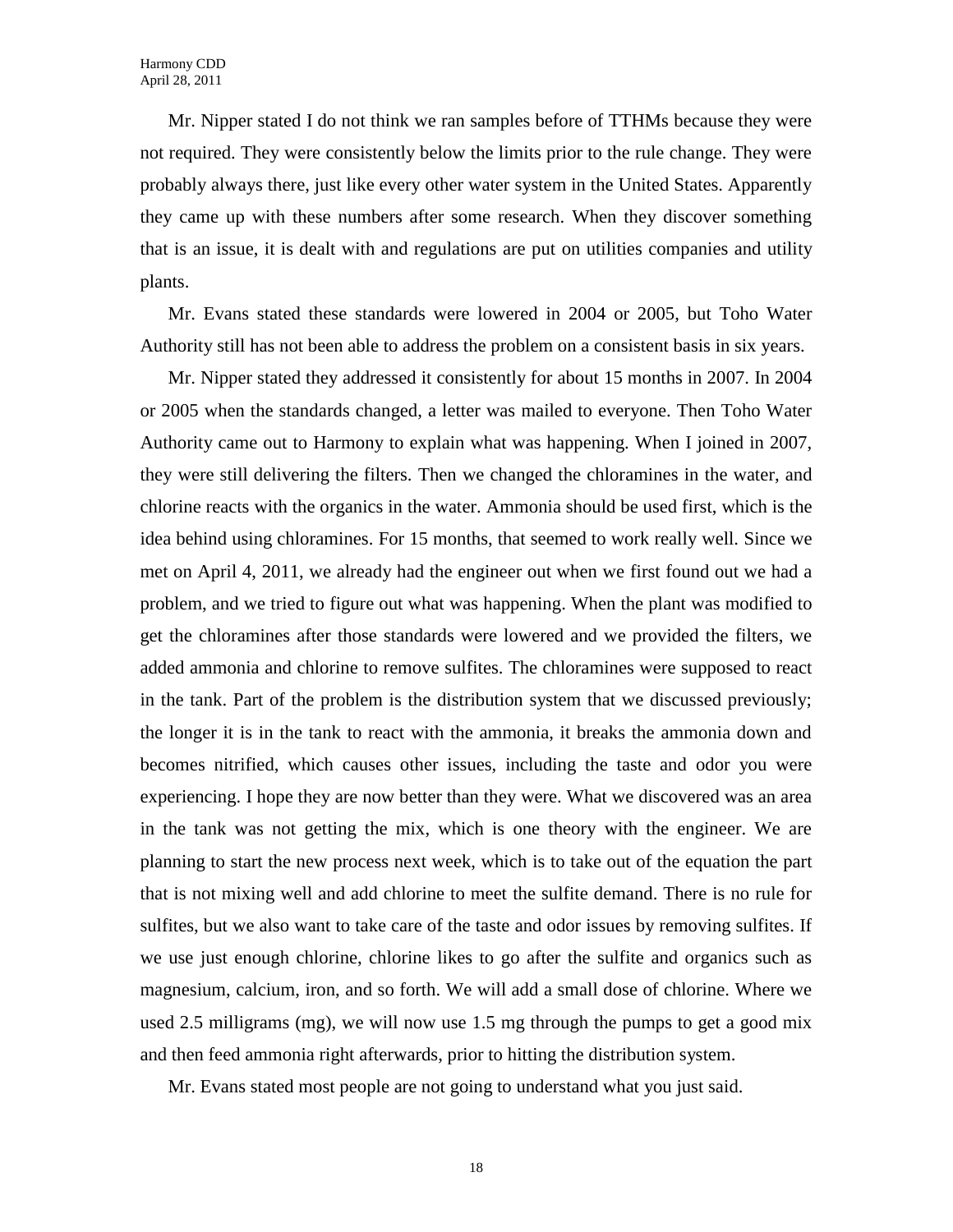Ms. Kassel stated for 15 months in 2009 and 2010, you were in compliance, but then the levels spiked again.

Mr. Nipper stated that is correct. It is an annual average amount. Because it is a longterm issue, if it spikes to 100 but the next time is 20, it is still below 60, which is why the EPA gives you that latitude because it can spike. You are trying to measure parts per billion, which is another issue and things can happen in laboratories.

Mr. Evans stated it is my understanding that TTHMs are naturally occurring within a large geographic area of Central Florida.

Mr. Nipper stated they are not naturally occurring; they occur in combination with the chlorine.

Mr. Evans stated it is a reaction.

Mr. Nipper stated that is correct.

Mr. Evans stated this is not just an issue for Harmony.

Mr. Nipper stated that is correct.

Mr. Evans stated this issue applies to a large geographic area of the State. Do all the other plants have the same problem?

Mr. Nipper stated St. Cloud had the same problem. They had to invest a huge amount of money, which is one of the systems we are considering if this does not work. We are already looking at capital projects for the plant, but none of them are inexpensive, and there will be a potential direct impact for rates and impact fees.

Mr. Evans asked is it a technology issue or is it a facility issue?

Mr. Nipper stated our engineer is pretty confident, and I am confident in the engineer, that this system will work. We have been fast tracking it and we are putting in taps on 20 inch lines right now. They ran into a slight problem with parts, but I believe we are still going to start next week. We will collect data throughout the distribution system for the whole process. Toho Water Authority will do whatever it takes to get this right. We are trying to do it as cost effectively as possible. Safety is always first and we need to get the water to the level it needs to be. Mr. Brian Wheeler and staff are committed to that. Technology does not occur overnight. If we need to invest in a capital project, it may take 10 or 18 months. In the meantime, I think the system, even with the changes, will still be within the parameters.

Mr. Evans asked is this a short-term solution or a long-term solution?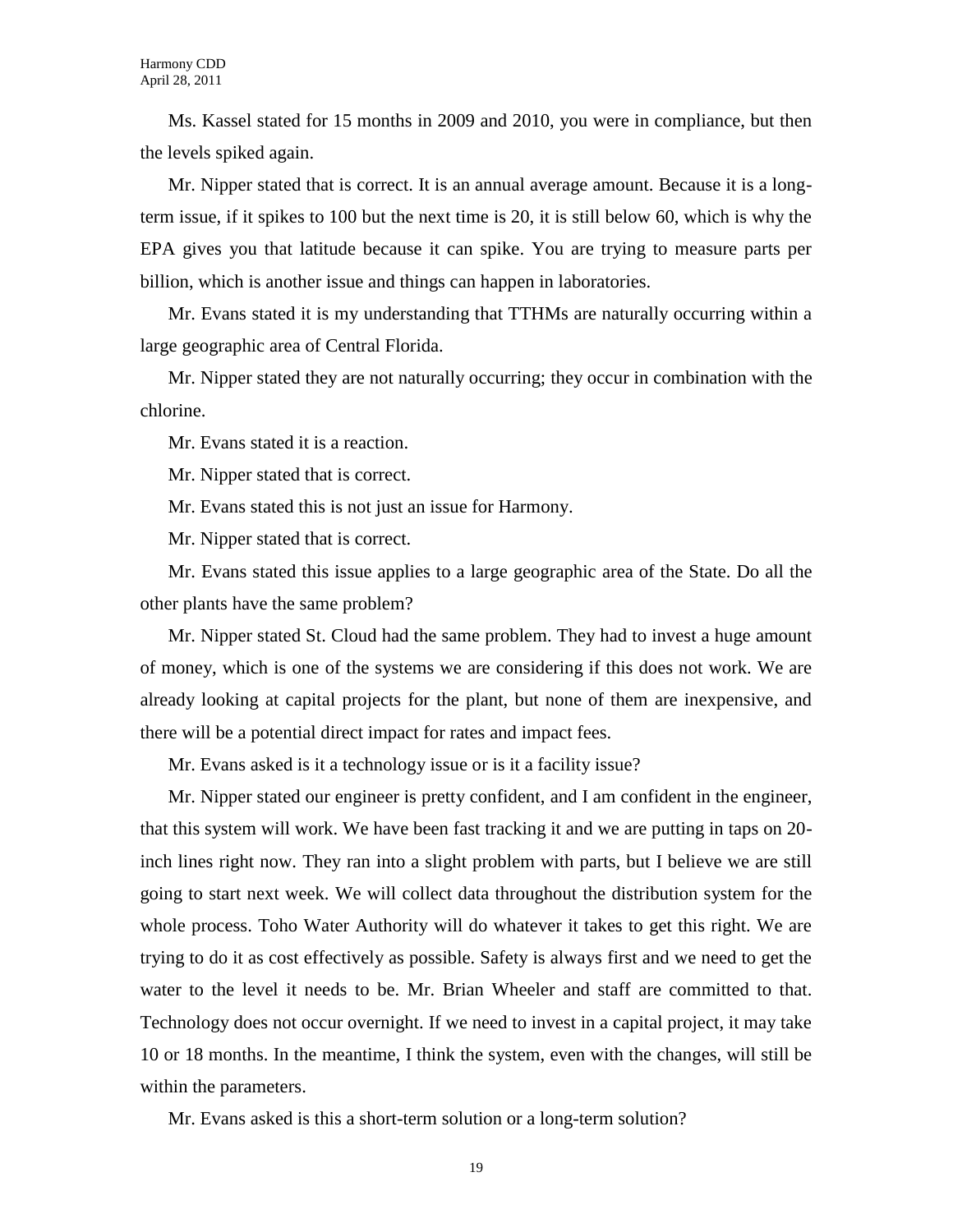Mr. Nipper stated we believe this will be a long-term solution. In everything I have researched about chloramines, this looks like it will work.

Mr. Boyd asked how long will it take?

Mr. Nipper stated I estimate within 60 to 90 days. The EPA has given us six months for a pilot test. There is one other adjustment that we can consider doing during the pilot test. If after 60 or 90 days we are still not stable, then we will look at the other option to add on a small piece to mix inside the tank if we have to, before we need to consider bigticket items.

Mr. Boyd asked what kind of capital items are you considering?

Mr. Nipper stated a membrane or a carbon system, as an example. We are spending money now to commission a consulting firm separate from the one performing these current tests. The manufacturer has offered to provide bench testing, but they prefer to have independent bench testing because then it will really tell you if it will work. The last thing we want to do is spend money until we know it will work. We will have some independent testing, even though we are expecting our first plan will work, and we are preparing in case it does not.

Mr. Berube stated Mr. Walls and I attended a meeting with the Toho Water Authority Board of Supervisors two or three weeks ago. For the first time, I think they are supporting us. We had a good repoire during and after the meeting with all of them. I had a higher level of confidence than I ever had before, that the Board supports this. They told us in no uncertain terms that this will roll forward and they are not backing off this until it is fixed. There may be a capital issue that might take some time if they need a significant amount of money, but I believe they are behind it. From what I am seeing in the reactions, we are looking good. We have been waiting a long time for this. I see more action now in the last four weeks than we have seen probably in five years. Toho Water Authority really does a stellar job. When that water main out here broke, there was someone here within 15 minutes and the rest of the crew showed up in about 90 minutes and started digging. They spent most of their time looking for the pipe that they needed because it was a different size than what they had in their inventory. I understand they had to go to Orange County in the middle of a Sunday night to get pipe and fittings.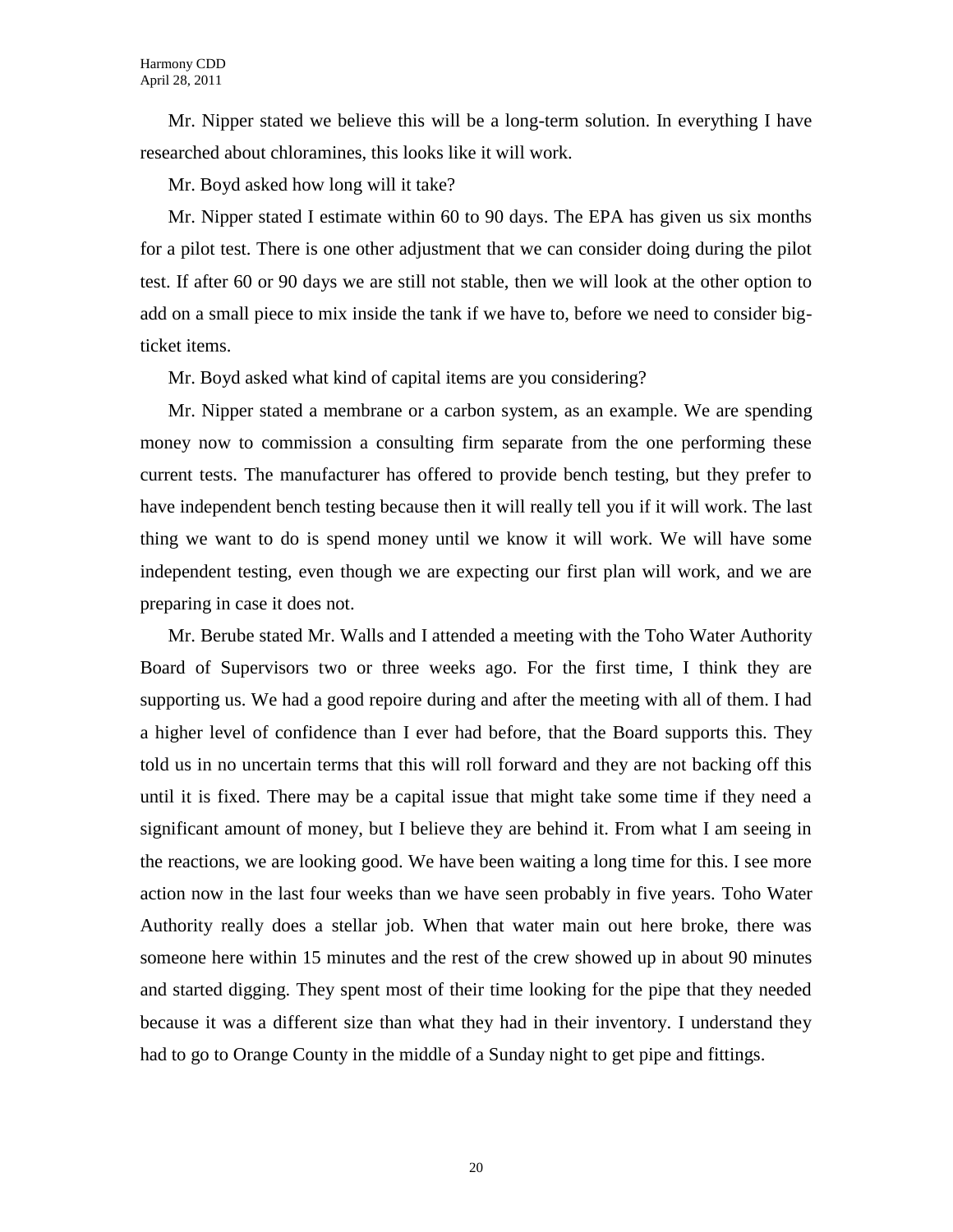Mr. Nipper stated through that, we discovered a weakness that we had to address with the distribution system so that it does not happen again. There is no real loop there so we might be looking at a secondary line.

Mr. LeMenager stated that brings up one the questions that I raised with Mr. Boyd that I intended on raising at this meeting. We just recently finished our system by putting in a loop through marshes what was supposed to prevent water outages. This project was one of the first things we approved after Ms. Kassel and I were elected to this Board. Yet the whole thing did not work. Why did we spend \$250,000 to finish the loop?

Mr. Nipper stated there is no system that is perfect. We just lost 20,000 customers last year or the year before because of a line that broke right outside the water plant. It has to go somewhere. There are things you can do to make it better, but my experience has been that the line will break right before you fix it. In this case, the water line broke right before the loop.

Mr. Boyd stated there is a plan where town center is, to bring a second line down to tie into U.S. 192 in a separate location, which will help to provide more redundancy.

Mr. Berube stated the piece that broke was a tail off the mainline that was there for future expansion. It was a 20-foot length of pipe coming into that big field in the front with a cap on the end. The pipe broke down along its length, similar to what we were seeing with the irrigation breaks.

Mr. Boyd stated if that break had happened on Five Oaks Drive, the loop would have saved it and you would not have had that problem. It is a matter of where the line fails.

Mr. LeMenager stated I asked Mr. Boyd where our system is, and I see that it is not clear on the map that he brought, but it is about where the "o" is in "Harmony."

Mr. Berube stated about one-quarter mile east of the high school and one-quarter mile in from U.S. 192.

Mr. LeMenager asked am I correct in assuming that this water treatment facility was paid for originally by the Harmony CDD?

Mr. Boyd stated there were two bond issues when the Harmony CDD was established. One issue built the streets, utilities, and drainage infrastructure within the District. There was a separate bond issue for the improvements for Phase 1A for water and wastewater treatment plant. The debt for that bond was part of the takeover when Toho Water Authority accepted the plant, and they assumed that debt. The assessments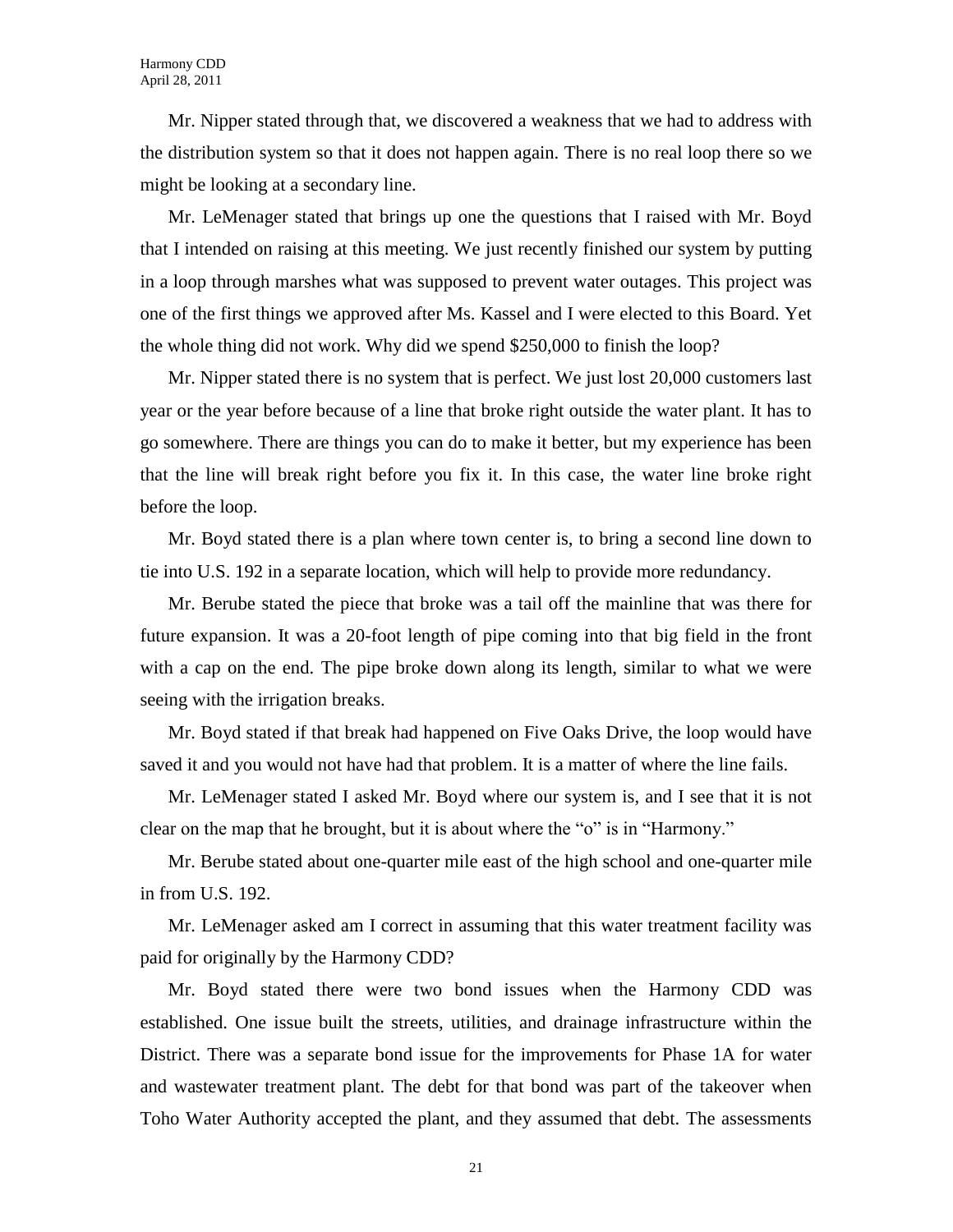you pay today do not apply toward the water and wastewater plant. The CDD did facilitate the construction.

Mr. LeMenager asked when was it turned over?

Mr. Boyd stated 2003.

Mr. LeMenager asked what was the basis for building a one-tank system as opposed to a two-tank system, other than the fact that it met the bare minimum requirements of the Statutes at that time? Was cost part of the real reason?

Mr. Boyd stated there is a phased approach to any infrastructure development. Phase IA was the plant to build capacity up to about 500,000 gallons per day of water flow for the community. It was designed based on current standards for water quality. The water quality coming out of test wells was tested, and the previous system was designed to provide treatment in accordance with DEP standards at the time. When that plant went into operation, it met all of the rules and criteria in effect at that time. If the CDD had continued to own that plant and go into an operating phase, the Harmony CDD would have turned into the water utility eventually had Toho Water Authority not taken it over. There would have been additional bonds issued over time to start to upgrade that plant over time. Once the takeover happened, then all of those future phases were assumed by Toho Water Authority and not the CDD.

Mr. Walls stated I am pretty conservative in spending money, especially when it is the people's money. I hope this solution works and there are no other issues. When we talk about having a large impact in Harmony for a future phase, I can forewarn you that it will be a big issue.

Mr. Nipper stated I am sure it is. There was a decision made to remove the organics from the water, but when the impact fee cost was raised, that was a big issue.

Mr. Boyd asked with the system that is going in now, assuming it works, will the flushing stop?

Mr. Nipper stated we are flushing an incredible amount of water right now. It should be reduced by at least half, and the chemical will be less. During my time in Palm Bay, you could get a 1.5 mg per liter and still have a good 1 mg per liter. The minimum is .6 mg, but we try to keep it at 1 mg. When you see it start dropping off, you will see a burn like we did before to flush out the ammonia because it starts nitrifying over time. One of the disadvantages of chloramines is it is a solid secondary disinfection, but ammonia is a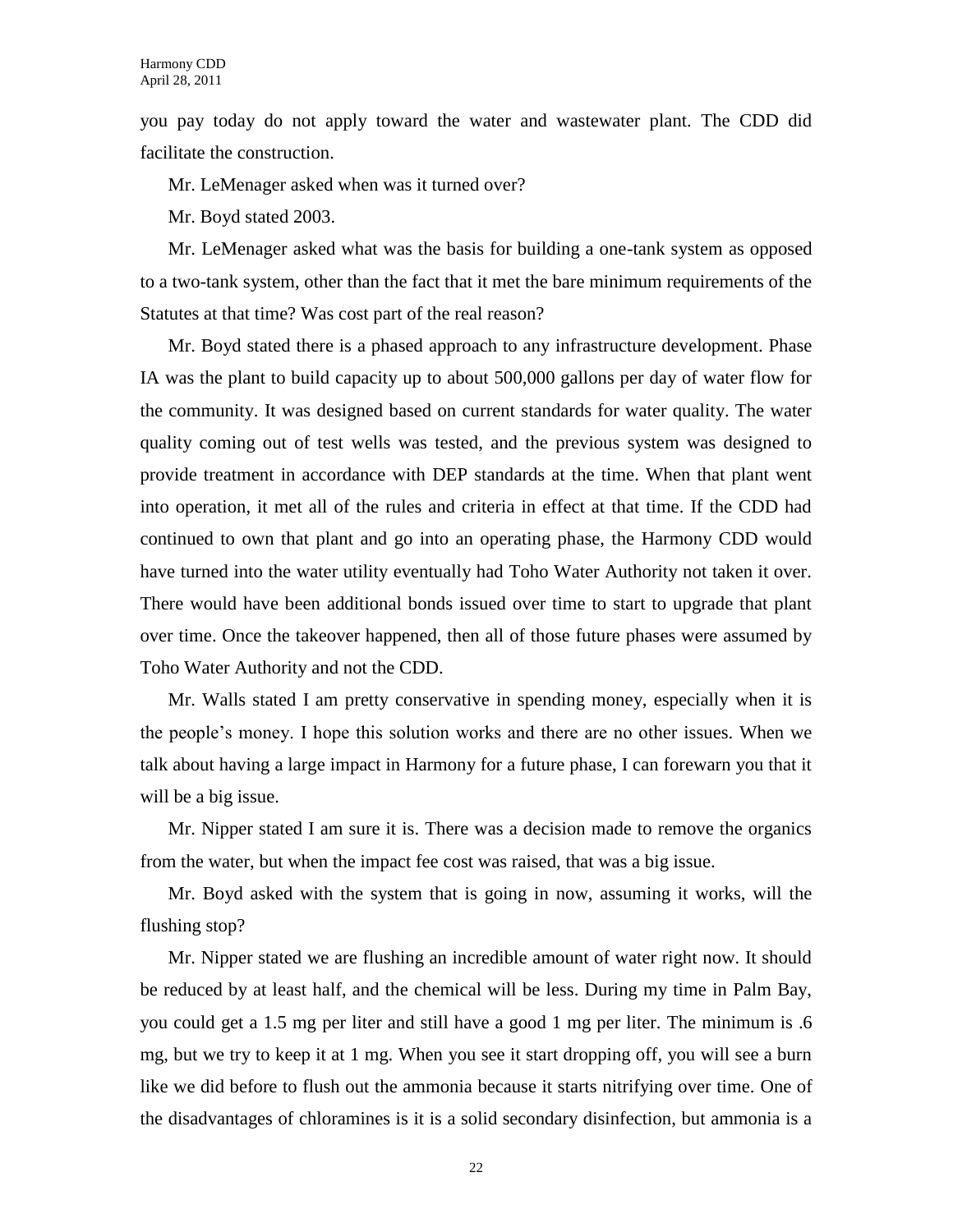nutrient and it breaks down. It is not harmful at all, but it starts making the chlorine less effective. If you put the same amount in over time, it starts being less effective unless you flush it over about four or five days. We will provide notices to residents in advance when we do that, because you will notice a difference in taste. You will always notice a little bit of color. Once we get the quality under control, we will work on the taste the best we can with the aesthetics and the sulfides. We are trying to centralize our customer service and communications, and I will not ignore anyone who emails me. We have a computerized management maintenance system, so we can make sure every complaint or request is tracked. We want to make sure we are addressing that is an issue, not just in Harmony but anywhere. We track every customer complaint or concern.

Mr. LeMenager asked how can you track every customer complaint when you do not even have a complaint line? I called the number provided and talked to some people who were from the electric company, Kissimmee Utility Authority (KUA). They said that Toho Water Authority does not actually have a complaint line but lets customers call KUA who passes on the message back to Toho Water Authority. The person I spoke with was a little miffed at all the calls he had been receiving. He said they will take complaints but that you do not have your own complaint line.

Mr. Nipper stated KUA handles customer service after hours so when someone calls, they forward that to our customer service line. Then we enter the work order and are supposed to follow up the very next day. Did you get a phone call?

Mr. LeMenager stated their system does not work. A water problem is not an option in their menu. That is the problem. I called KUA when the water went out. I did the automatic reporting for a problem. I received an automated phone call back saying that the problem had been fixed. I finally got through to a person and asked how they can say that the problem has been fixed because there is still no water. He did not realize it was a water problem.

Mr. Nipper stated thank you for that comment. I will address it with them because we pay them to provide customer service.

Mr. LeMenager stated he did not have very nice things to say about Toho Water Authority. I have a follow-up question for Mr. Boyd since he made a comment on something about which I was not aware. At one point, it was considered that the CDD would go into the water utility business and would become the utility.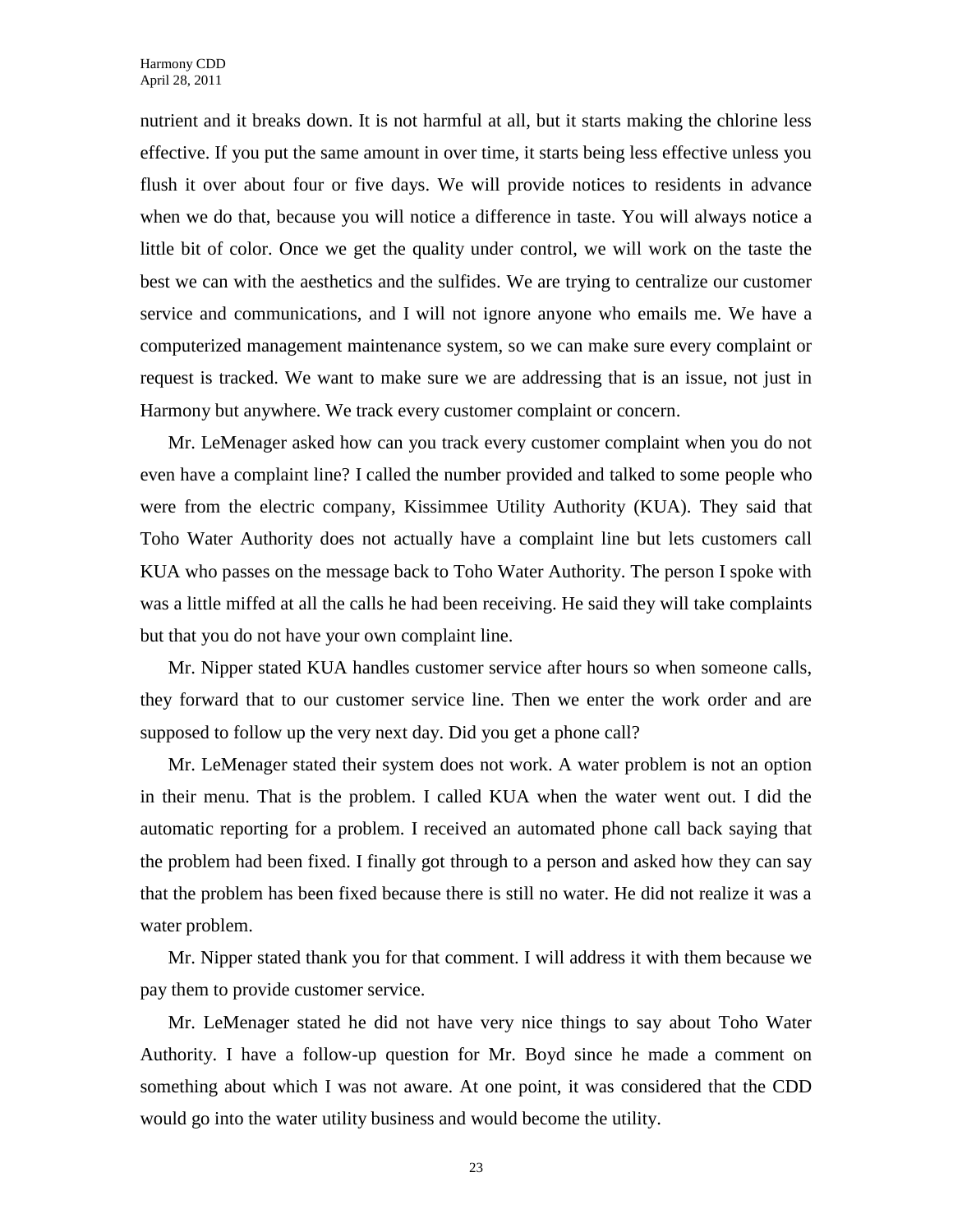Mr. Boyd stated when the CDD was originally established, there was no Toho Water Authority. There was the City of Kissimmee, and beyond the City of Kissimmee, all the utilities were private. The CDD contemplated having to be the utility operator because there was no other option, which no one wanted to do and it would not have been in the best interests of the residents. A better option was having a public utility take over the system, which happened in 2003.

Mr. Berube stated Toho Water Authority came out of KUA and some other combined water utility.

Mr. Evans stated we appreciate Mr. Nipper attending our meeting and answering our questions.

**FOURTH ORDER OF BUSINESS Public Hearing for the Adoption of an Amendment to Chapter 1, Rule 1.5 of the Rules of Procedure Relating to Access of Public Property, Namely Parks and Recreation Facilities for General Use and for Special Events and Functions**

Mr. Evans stated I will open the public hearing for the amendment to the rules of procedure related to access of the District's public property. The Board received a draft based on our earlier comments. We will hear comments from the Board first and then from the residents.

Ms. Kassel stated section 2.3 says "fishing is prohibited in designated ponds" pursuant to an attached map, but there is no map that has been provided to us. Section 4.3 cites rule 3.2 which is not below; it does not exist. Section 4.5 says "residents may only bring a maximum of eight guests to the pool." Is that per family or per resident? I think that should be explicit.

Mr. Berube asked do you prefer per family or per resident?

Ms. Kassel stated that is up for discussion. I am just pointing out that it should be explicit. My thought is that it should be per family unless they are having an event for the pool, which they have designated through a reservation.

Mr. Walls stated we will probably have to define "family."

Mr. Qualls stated I will make the change to eight guests per family.

Ms. Kassel stated Section 6.3 appears as part of Section 6.2. Those are my only comments on the draft rules.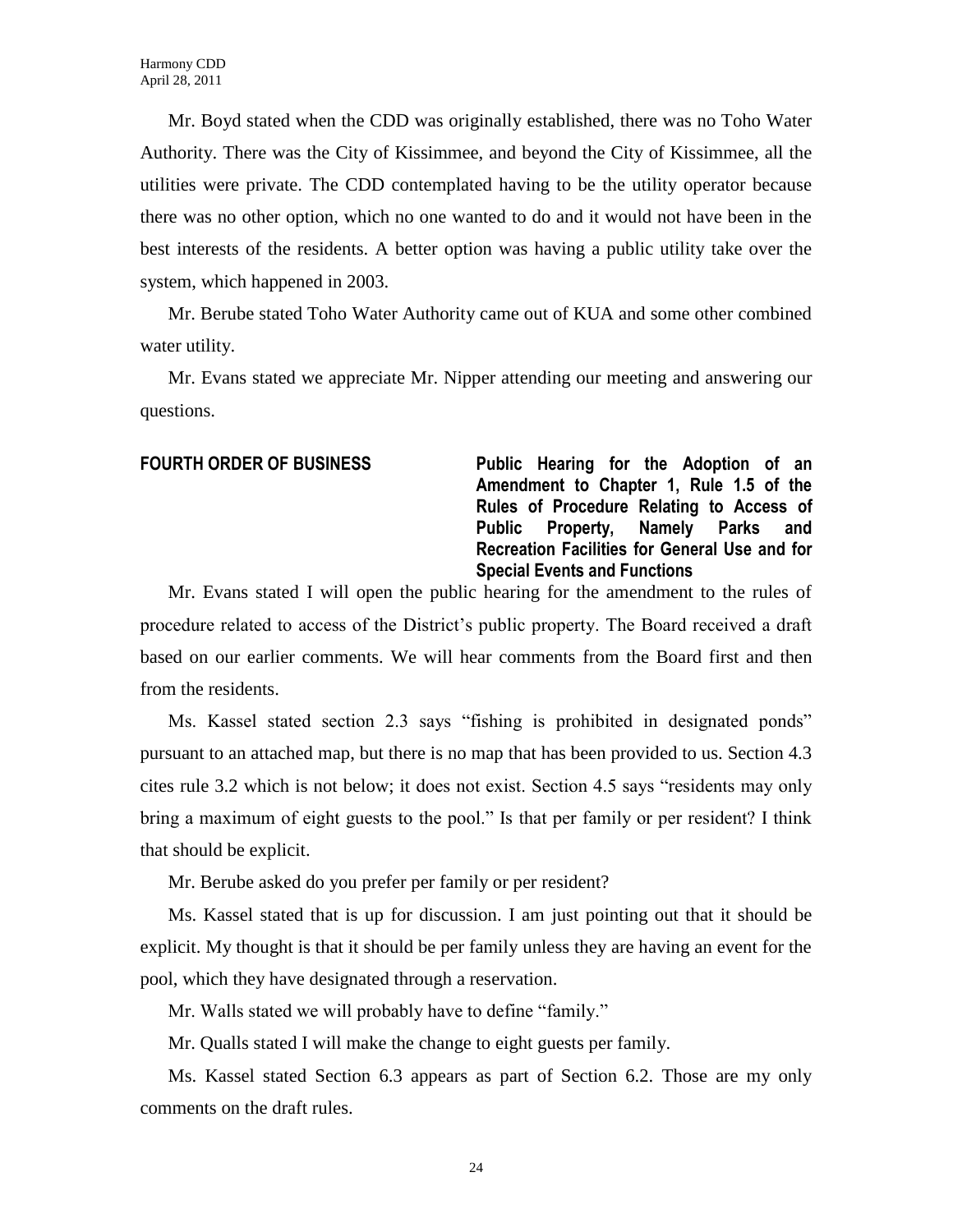Mr. Walls stated page three addresses the identification that a home owner needs to show. My only issue is that only the first two really certify proof of ownership. The rest do not certify proof of ownership. I think the big differentiation is the people who own their homes and those who lease their homes. If you lease your home, then we want to get that lease agreement so we know when to deactivate your card. I think we need to be specific in what we are requesting from home owners that they need to provide something that actually shows they own the home. Perhaps we use just the first two items and get rid of the rest.

Mr. Berube stated I think the school identification was suggested because we will issue cards to kids so they can get into the dock area and so 16- and 17-year-old kids can get into the pools. Those do not prove ownership.

Mr. LeMenager stated remove items 3, 4, and 5 but leave item 6 so that the office staff in Celebration can use their common sense.

Mr. Berube stated I agree with that.

Mr. Walls stated on the same page for Contracts, it references a pool use agreement. Do we actually have one of those?

Ms. Kassel stated I believe it is going to be created for this purpose.

Mr. LeMenager stated we have a form now for people who want to use the pool.

Mr. Haskett stated yes, before you are issued a key. The form is on the website at the back of the Harmony Swim Club policy.

Mr. LeMenager stated I am not sure it is being enforced.

Ms. Kassel stated it is possible the staff at the Sales Gallery is not having these forms completed.

Mr. Walls stated Section 5.6.4 says that if there is damage to District property that exceeds the damage deposit relating to boat use, then the Event Organizer shall be charged for the property damages. I think in this case it applies to all users of the boats rather than an event organizer.

Mr. Qualls stated I will change that to be Boat User.

Mr. Evans stated Section 1.11.4 says "a renter in inside the boundaries of the District" and probably should read "renter living inside." Section 2.2 says this provision is subject to legal review. When you use the word "restrain," do you mean legally restrain or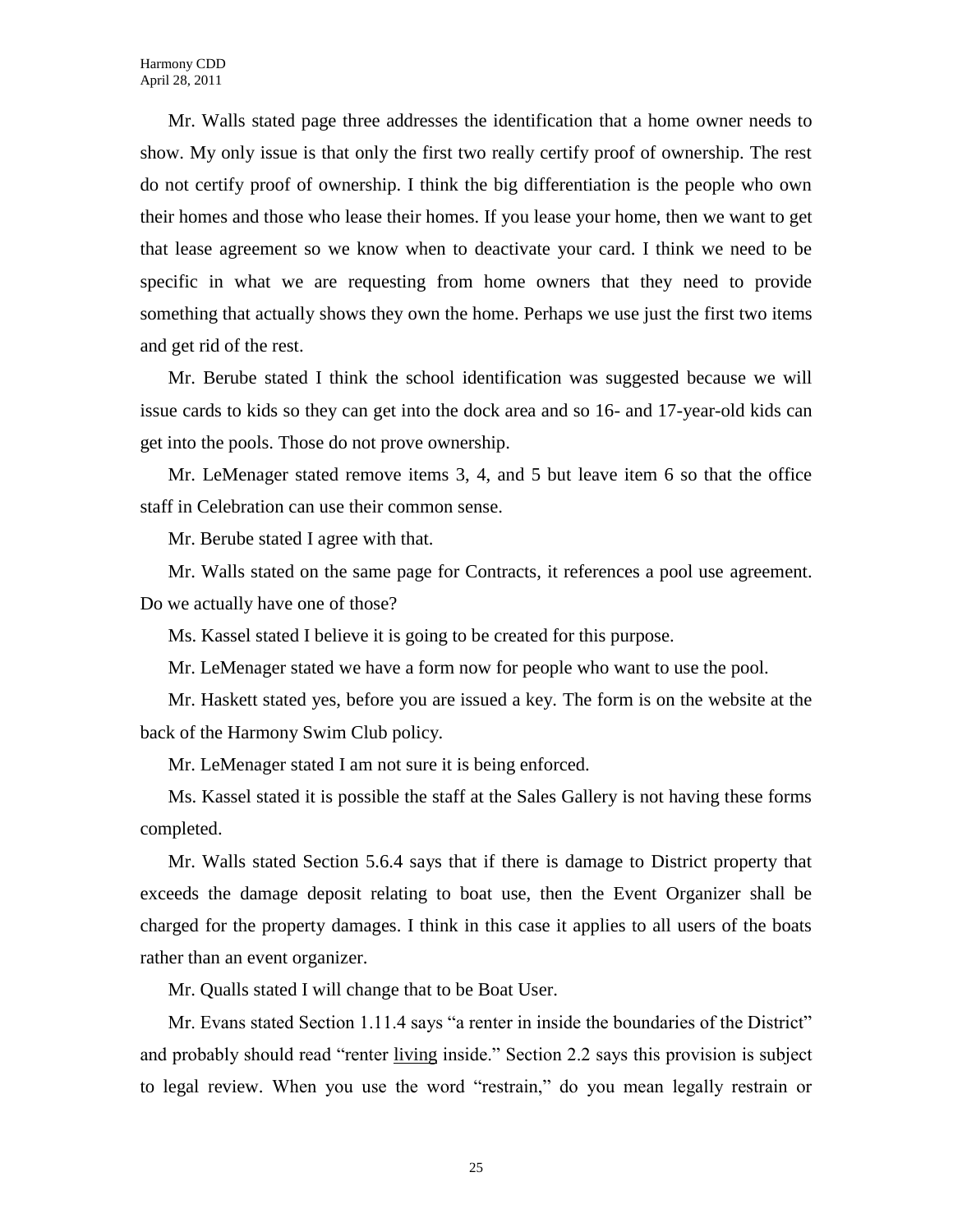physically restrain? It is the sentence "including injunctive relief to enjoy or restrain any person."

Mr. Qualls stated it is a legal term. The Statute uses the word "restrain" but the intent is not physical restrain.

Mr. LeMenager stated it is similar to a restraining order.

Mr. Qualls stated yes.

Mr. Evans asked Section 3.1.4 regarding the documents for a renter, should we require a driver's license? It mentions one or more of the items below unless it is someone under age.

Ms. Kassel stated it should be a driver's license and one of the other items.

Mr. Evans stated yes, because there is a picture on the driver's license.

Ms. Kassel stated I think that is a good idea.

Mr. Walls stated I agree.

Mr. LeMenager stated I think that is a bit excessive. When someone moves here, not many people immediately change their driver's license. It is nice that we have these rules but the reality is people do not change their license right away.

Mr. Evans stated it has a picture on it.

Ms. Kassel stated that is correct. We want to see the driver's license because we want to verify that the person presenting the utility bill is actually the person renting the house.

Mr. LeMenager stated I have no problem with accepting the driver's license to prove it is the same person. If they have not changed it to the Harmony address but they have a lease with their name on it, I think that should be fine.

Mr. Walls stated they can have the picture identification but have something else that shows the Harmony address with their name.

Ms. Kassel stated it says a driver's license with the name of the renter and proof of address of residency within the boundaries of the District. The driver's license does not need to have the Harmony address, but they need to provide a driver's license as well as something else that shows the Harmony address.

Mr. Berube stated the proof of address can be something other than their driver's license.

Mr. Walls stated perhaps we can indicate just a picture identification.

Mr. Berube stated everyone has a driver's license.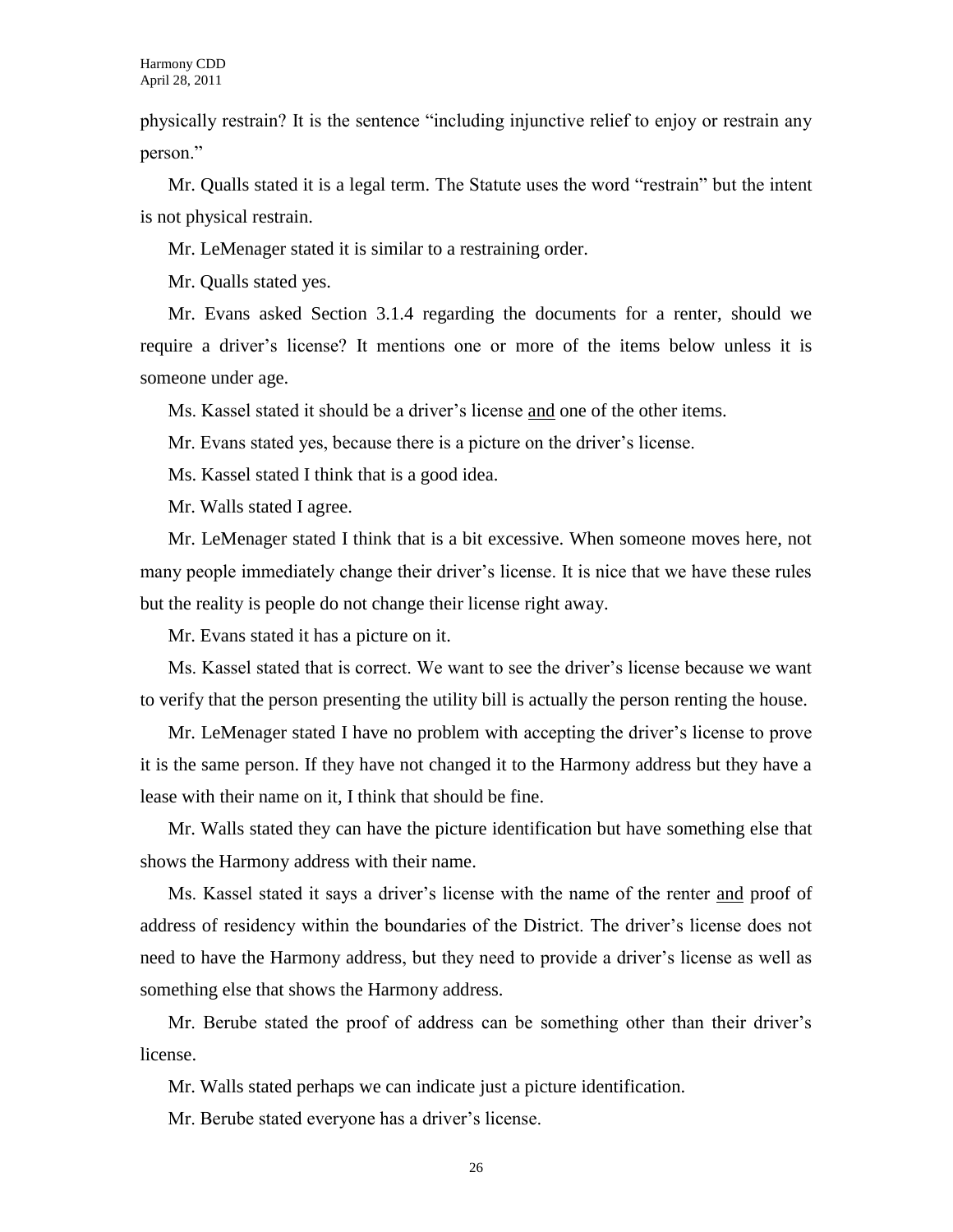Mr. Evans stated Section 3.4 refers to contracts. Should it read all persons prior to "boat and/or pool use" or does it matter?

Mr. Qualls stated yes, that is how it should read in that section.

Mr. Evans stated on the second line where it refers to a pool use agreement, should refer to pool use agreement "and/or" boat use agreement instead of just "or." The same thing is on the next line where it should read "pool and/or boat." Relative to event logistics, Section 7.4, we raised that we have five calendar days prior to an event. They have to register or schedule these 15 days in advance, but then we give them a five-day window prior to the event to do certain things. Should we change that to 10 days prior to the event? They can schedule them a minimum of 15 days in advance. If they do not perform within that timeframe, then it opens that facility for someone else to use. If someone schedules an event for a weekend, if five days prior to that they fail to perform by either failing to submit a damage deposit or proof of insurance, that will preclude someone else from using that facility for that weekend.

Mr. LeMenager asked has this issue ever come up with anyone who wants to reserve a facility?

Mr. Moyer stated no, that has not been a problem. When they request a reservation, we make them post the deposit. We have it on record and receive it with the reservation form. By the time I sign the approval, it is not an issue.

Mr. Qualls stated if you are requiring it at the time they organize it, we can just state that in the rule.

Mr. Moyer stated that makes sense, that they post a deposit at the time they reserve the facility.

Mr. Walls stated then you do not schedule it until you receive a deposit.

Mr. Moyer stated yes, that is how it works.

Mr. Evans stated philosophically we have discussed the fishing issue. The way the rule is drafted, fishing is prohibited in designated ponds, which means we need to designate those ponds.

Ms. Kassel stated my impression is that it was prohibited in all ponds of the District.

Mr. Evans stated that is how it currently is.

Mr. LeMenager stated no, it is not that way currently; there is no prohibition.

Mr. Evans stated there is no allowance for it, either.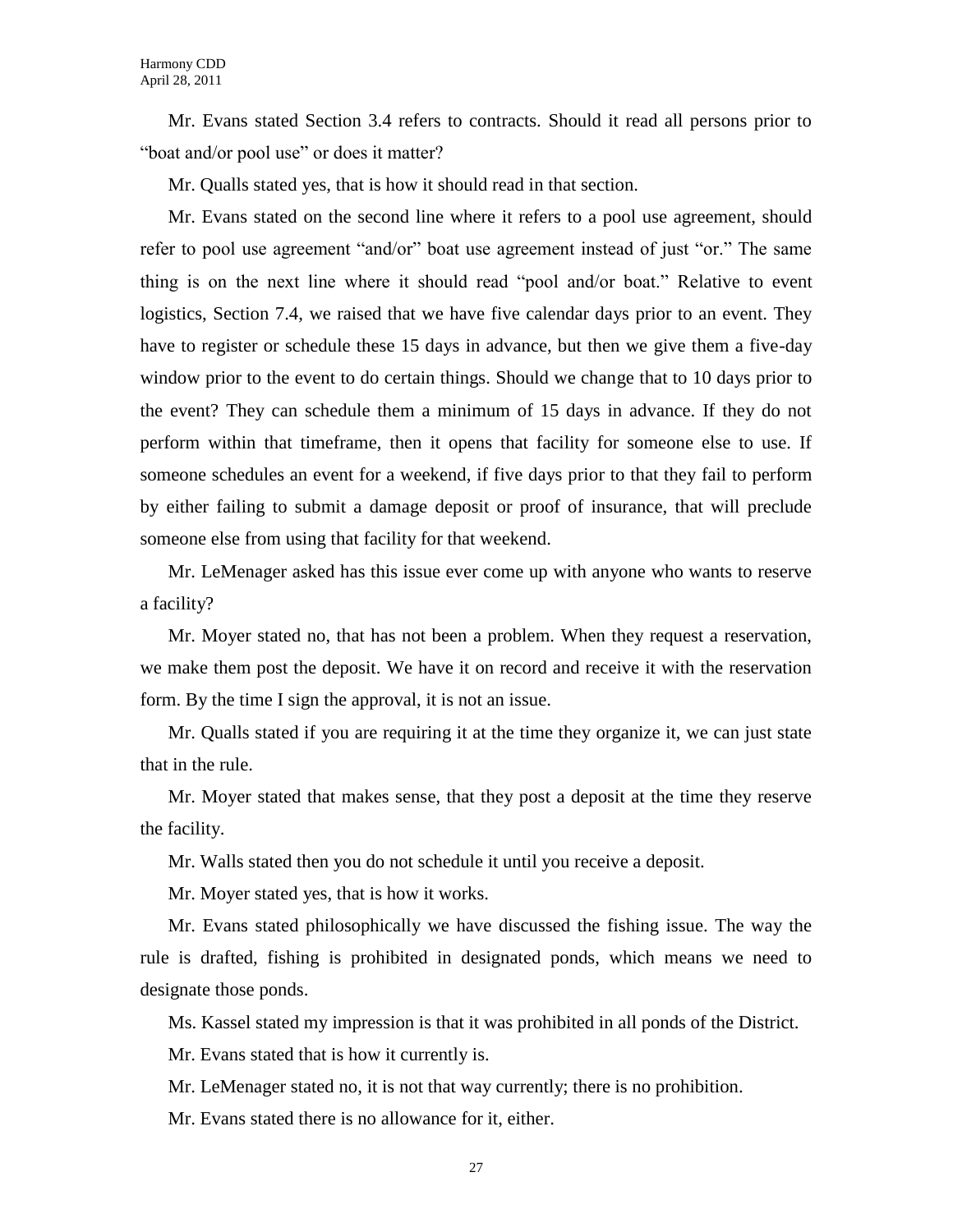Ms. Kassel stated whether it is allowed or not, that is what we are currently deciding.

Mr. LeMenager stated I can agree with the wording that is included because them we can designate them all, but it gives us the opportunity to address it in the future when the owner association's rules are no longer promulgated to perhaps change those.

Mr. Evans stated this issue has had a lot of debate and discussion. Let us discuss it and come to a conclusion so that we can adopt whatever language is appropriate. I have heard both sides of the discussion and I have been right in the middle of the debate. When the residents read these rules, they have to interpret them. They are going to have to determine if it is permissible, if it is permissible in some ponds, and if so, which ponds. If you leave the door open that it is permissible in certain ponds, then who is going to play referee when they just show up? They will say they heard they could fish in some of these ponds and they will ask which ones they can fish in and which ones they cannot. Once you open that door, are we going to post all the ponds for No Fishing but tell them they have to go down the street? I am trying to think about how we are going to effectuate enforcement of what you are proposing.

Mr. Walls stated I think that is very difficult. The problem is that if you prohibit fishing in all the ponds, then you need a referee. You need a referee in any case. As I said last month, I think that is a big waste.

Ms. Kassel stated I spoke with representatives from the sheriff's office, and the sheriff is very happy to come here.

Mr. Walls stated that is fine, but I think it is a big waste of police resources. That is my personal feeling. Mr. Qualls was going to research if we can prohibit people from fishing in ponds and trespass them for that but at the same time allow them to do other activities at the pond. Is that something we can do?

Mr. Qualls stated yes. I was reviewing these with Mr. Kenza vanAssenderp, and the rule needs to talk about District-owned ponds. I do not know if that helps limit the scope for anyone to feel better. The trespass Statute simply says that if someone does not have a license or is not invited to be at a particular location, then that constitutes trespassing. I am not sure what other activities people will be doing in the ponds other than fishing that would be prohibited.

Mr. Walls stated the issue I have is that some of our ponds have trails adjacent to them, and people like to walk around the ponds. People like to sit on the bank and look at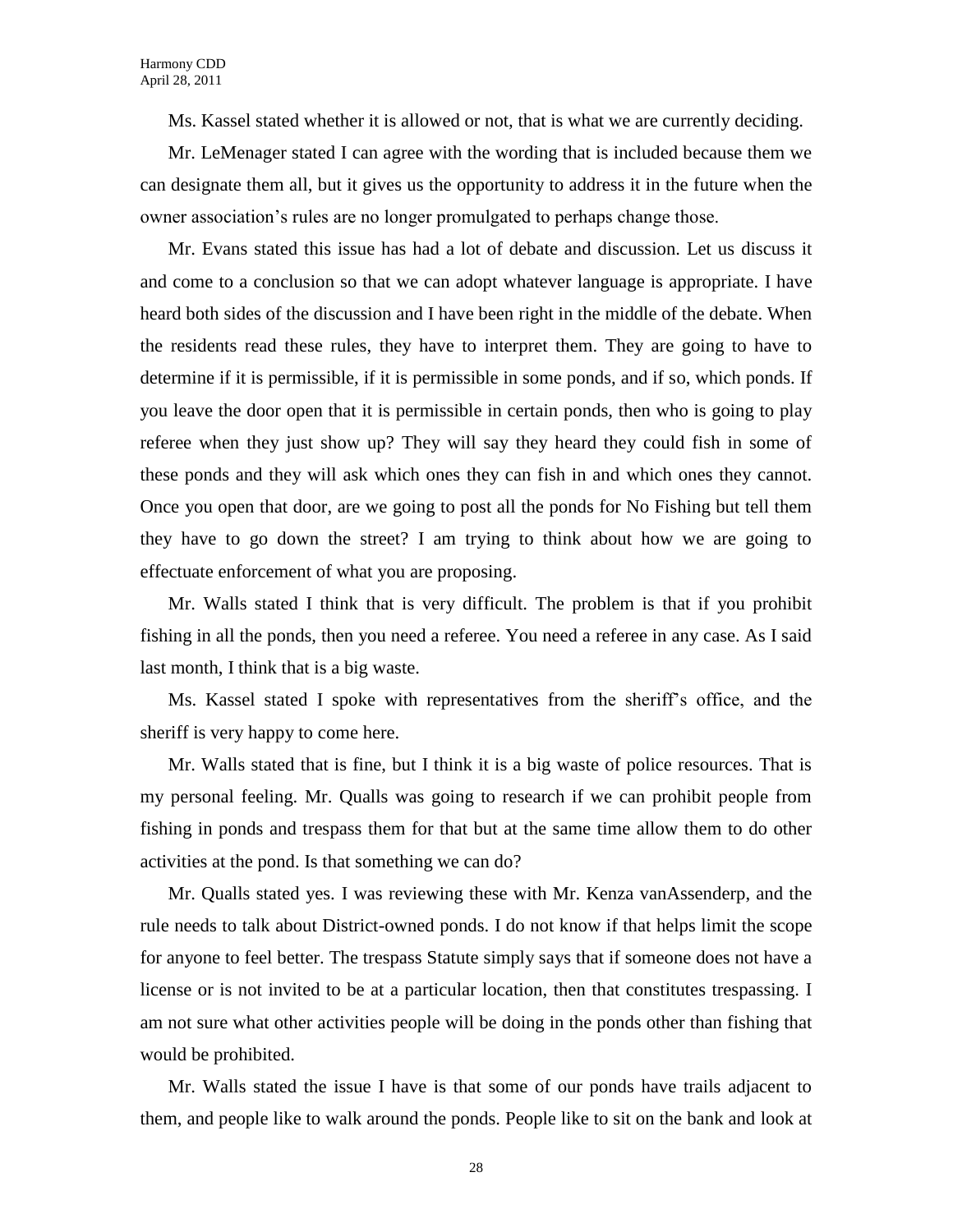the wildlife. What we would essentially be setting up is if we prohibit fishing in these ponds, we will say it is fine to walk around or sit or stand at the pond but if you have a fishing pole in your hand, you are considered a criminal and you need to leave. I think that is very tenuous as far as enforcement. I would very much dislike a scenario like that. I will leave it to Mr. Qualls's legal opinion as to whether or not we can do that, but it seems like a difficult stance to take to say that people can do certain activities around a pond but we will kick you out if you are carrying a fishing pole.

Mr. Qualls stated Mr. Walls raises excellent points, but that is not what the rule says at this point. It merely says not to fish in the ponds. There is the rule above it that tries to be broad enough that says unauthorized use of District-owned facilities will result in a charge of trespass and violators will be reported to the sheriff of Osceola County. if walking around the ponds or looking at the ponds is not an unauthorized use of the District's facilities, that will not trigger rule 2.1.

Mr. Walls stated I understand that, but I dislike the part where we are going to call the law on someone because they have a fishing pole in their hand. I have three issues with this. I have heard only three arguments against fishing. The first argument is that it is a safety or liability issue. The reality is, unless there is some data people can provide showing there is a rash of alligator attacks on people fishing in ponds or a rash of people drowning in these ponds, there is no data to backup that claim. I brought some data with me last month that showed exactly how rare alligator attacks are, and I could not find any drownings in the last ten years in the tri-County area for anyone fishing in a pond from the reputable sources where I collected my data. That argument just does not fly. We promote other activities, and a kid can get hurt playing on our swing sets. A person can be attacked by a dog in the dog parks. Dog attacks are exponentially more prevalent than alligator attacks. People can get hurt fishing in Buck Lake. It can happen, but we put up with it because we ask people to use common sense. Things happen and there is nothing you can do about it. I hate that we are going to use that as an argument to prohibit fishing. The other argument I heard is that people do not like the element that fishing attracts. If you are going to use that argument, it is discriminatory. I heard the terms thrown out about the people from St. Cloud or Holopaw that fishing attracts, but to me, that is straight up discriminatory.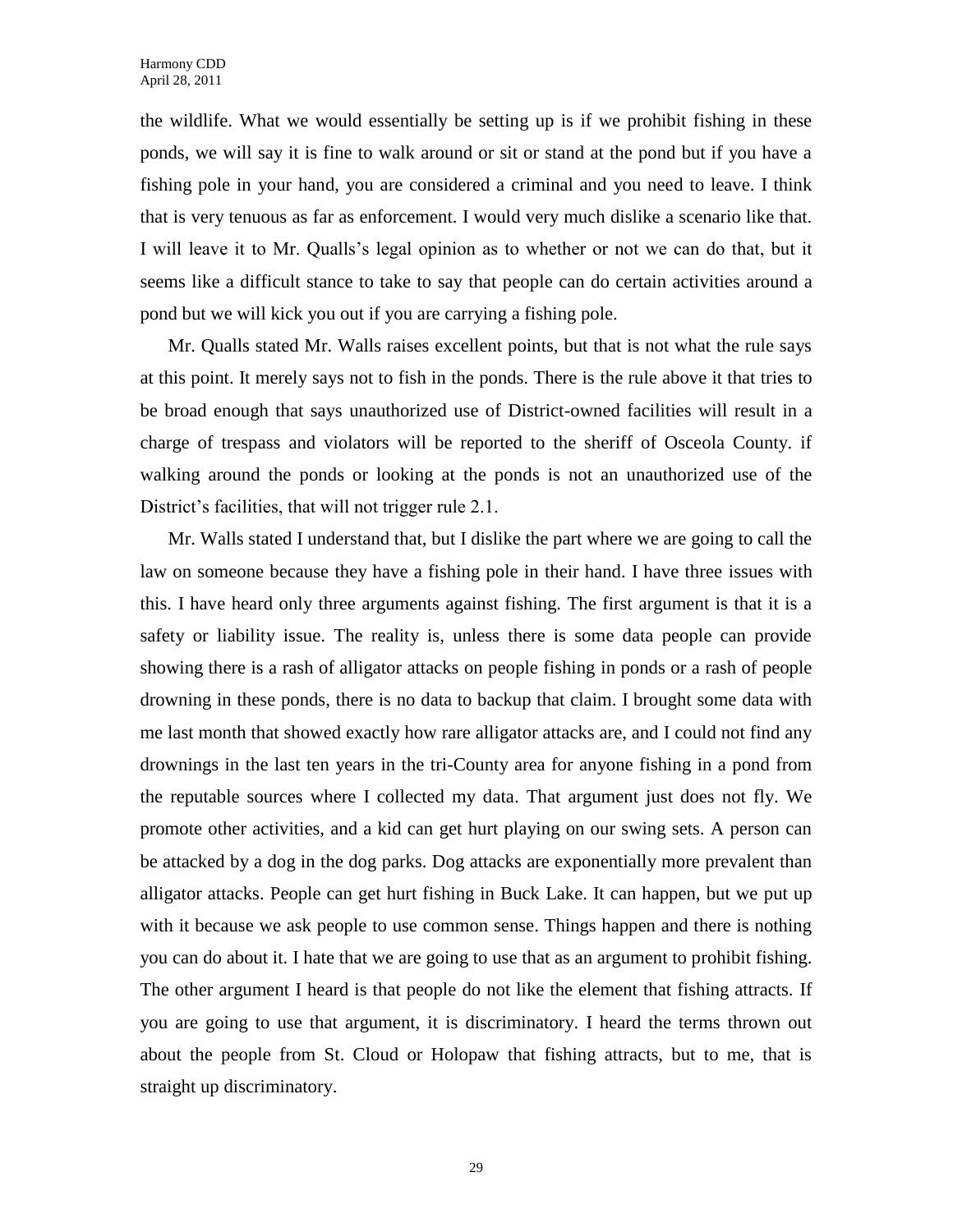Mr. LeMenager stated but it is not illegal discrimination. We discriminate all the time in real life.

Mr. Walls stated except for the signs at the entrance that indicate this is Harmony, this is considered St. Cloud or Holopaw. My parents live in unincorporated St. Cloud. My dad is a very enthusiastic fisherman, but I do not think that makes him trailer trash or any of the other terms that were used. He lives in a much nicer house than I do and drives much nicer cars. I dislike that as an argument. The third argument that I heard is the Residential Owners Association (ROA) has a rule. We have already received a legal opinion that the ROA rules have no bearing on what the CDD does. The fact is, the ROA does not own a single pond. They do not maintain a single pond. I do not know why that rule even exists. For all those reasons and to say if I go out and walk around the pond with my son, that is fine, but if I bring a fishing pole with me, you are going to call the sheriff to kick me out and if I come back, they will take me to jail. That is crazy to me.

Mr. Berube stated I have gone both ways on this issue. My background is that I think they are public ponds and I think they need to be open to anyone and everyone because they were built with public money. I changed my mind when I read the ROA rules. We can debate the reality of the enforceability of ROA rules, but there are residents who live here and have read the ROA rules, just like they read our rules, and they expect them to be followed. I do not want to see the CDD enact something that goes against what another governing body or entity has in opposition. Having said all that, I think we need a compromise to what is occurring. I suggest we say there is no fishing in any of the ponds that the District owns. That is the printed rule. When it comes to enforcement, we seem to have select ponds that cause problems all the time. There are a lot of complaints from the residents on Bracken Fern about that pond. We know what it will take to sign the pond, if it comes to that. Perhaps we sign that pond with the No Trespassing signs, but rather than having it say No Trespassing pursuant to Florida Statutes and Harmony CDD, perhaps we give them a reason: for your safety and the safety of others, no fishing in this pond. Then in bigger letters we have No Trespassing with the Statute reference and requirements. We sign that pond to quell the complaints of the residents, which I think are well founded. If the people who were fishing in that pond respond after calls from law enforcement and they move to another pond and we start getting complaints about that pond, then we can sign that pond, also. Eventually they will give up. I think we will sign and enforce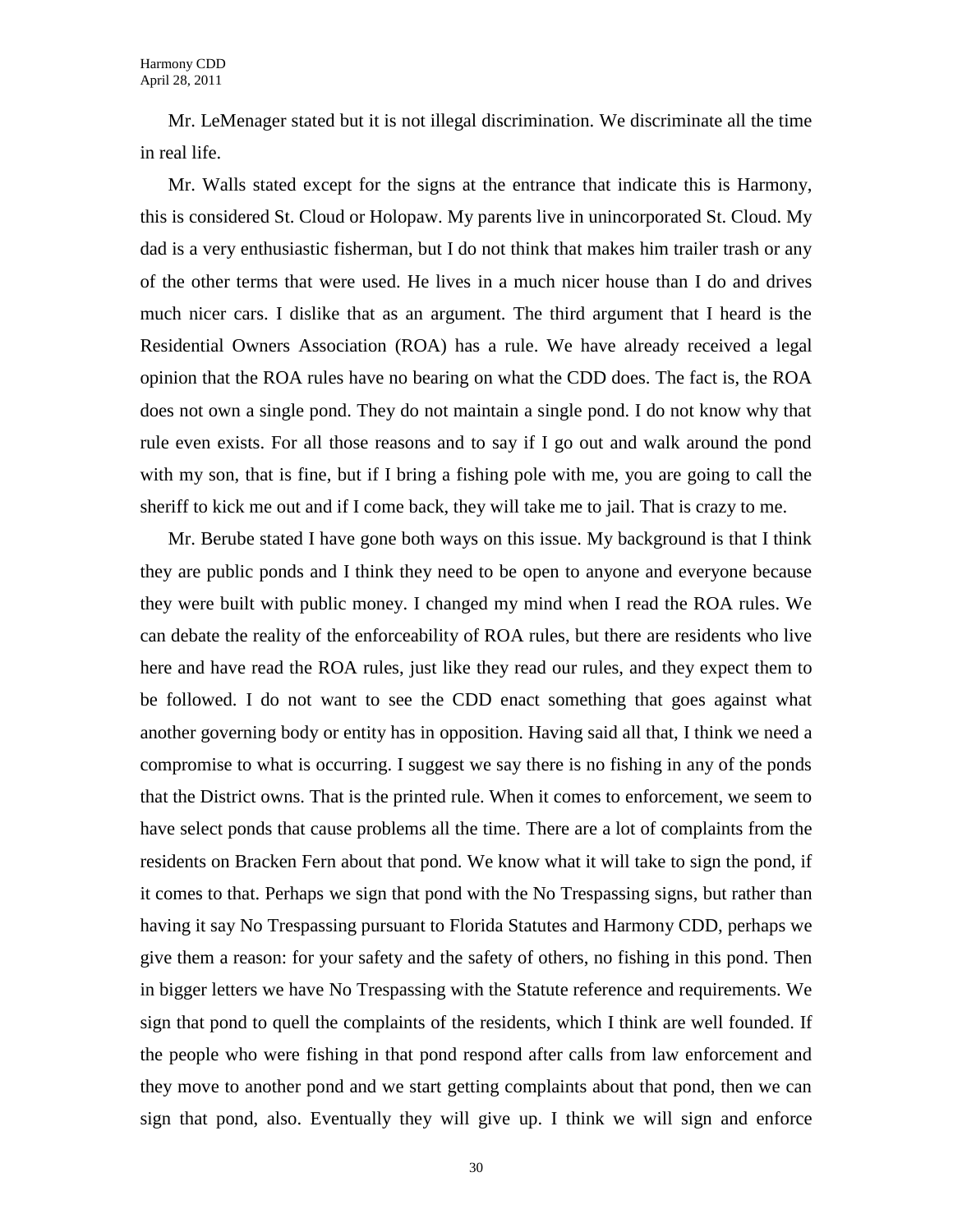trespassing on the pond that generates the most complaints. If people are fishing in other ponds and no one cares, that is fine.

Mr. Walls stated as an example, I was walking along Lakeshore Park the other day with my son around the pond. There was a young man there fishing, not bothering anyone. He was very nice when I walked by and we exchanged greetings. There are no houses around there. I saw him catch a fish and put it back. He is staying out of trouble and doing what I consider to be a pretty wholesome activity.

Mr. Berube stated I have no argument with that.

Mr. Walls stated the problem is, if you put in a rule that says no fishing in any pond, someone will drive by and see someone fishing in that pond, they will call the sheriff who will kick him off the pond.

Ms. Kassel stated encourage them to go to Buck Lake where we do allow fishing.

Mr. Walls stated people who say that do not understand fishing. There is limited access to fish at Buck Lake. If the fish are not biting at the dock, it is no fun to sit there and fish. That is the reality.

Ms. Kassel stated take a boat and go fishing in the boat.

Mr. Walls stated we are talking about kids too young to reserve a boat.

Mr. Berube stated the arguments on both sides are strong. That is why I suggested a compromise. Right now, there is a No Fishing policy. If we attempt to sign certain ponds to appease the residents who make a very strong argument, we need a rule to be in place first. That also gives us the ability to sign other ponds as needed in response. I do not know that we have ever had a precedent like this before, but there have not been many issues that have generated this much emotion. I am not one to split one side or the other, but the residents who live on ponds raise a very good case. There is also the safety aspect. Two kids were swimming in the Lakeshore Park pond this past Sunday.

Mr. Walls stated that has nothing to do with fishing.

Mr. Berube stated I understand that, but the point is, they go swimming in the ponds. People do dumb things, and you cannot legislate common sense.

Mr. Walls stated my problem is that we are all paying for these ponds. We just had a discussion about paying to maintain these ponds. I am a conservative person and I hate to see government regulate people, which is where a lot of this stems from. We are all paying to maintain the ponds. Some people may not like others walking around the pond.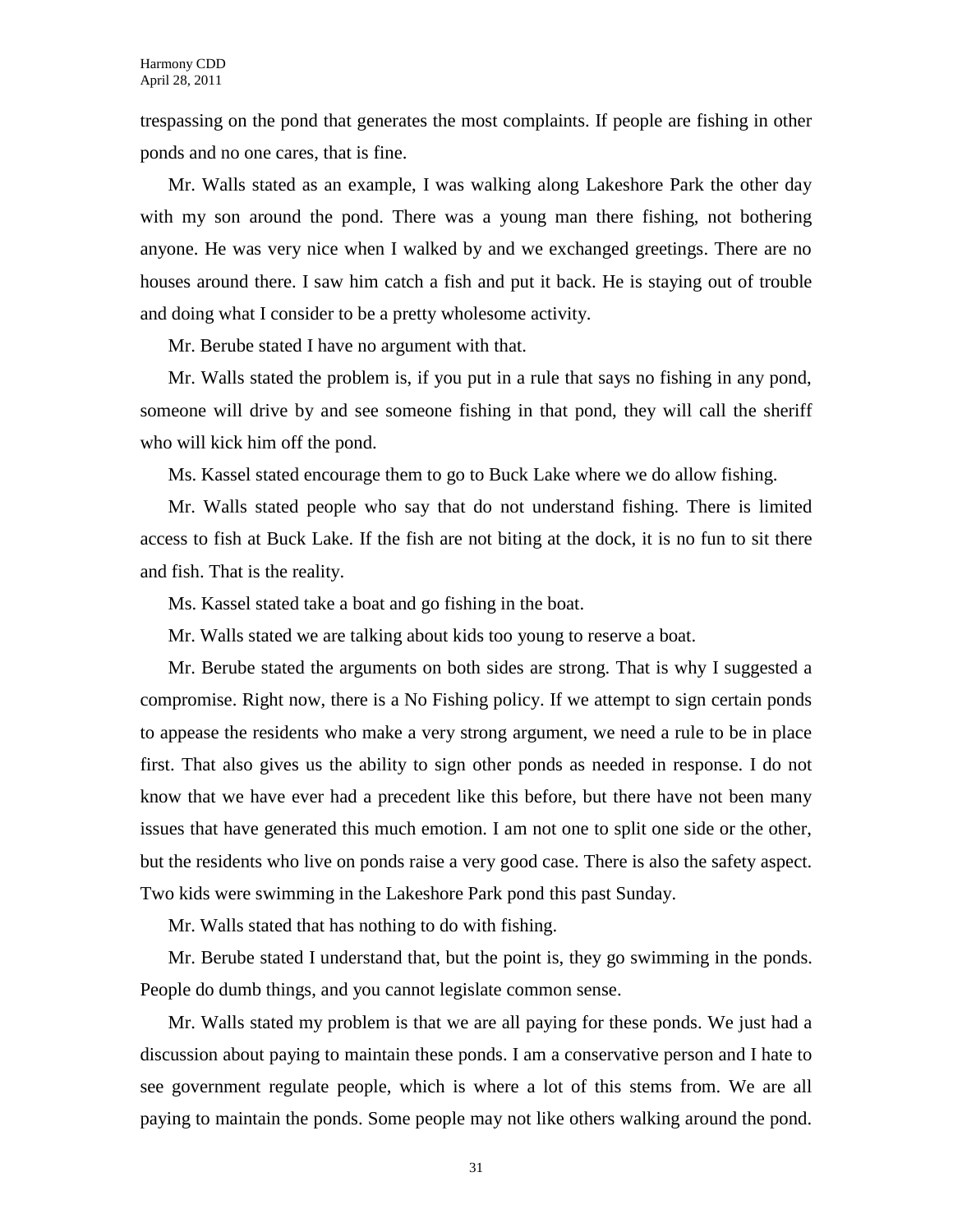You can find trouble with people walking down a path, so you could argue that people can get hurt and therefore, we should prohibit that activity. We are issuing access cards to practically everyone in Harmony, so if it becomes a big problem and we do not want people from Holopaw or elsewhere coming here, then we should require that they have an access card to fish in the pond.

- Mr. LeMenager stated we cannot do that because it is public property.
- Mr. Walls stated we require access cards for our other facilities.
- Mr. LeMenager stated that is correct, for the ones that are locked or behind a gate.

Mr. Evans stated I think we have all come to a decision on where we stand on this issue. We have debated it back and forth and we have evaluated it. One of the issues that we really have not discussed about the impact is when you say you want to allow fishing in some ponds, whatever pond it is, when people drive by and see someone fishing, they will assume that they can fish on any of the ponds, District ponds as well as golf course ponds. The golf course ponds are on private property. Now the golf course owner has to enforce his no fishing policy, while the person fishing argues that he sees people fishing on other ponds. All of a sudden we have created a problem for one of the other landowners, which is no different than the home owners. If you look at them through the same set of eyes, you are trying to protect their interests. You try to be equal to everyone, and we have not really discussed that point. Having said that, I think we all know where we stand on this issue. I think the Board has discussed this issue in depth. I would like to hear from the residents who chose to attend this meeting in the midst of a horrific storm to voice their opinion, pro or con.

Mr. Walls stated to Mr. Berube's point about making a rule and placing signs when needed, I will wait to hear from the residents, but I imagine they are going to want signs that say not to fish on this pond at Bracken Fern. If that is the case and that is what those residents want, I am fine with that, but not prohibiting fishing on all ponds. I would prefer to change the language in this rule that says except where signage exists that indicates there is no fishing.

A Resident stated one of the concerns I have about allowing fishing in designated ponds or all the ponds is the effect it will have on the wildlife. Right now, alligators are moving from pond to pond because it is mating season. If one of those alligators moves to a designated fishing pond, what kind of stand is the CDD going to take on that? When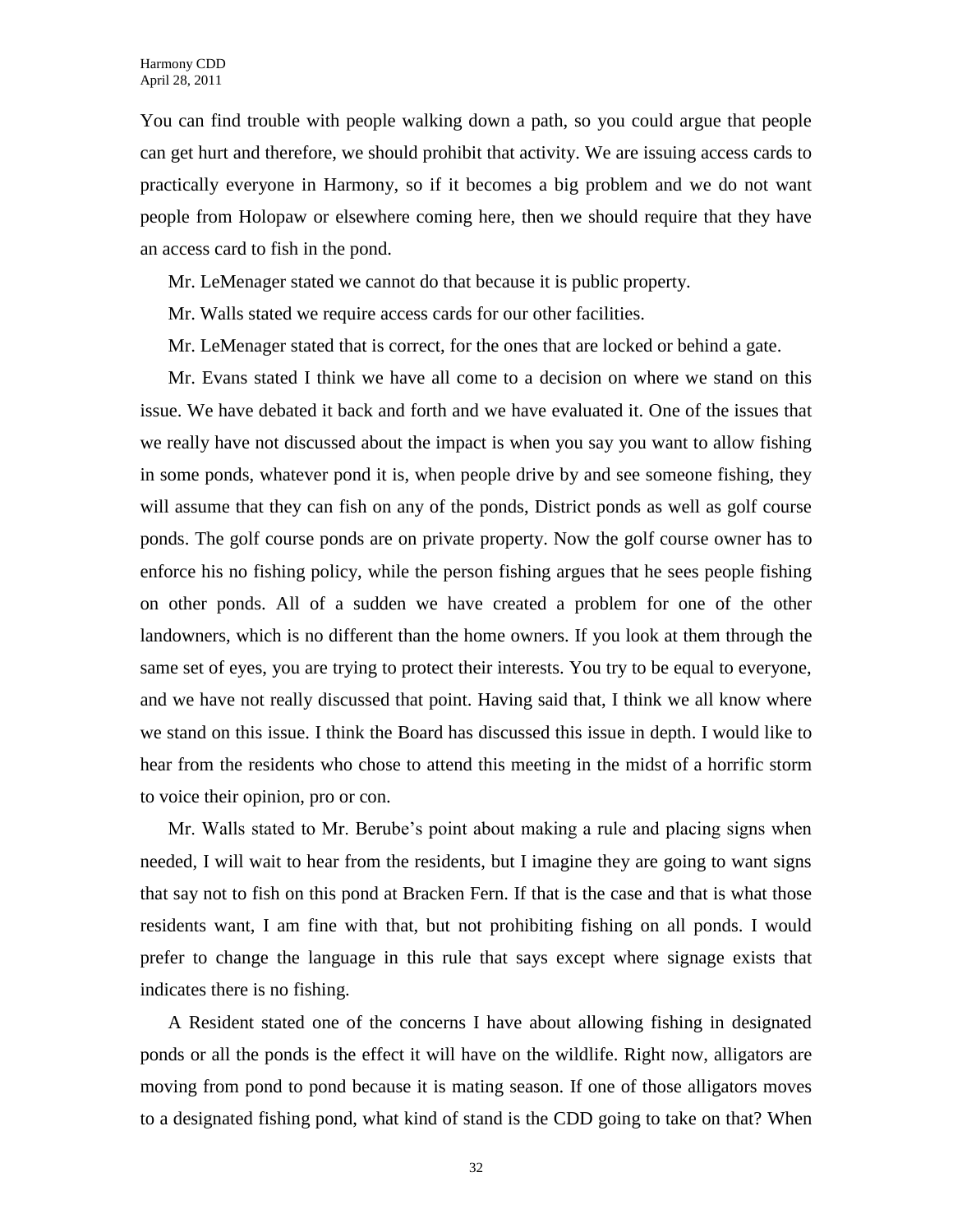you are fishing, you throw bait into the pond and you are attracting the alligators to come up to the pond edge. It poses a threat. Whether Mr. Walls has documented evidence or hard-core data or not, the fact of the matter is if you throw bait into a pond, an alligator is going to come toward it. Then you will get your statistics. If everyone is so in favor of wildlife, does that mean we will stop pulling alligators out of the ponds? What will fishing do to the birds and cranes that are trying to nest there?

A Resident stated people already fish in the ponds on the golf course. We have seen them several times and truthfully, it does not look good when golfers are golfing to have someone fishing right there in the ponds. I do not think that presents Harmony as an attractive place to live. The sales people ride around with prospective buyers for these properties, and it says no fishing in the ponds, but yet you see people fishing. At the pond at the end of Clay Brick, I have seen people jump over the fence on U.S. 192 to come fishing in that pond, and these people are not residents. We have had problems in that pond with kids fishing, leaving trash, digging out a place to sit, and sitting in the water with their feet dangling in the water. Who knows when an alligator is going to come along and be attracted to that? I think it is dangerous. There are smaller children running around the ponds. What if one of them falls in the pond? It is not nice to see a kid drown, and it can happen here. When we purchased our home here, the rules said no fishing in the ponds, and I think it should stay that way. If you open the ponds for fishing, there will be all kinds of people in our community fishing and there will be no control.

A Resident stated the problem I see is the ponds are owned by different entities. One of the issues is how do you make rules for one pond and not for the others. We have a wonderful place at Buck Lake, and Cat Lake will hopefully be open soon. If we let people fish at Buck Lake, because it is setup for fishing, I think that will solve the problems. I live on one of the ponds and I would not want to have a family partying and a bunch of people fishing in my backyard. That was another concern that I heard from some friends who also live on a lake. If you restrict fishing to Buck Lake, there is a beautiful pier to fish from, there are kayaks and boats to fish from, and I think that is a good way to allow fishing. Then it keeps our ponds safer for everyone. I think it will also stop a lot of controversy and a lot of issues.

Ms. Gina McGinnis stated I am tired of the problems associated with people fishing in the ponds and them drinking beer and so forth. If you think that is discrimination and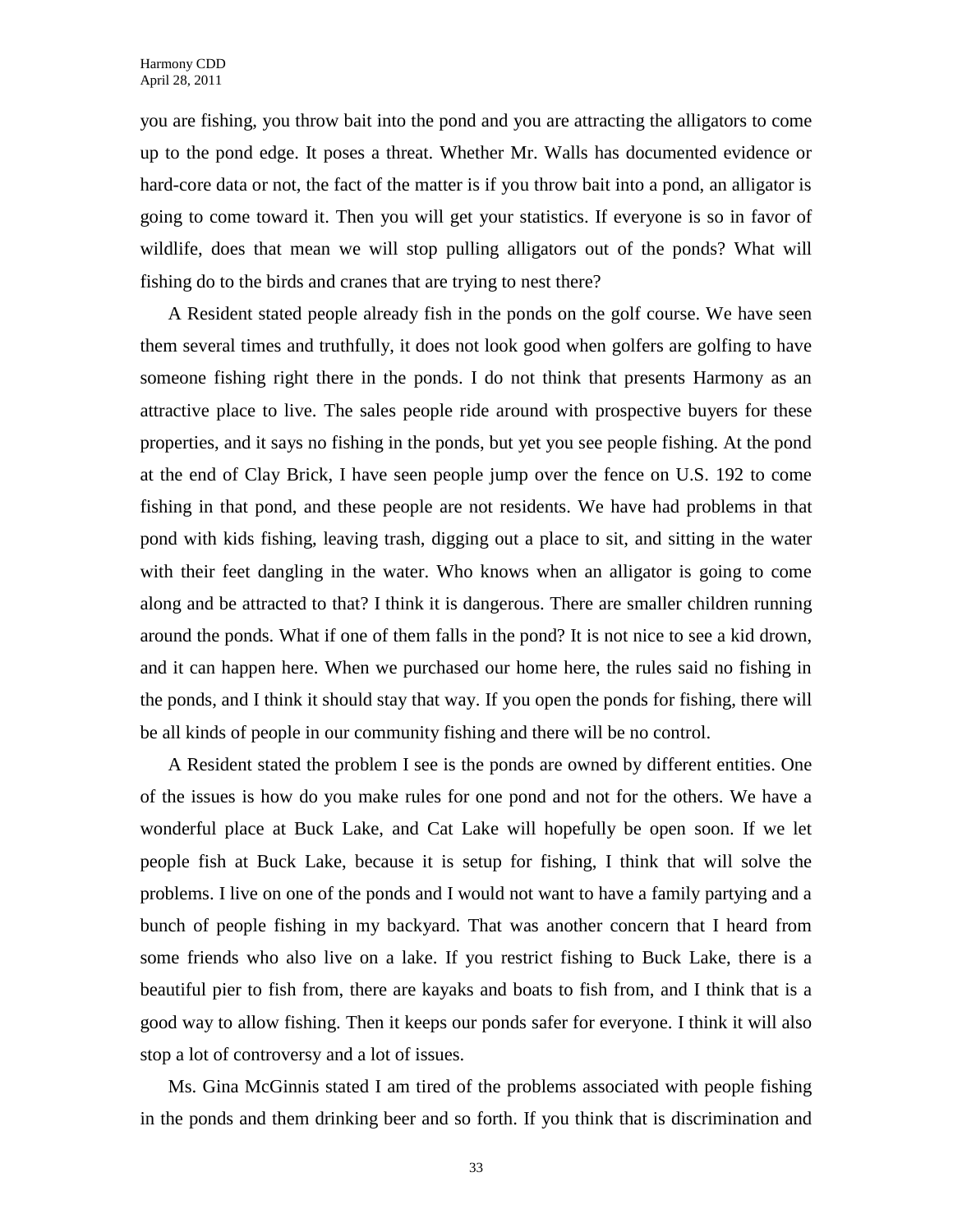that is what you call it, then I will own it, because that is what it is. We had an issue a few weeks ago with a guy who pulled up to the edge of the pond in his truck and gets his tent and coolers out in our neighborhood. Why do we want to act as if that is acceptable when this is the community we are trying to build? It makes no sense to me why we would want to allow that. I do not understand how that can be acceptable to Mr. Walls.

Mr. Walls stated we have never had a rule about fishing. I know it has been a misconception about it, which is why we are discussing it.

Ms. Kassel stated there has never been an enforceable rule.

Ms. McGinnis stated the point is, you have to make a decision. There are people who pull up to the bank of our ponds in a pickup truck. They do not even park on the side of the street; they drive to the edge of the pond. They drag out their coolers and put up two tents. We are trying to maintain our covenants with the ROA, yet people are allowed to fish in the ponds. I do not know where these people are from, and they could very well be from Harmony. I feel safety is an issue. I feel like we are encouraging people to come into this community who we do not know and we do not know what they are doing. Our kids are walking to and from school.

Mr. Walls stated we are going to say that someone from Holopaw or St. Cloud can walk around your pond, they just cannot fish.

Ms. McGinnis stated it is a different element.

Mr. Walls stated you are indicating that fishing attracts some kind of criminal element.

Ms. McGinnis stated I am not saying that applies in all cases, but we are not a fishing and hunting club. This is not Dick's Sporting Goods where we want people to check out what we have to offer. I have personally talked with the golf course staff and they do not want people fishing in their ponds. This is not what we are trying to establish here. I am not saying that all fishermen are bad. I was raised on a working farm, so I fish and I understand it. I am not saying it is a bad character trait, but in this community, we are not talking about you and your son fishing at the edge of a pond. We are having an issue with elements that I do not think we are trying to bring into this community.

Mr. Walls stated there might be other ways to address that, but if we pass this rule, then my son and I cannot fish on the edge of the pond.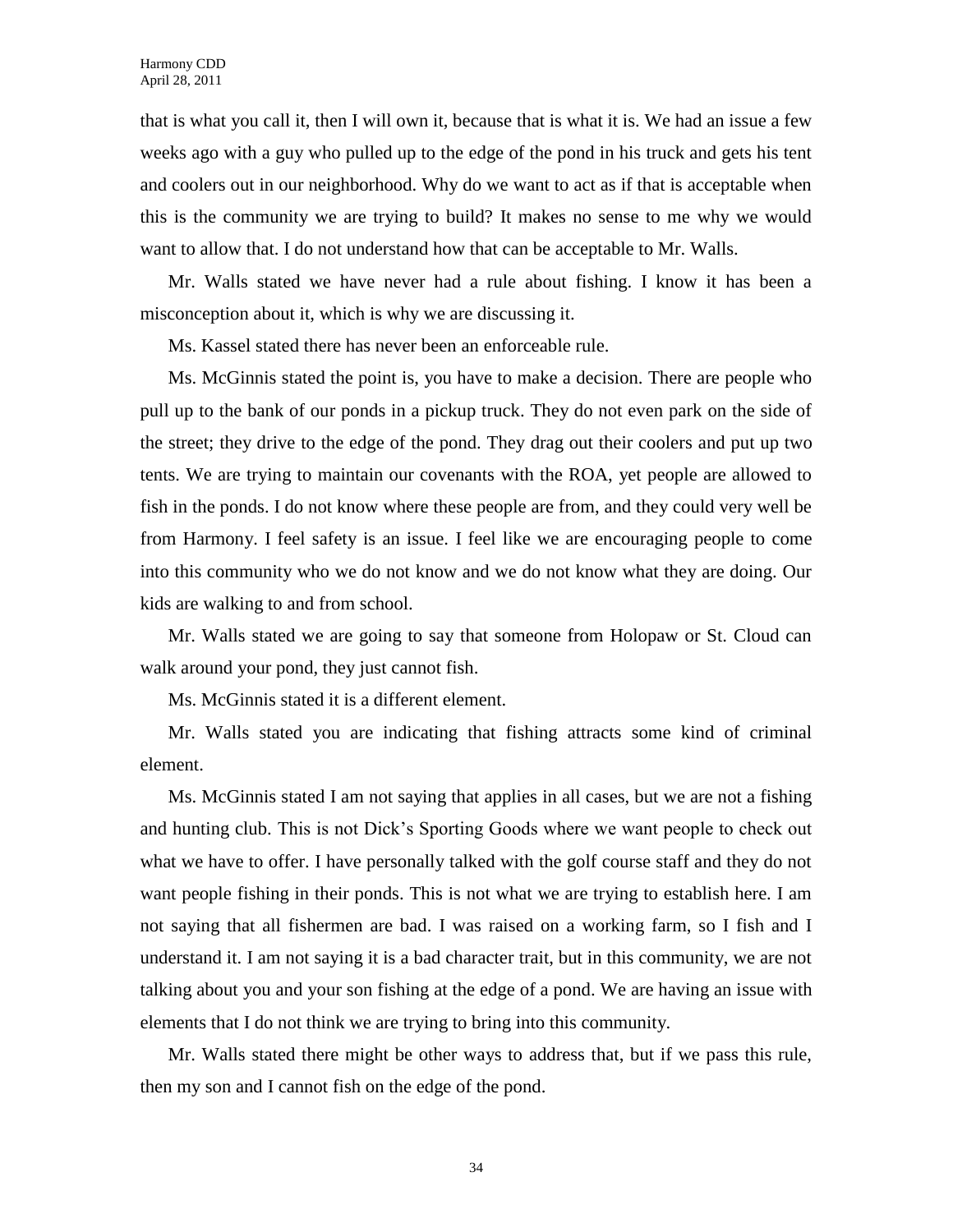Ms. McGinnis stated you can fish at Buck Lake, and that is for the greater good of the community. I cannot believe that you purchased a house in this community because there were a bunch of ponds where you could fish.

Mr. Berube stated I heard what Mr. Walls said about fishing at Buck Lake, which is restricted largely to the docks. Would a reasonable compromise be to make more of Buck Lake accessible to fishing from some place other than the dock? I do not know how that might impact our lease agreement with the lake.

Mr. Walls stated no, that is the beauty of Buck Lake.

Mr. Berube stated there is already a cut through where someone could go to the back.

Mr. Walls stated fishing is not a huge issue to me that I need to have in this community, but it is an issue when we are restricting what I consider to be a legal, wholesome activity for people who are paying the bills.

Ms. McGinnis stated you restrict the parks at night where you cannot be there at night.

Mr. Walls stated but we can use the parks during the day when they are available, but now we are saying you can never fish in the ponds again.

Ms. McGinnis stated you can choose when anything is available.

Ms. Kassel stated you can fish, just at Buck Lake.

Ms. McGinnis stated it is not like we are not giving people an option. To Ms. Kassel's point, you can fish at Buck Lake. We pay Mr. Belieff to be at the dock and monitor the lakes because we had issues at Buck Lake. Now there is no longer an issue at Buck Lake because they are in my backyard and Lakeshore Pond and elsewhere. It is an issue. Why should we pay Mr. Belieff to be at the dock and do what he does all day if there is not an issue? To your point on wanting to save money on lake maintenance and other things, why would we have full-time staff at the lake if there is not a reason for that?

Mr. Berube stated we need to acknowledge that there is much more to what Mr. Belieff does than just the lake.

Ms. McGinnis stated of course there is, but he is there because we have had problems. We have cameras there for the same reason. We want to sit around and think people will make good decisions and use common sense, but in the end, people who behave a certain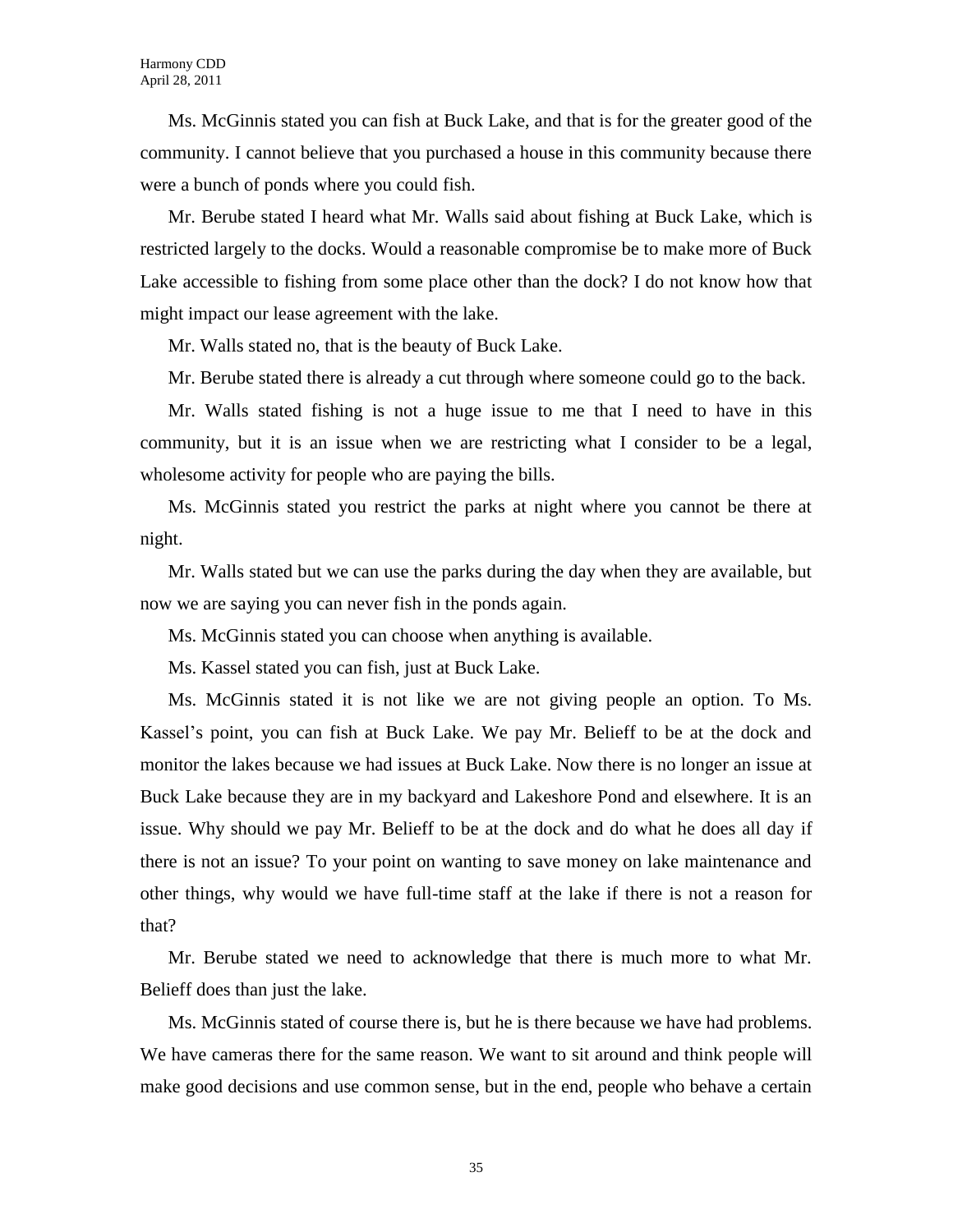way will continue to behave that certain way. It is not Mr. Walls and his son who are causing problems; it is someone else.

A Resident stated I bet if you ask all the residents in Harmony if they want to open up fishing in the ponds or not, there will be some residents who want to allow fishing but what I am hearing at this meeting and what I hear in the neighborhoods and parks is residents do not want fishing in the ponds. They all have reasons, some of which have been mentioned already. They do not want people in their backyard. They are concerned about kids. They have legitimate reasons. If you ask the population as a whole if they want fishing, I do not think there is any question that most do not want fishing in the ponds. Harmony is not the only place to go fishing. We provide fishing at Buck Lake, but if you do not like that, there is the rest of the State of Florida to go fishing.

Mr. Walls stated I have been fishing many places in Florida, but I will just say that reasonable people will sometimes disagree.

A Resident stated I have heard everyone's comments, and the only thing I will add is that for me, it is an issue of aesthetics. I am very interested in that. I do not want to study people to determine if one looks fine but another person with a dozen coolers and beer is not, nor is the person smoking and digging a hole in the pond bank. I do not want to spend my time on those kinds of issues. I agree with all the other comments about not wanting people in their backyard, safety and the other reasons mentioned.

Mr. Evans stated hearing no further comments, I will close the public hearing.

Mr. Berube stated I am looking to make a motion to ban fishing in the District-owned ponds and selectively sign the ponds in response to the need.

Mr. Evans stated those are two different issues. The signs are a response that the Board can make at any time. If your motion is to ban fishing in all the District-owned ponds, then that will be incorporated into the overall rule. How we respond to the enforcement or notification is a separate issue.

> Mr. Berube made a MOTION to prohibit fishing in District-owned ponds. Ms. Kassel seconded the motion.

Mr. Walls stated as a point of discussion, I can see where the vote will end up, but if we go in this direction and we do not have signs, we are back to where we were before.

Ms. Kassel stated that is a separate issue. We need to vote on this fishing issue first.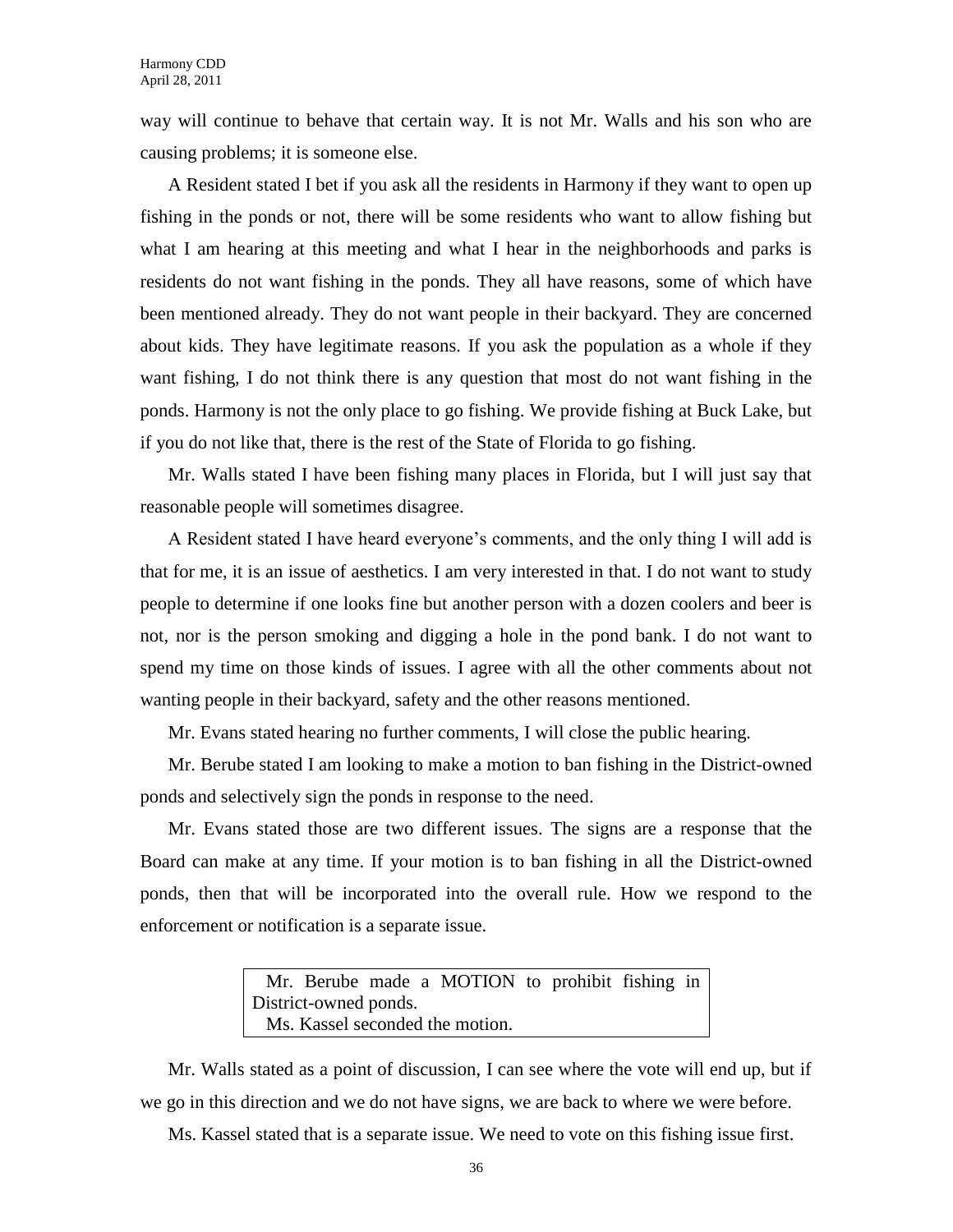Mr. Walls stated but you have to decide if this is going to be enforceable, then these people will have signs posted all around the ponds by their house. If we are going to say that there is no fishing, then we are going to have to post the signs.

Ms. Kassel stated we are only addressing District-owned ponds. The golf course can do as they choose on their ponds.

> Upon VOICE VOTE, with Mr. Evans, Mr. Berube and Ms. Kassel in favor and Mr. Walls and Mr. LeMenager against, approval was given to prohibit fishing in all District-owned ponds.

Mr. Evans read Resolution 2011-03 into the record by title, adopting the rules of procedure as amended.

Mr. Qualls stated Section 3.3.6 says that non residents may obtain an access card upon payment of \$1,000 for a family up to four and \$250 for each additional person. There was never any closure if the Board is comfortable with that amount and whether or not that correlates with the assessments.

Mr. Berube stated it has always been that amount.

Mr. LeMenager stated it does correlate with the operation and maintenance portion of the assessments.

Mr. Qualls stated I just wanted to make sure the Board was satisfied with that figure. I will ask that a motion to adopt Resolution 2011-03 be subject to any technical and grammatical issues.

> On MOTION by Mr. LeMenager, seconded by Ms. Kassel, with all in favor except Mr. Walls, approval was given to Resolution 2011-03 adopting Rule 1.5 of the rules of procedure, subject to final review by counsel for any technical and grammatical issues.

# **FIFTH ORDER OF BUSINESS Discussion of Access Card System**

Mr. Berube stated the email was the result of someone who saw the article in the Harmony Notes and contacted me. His concern is that he owns two Harmony properties that he and his family member use, typically during the winter for the short term, not rentals. He wanted to know how his family members would get a card for a short-term basis.

Mr. LeMenager stated they do not.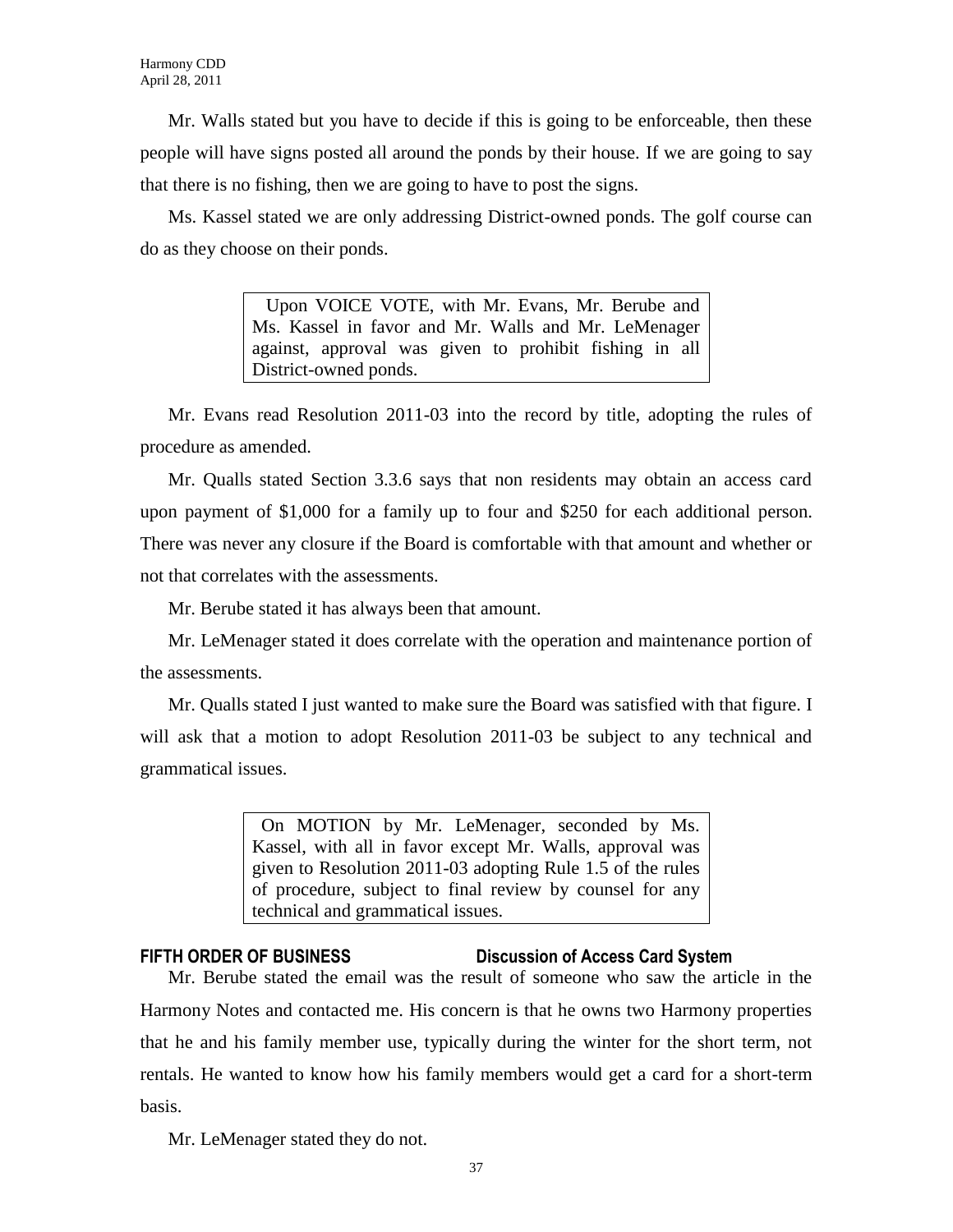Mr. Berube stated that is exactly right. At the time, I said I would raise this at a meeting to add an addendum. Since then, I have done a little research and apparently these houses are being used as short-term rentals. It is not his family members that he wants to acquire the cards for; it is the renters. I said I would raise the question, but I think we take no further action on this. The rules we just adopted stand as they are and if they want access cards, then they can provide a lease agreement that is a term of at least seven months.

Mr. Evans stated as a property owner, he qualifies for his own access cards.

Ms. Kassel stated he does not get any for his guests.

Mr. Evans stated that is correct.

Mr. Berube stated I agree, but that was his urging of me. The reality is, he wants to be able to market his homes as short-term rentals and allow his renters to use the facilities.

Mr. LeMenager stated I seem to recall this person's name being brought to the ROA for appropriate action.

Mr. Boyd stated that would be a zoning violation.

Mr. Berube stated that is correct. This all came to light after the fact because I saw some people in the pool who were renting the house that week, waving the key around saying they had to return it to the management office.

Mr. Walls stated while we are on this issue, I would like an update of where we are on the new system.

Mr. Haskett stated I distributed a proposal from a company to do all the programming of the system. I do not know if Mr. Moyer has staff lined up to enter all the data and download it, but this will take care of that work effort for \$950. This company is willing to import all the information to get the system setup based on the physical addresses. Once we get all the specific information for each resident who is getting a card, this can all be entered into the system as an update.

Mr. Berube asked they will create a database?

Mr. Haskett stated it has already been created through the tax roll. That information will be imported to make sure it has all the security levels that are required.

Mr. Walls asked should we wait to enter people into the data base until they come to apply for a card?

Mr. Haskett stated someone has to enter all the addresses into the system first.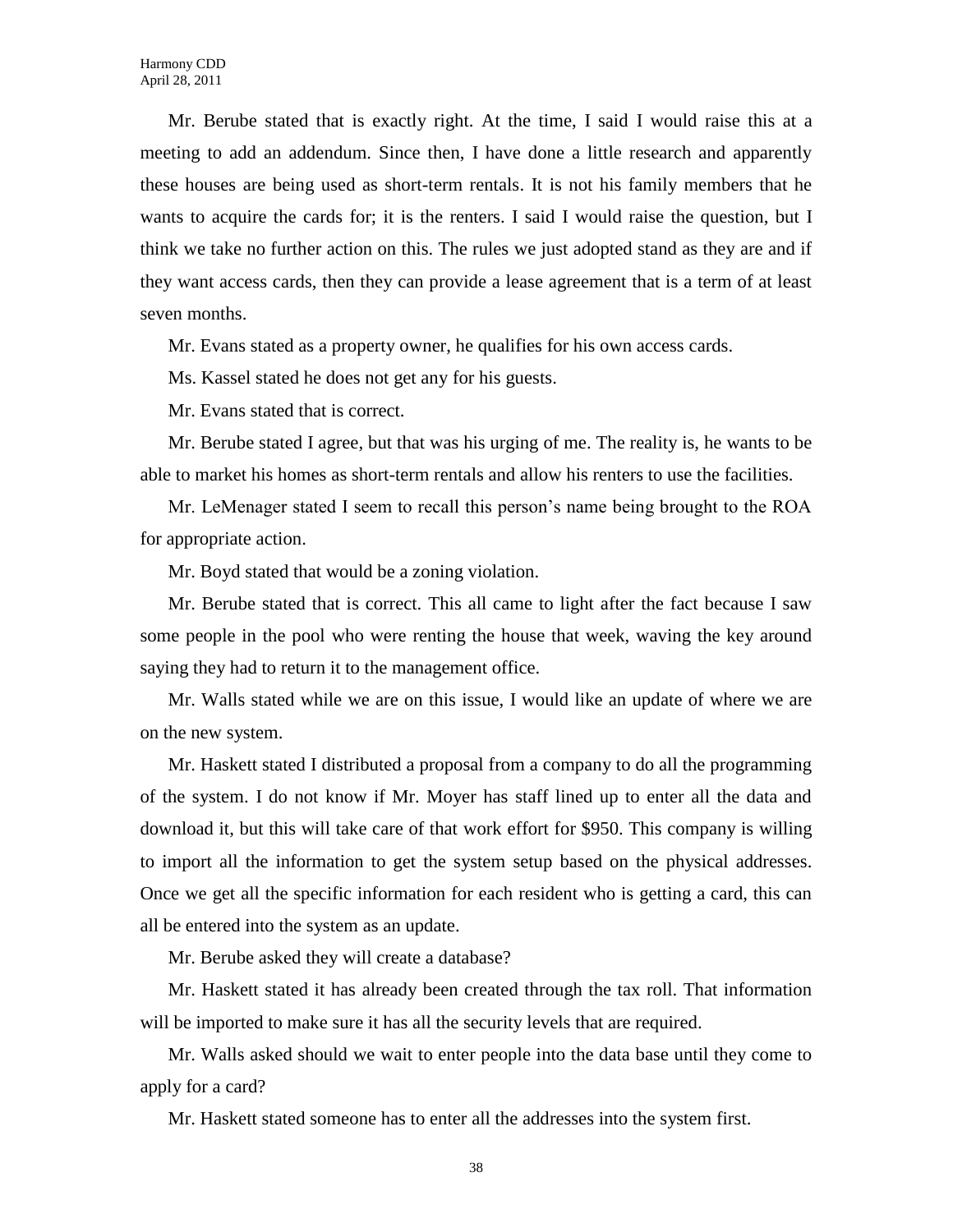Mr. Walls asked is this a web-based program? How does it work?

Mr. Haskett stated it is a software program on a computer, and we will need to determine who will host that computer. The database has to be uploaded at each of the three locations into the control units.

Mr. Walls asked each of the control units maintains data independently? Is there a link among them?

Mr. Haskett stated they do have the technology to link together and it is real time. Otherwise, it may end up being done on a weekly basis after all the new information is entered.

Mr. Walls stated so there will need to be a link between the management office and somewhere in Harmony to do this upload on a regular basis.

Mr. Berube stated we will need a laptop to communicate with the readers and probably storing this database.

Mr. Haskett stated that is correct.

Mr. Berube stated then we need to authorize the purchase of a laptop now rather than waiting another month.

Mr. Walls asked does Mr. Moyer provide this service for any other communities? How do you do this for those communities?

Mr. Moyer stated yes, we do this for Brighton Lakes and VillaSol. It is a computer program that we update and issue cards and load into the database. I do not believe it is the same kind of system that Mr. Haskett is describing.

Mr. Walls stated it sounds like you are using a central database from your office, and once you enter the information, it gets uploaded. You must have some type of connection from your office connection to those sites where you enter the data and gets it updated.

Mr. Moyer stated that is correct.

Mr. Walls stated then this is a different system.

Mr. Berube stated the difference is the gate controllers will not be web accessible at least at this point. Our connections between the controllers will need to be a manual connection. That is why I suggested getting a laptop. If we need to adjust the programming at the controllers, it will tie in with the laptop. Potentially we will have a database prepared that ought to be stored on the laptop.

Mr. Walls asked what is the connection at the controllers? Is it a USB connection?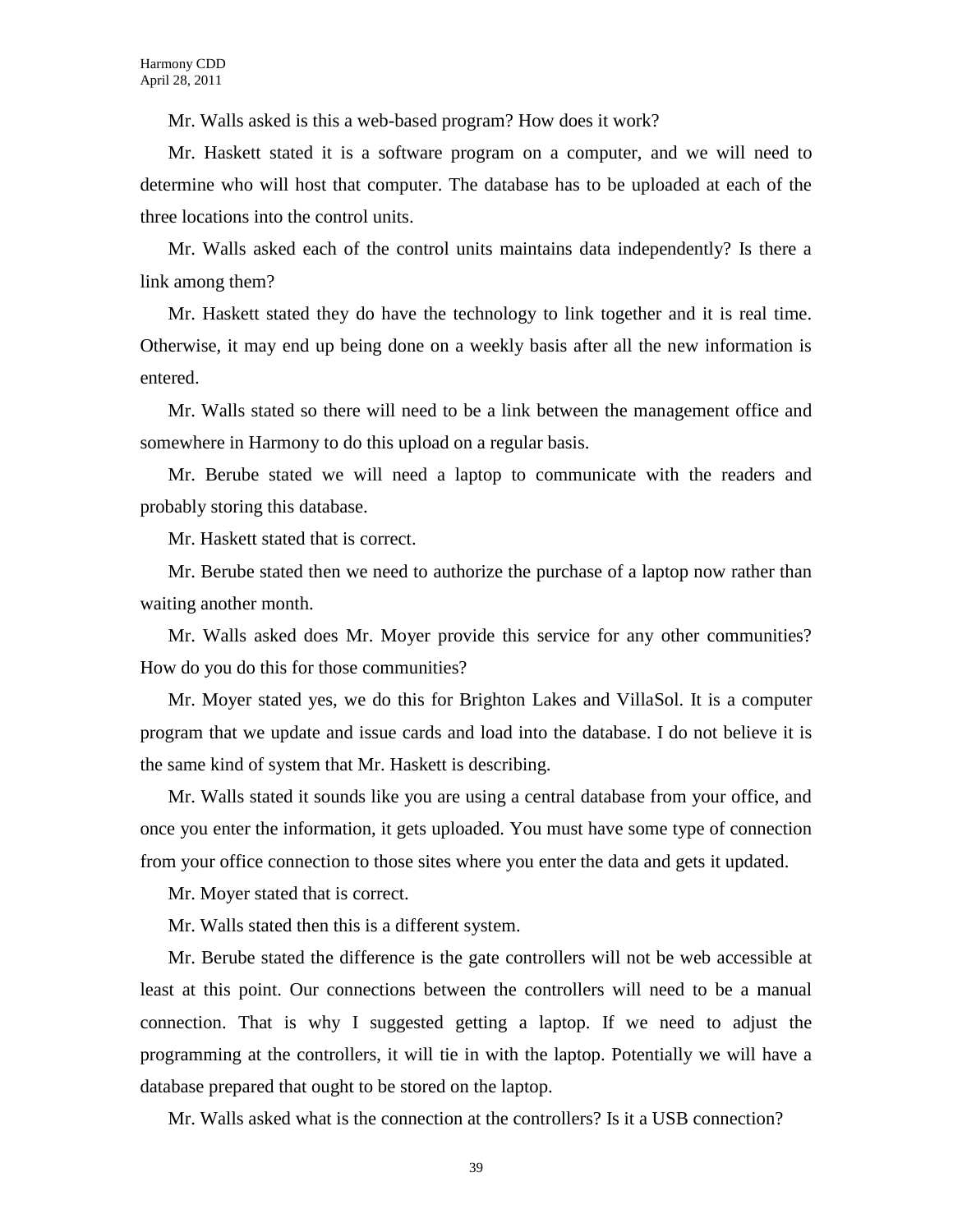Mr. Haskett stated it converts to a USB connection to hook to a computer.

Mr. Berube stated it will need to be a wired connection.

Mr. Walls asked does it require a computer at the access point?

Mr. Haskett stated yes, to have all the technology downloaded. There is a pad where you can manually enter everything, but that is not feasible to enter all the information at the location.

Mr. Berube stated it is much easier to make the changes on the laptop and then connect to the controllers.

Mr. Haskett stated I will ask them to evaluate what it will take to get them all linked together. The cameras can also be web accessible but we have not gotten to that point.

Mr. Walls stated it was my understanding that it was going to be that way all along. This is an obstacle we need to address because now there will be a lag from the time someone is issued their card and when they can actually access that facility.

Mr. Haskett stated the cards are already preprogrammed and each card will be assigned to a physical address. They will have access immediately.

Mr. Walls asked how does that work if you have a minor who can only access certain facilities?

Mr. Haskett stated those cards will be programmed differently.

Mr. Walls stated you will need to have a menu of cards available for each property.

Mr. Haskett stated that is correct.

Mr. Walls stated that sounds difficult to manage.

Mr. Berube stated the boat dock is available to everyone 12 and older, so all the cards will access the boat dock, but the younger kids' cards will not open the pool gates until they are 16.

Mr. Walls stated that means you are going to have one of those preprogrammed cards ready in the system.

Mr. Berube stated we have not gotten to the mechanics of the operational aspect yet. If they make it web accessible, that may change the need for a laptop since that can be done from a computer anywhere that is online.

Mr. Walls stated we should find that out before we go purchase a computer.

Mr. Berube stated I think we should go with web access for the cameras, as well. Then we can monitor them. What I have seen this past week is that people are opening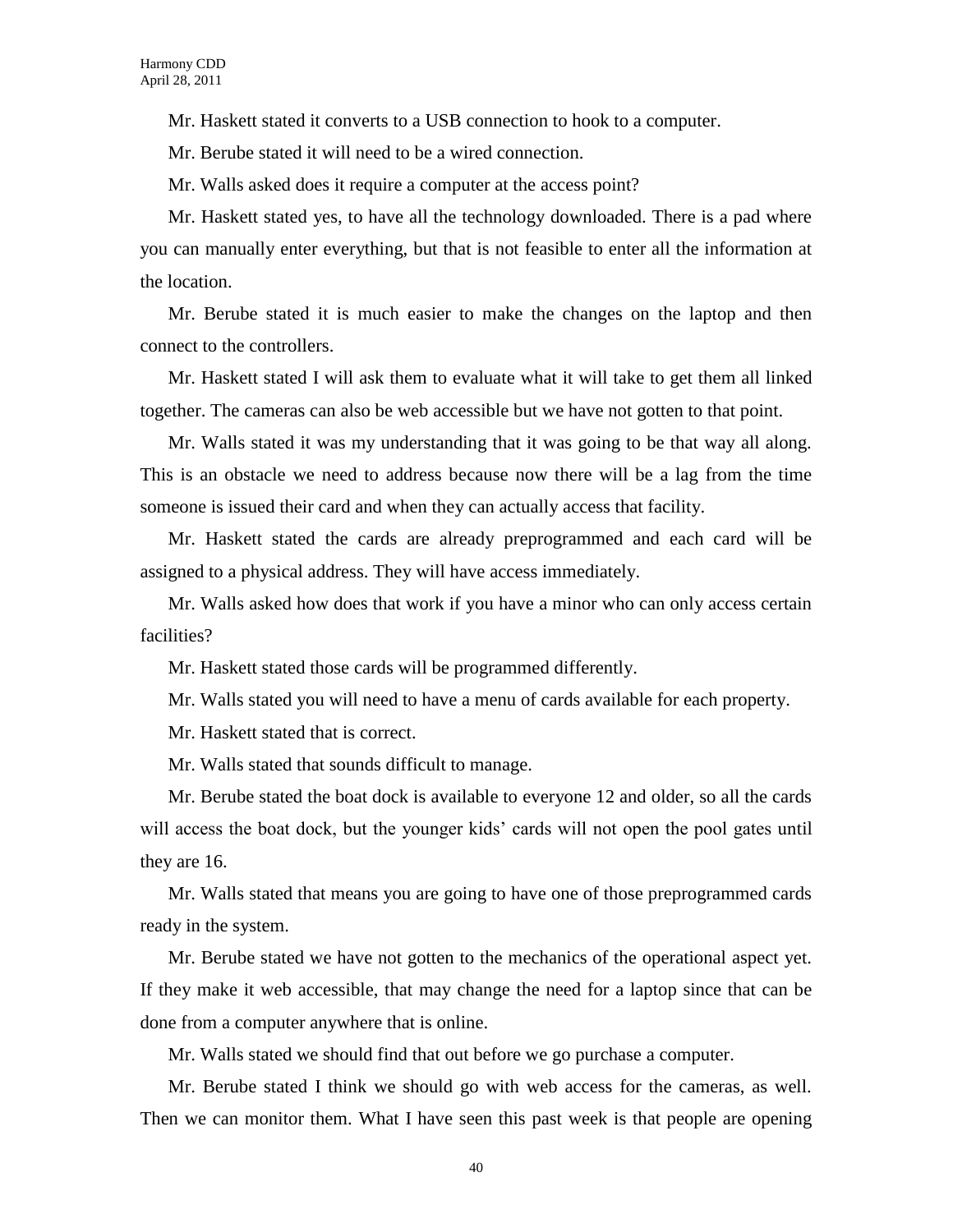the gates for other people. People claim they forgot their key and most people ignore them, but someone always goes and opens the gate. We will need a sign that tells people not to open the gate for people who do not have an access card, understanding that if you do, your card may be deactivated. The only way we will know who is doing that is to have the camera monitored.

Mr. Walls stated there is really no stopping that.

Mr. Berube stated but that is one of the reasons we are switching to new gates and card access, to stop that from happening, and we will need to be tough about it.

> On MOTION by Mr. Berube, seconded by Mr. LeMenager, with all in favor, approval was given to the proposal from ITECH Mania for access card data entry services, in the amount of \$950, as discussed.

Mr. Haskett stated the components will be installed beginning next week. Tuesday will be at Buck Lake. The fence has been installed for a couple weeks. The smaller fence was removed and some bollards were installed to prevent vehicles from driving through the pine trees down the pathway. It is a nice improvement. The gates at the Swim Club and Ashley Park came in and were not quite the quality that I thought they were going to be, so I asked them to look at them again. They were reordered, and they are manufacturing the gates themselves so they will be a little higher quality and sturdier. We should have them installed next week along with all the other components. The next step is to select days for residents to come and start the identification process.

Mr. Berube stated before we do that, the data has to be entered. Do we have the cards yet?

Mr. Haskett stated yes.

Mr. Berube asked do we have the printer?

Mr. Haskett stated no.

Mr. Berube stated so we cannot select a day until we have the printer.

Mr. Haskett stated I think the best possible route is to have forms available on the website that they can fill out with their information, which can be put into the system in advance. Then when they show up, all they have to do is have their pictures taken. Otherwise, it will be several long days with 1,000 residents trying to get that all done.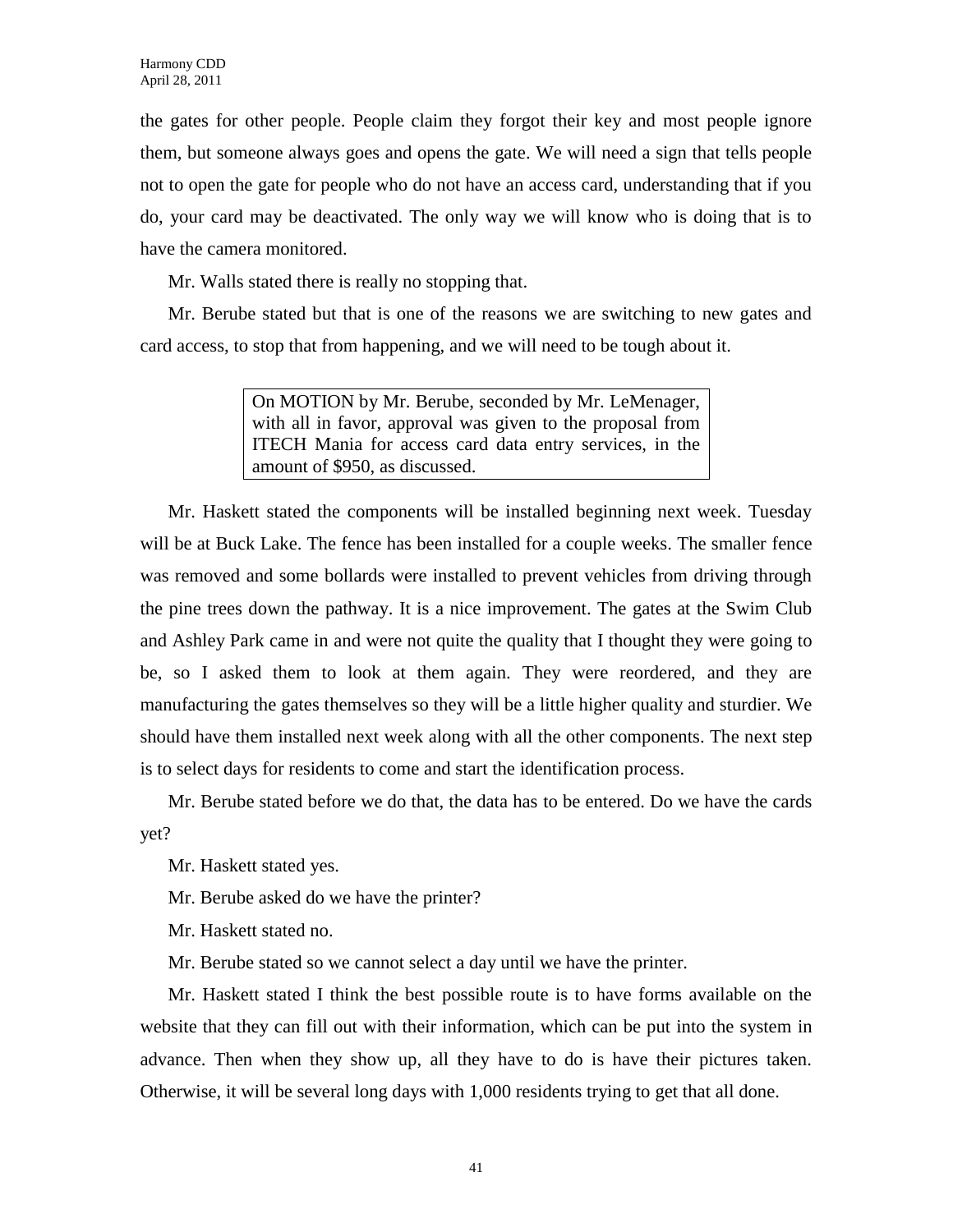Mr. Berube asked who will handle the mechanics of that? Will it be the management company?

Mr. Haskett stated probably, yes.

Mr. Moyer stated we will need to work out those details.

# **SIXTH ORDER OF BUSINESS District Manager's Report A. Financial Statements**

Mr. Moyer reviewed the financial statements, included in the agenda package and available for public review in the District Office during normal business hours.

Mr. Moyer stated we received a sizable amount of our non-ad valorem assessments on April 11, 2011, which we anticipated, so we are now 93.1%. We expect collecting the balance from people who pay past the deadline, but to the degree that they do not pay, those will go to certificate sales in the first part of June. Historically we have always received all our assessments through the certificate sale process. We are under budget on our expenses, and overall our financial condition is in good shape.

Mr. Berube stated under Miscellaneous Services, we have an actual expense total of \$15,000. We also have a line item for Tree Trimming Services, showing no expenditures. I think we had the trees trimmed for \$15,000, but should that expense be under the Tree Trimming line item?

Mr. LeMenager stated yes.

Mr. Moyer stated I will have the accountant reclassify that expense.

Mr. Walls asked was that expense contemplated for planned tree trimming services?

Mr. Berube stated yes.

Mr. Walls asked it was not for the additional trimming we had done?

Mr. Berube stated no. Miscellaneous Services is budgeted for \$10,000, but Tree Trimming Services is budgeted at \$15,000.

Mr. Moyer stated that is shown in the notes on page 9.

Mr. LeMenager stated Luke Brothers provided all the tree trimming services this year.

### **B. Invoice Approval #132 and Check Run Summary**

Mr. Moyer reviewed the invoices and check summary, which are included in the agenda package and available for public review in the District Office during normal business hours, and requested approval.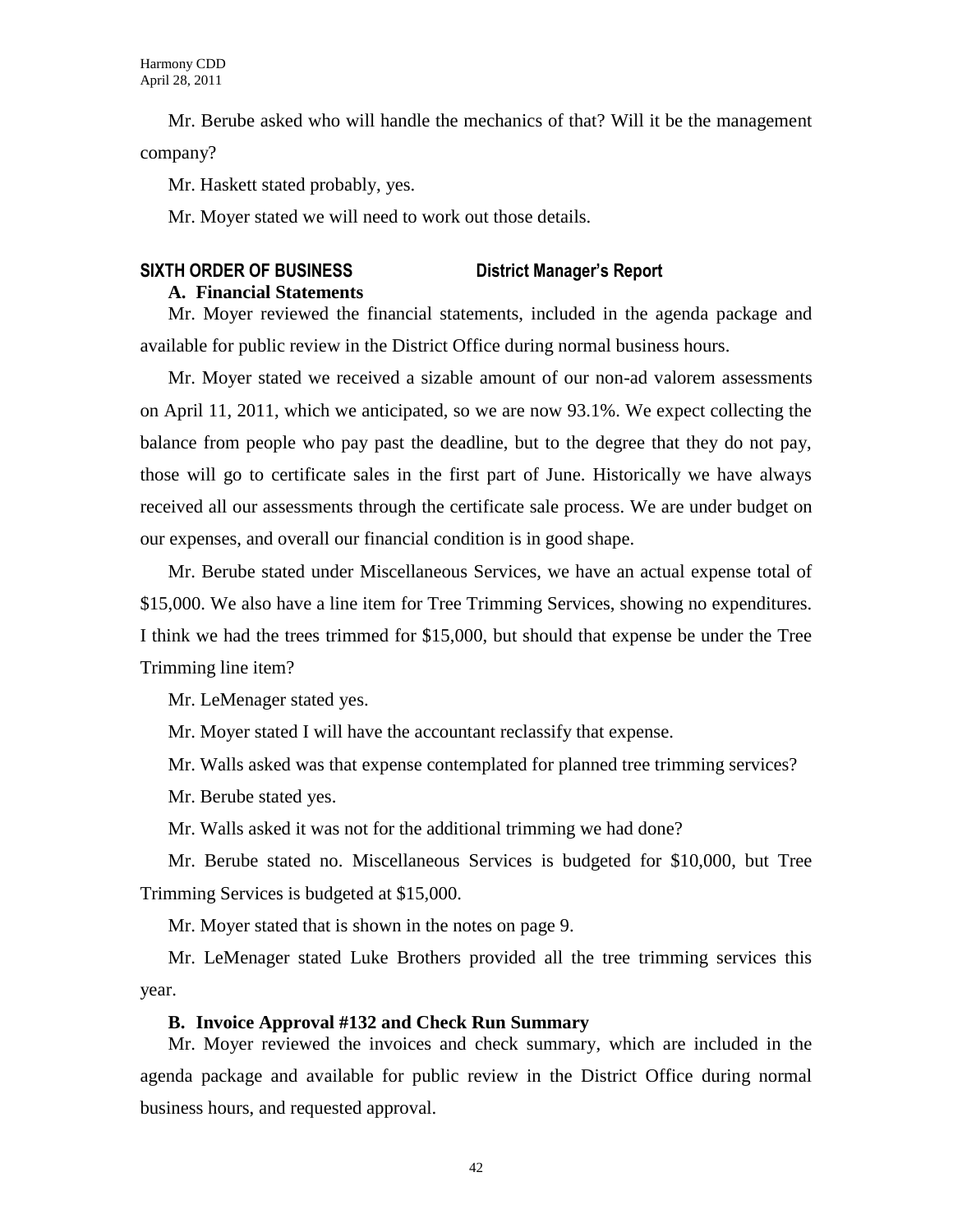Ms. Kassel stated the Young vanAssenderp invoice dated April 7, 2011, included a telephone call with a resident to review and assess Mr. George Schiro's request. I wanted to know what the request was, whether or not it was approved, and whether or not any of these other items had to do with that phone call.

Mr. LeMenager asked was that his public records request?

Mr. Qualls stated I will confirm that with Mr. vanAssenderp. I am not positive why January charges are showing up on this particular invoice. This was around the time of his public records request. He called the office on several occasions, but I invoiced only a small fraction of the time that I spent talking with Mr. Schiro.

Ms. Kassel stated that was six or more months ago.

Mr. Walls stated it was before I was on the Board.

Mr. Qualls stated I will check why these charges are just now showing up on this bill.

Mr. Berube stated all the other invoices never called Mr. Schiro out by name. This is different in that his name is listed. Are we sure this is not some other phone call he made?

Mr. Qualls stated the only resident listed on the invoices is Mr. Schiro because he is the only resident who ever calls us. I did not know if it was appropriate to list his name, but Mr. vanAssenderp listed his name. That might have been an email that Mr. Schiro sent, because he sent a series of emails relating to District action. We were responding to try to show Mr. Schiro why the District action met not only the letter of the law but the spirit of the law. I can produce those emails for you if you would like.

Mr. LeMenager stated the Doug Thompson Grading invoice was for the paths to the sheds, and I believe that is supposed to be a capital expense as I recall from the notes that were attached with the invoice.

Ms. Kassel stated we made the motion to approve this invoice from the capital funds.

Mr. Moyer stated we will requisition that out of the construction trust fund, so it will not be part of this invoice approval. I would like to add an invoice from Hydrocom Technologies in the amount of \$2,101.50. It missed getting on your invoice list last month and was carried over and did not make the list again this month because the information arrived too late.

Mr. Berube stated we did not approve that last month because there were questions about how the figures were arrived at, so Mr. Golgowski had to request how they arrived at all those hours, which makes sense once they explained it.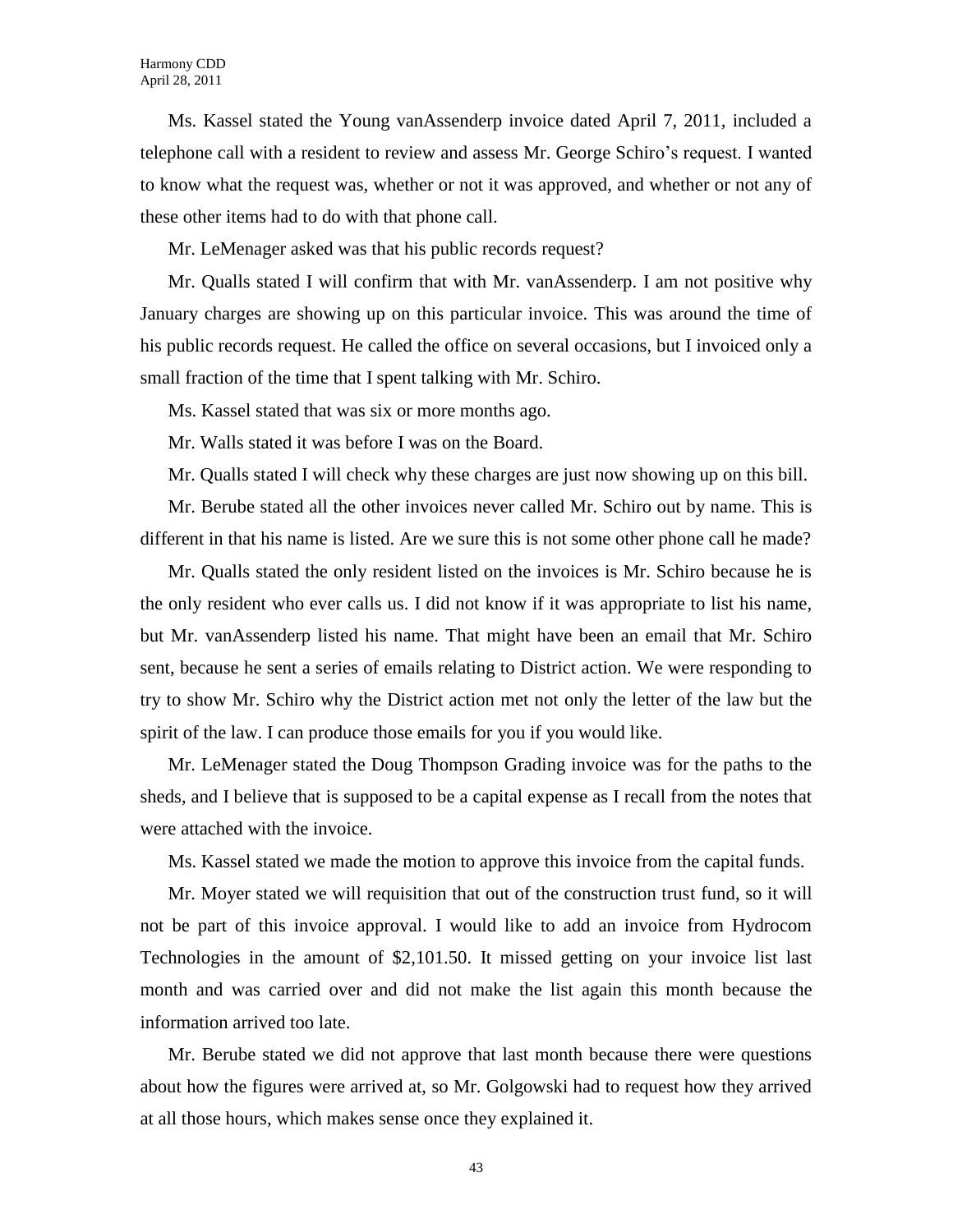On MOTION by Mr. LeMenager, seconded by Mr. Walls, with all in favor, approval was given to the invoices as presented, including Hydrocom Technologies but excluding Doug Thompson Grading.

Mr. Boyd stated if the Board will approve the Doug Thompson Grading invoice, I will prepare a requisition from capital funds.

Mr. LeMenager stated we previously approved this invoice from capital funds at the January meeting.

# **C. Public Comments/Communication Log**

Mr. Moyer reviewed the complaint log as contained in the agenda package and is available for public review in the District Office during normal business hours.

Mr. Walls stated I have seen people walking past the doggie pots taking stacks of bags. I presume they are taking them for walking their dogs, but if they are taking a bunch of them, that may be why we have comments that there are no bags at the doggie pots.

Mr. Berube stated I saw those comments, too, and I thought that was unusual because usually Mr. Rick Druckenmiller is right on top of that kind of thing.

Mr. Walls stated I saw a woman with a handful of them, so hopefully she is using them for her dog walks.

Mr. Berube stated if they are ever empty, they do not stay empty for long because Mr. Druckenmiller carries a case on his cart.

# **SEVENTH ORDER OF BUSINESS Staff Reports**

# **A. Attorney**

Mr. Qualls stated I appreciate you letting me participate by phone. It is good to be close by during these last days of Session, which is almost over.

# **B. Engineer**

There being nothing to report, the next order of business followed.

# **C. Developer**

# **i. CDD Staff Structure and Responsibilities**

Mr. Tome stated I distributed some information to use as a guide as it relates to District staff. There are no specific issues or situations that we are specifically addressing in any situation, but since the District now has two employees, we are trying to make sure that since the development is helping to facilitate the management process of those employees that we are in agreement as it relates to things that are noted about day-to-day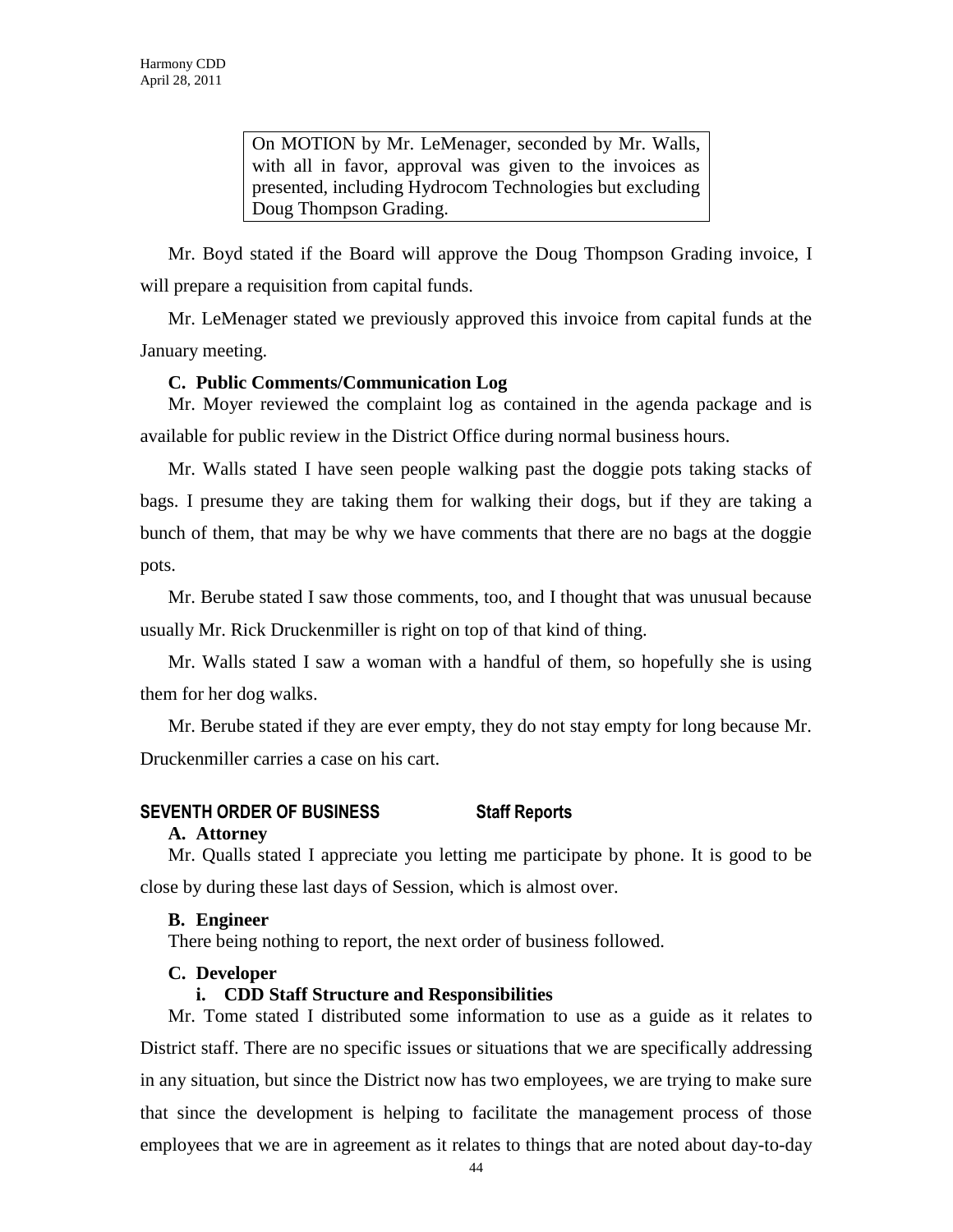direction and reporting, time sheet review, overview of work, quality and other items mentioned. I noted disciplinary actions, but there are none that need to be taken now. I do know that Mr. Brian Smith at Severn Trent reviews these time sheets. They are also reviewed here locally by Mr. Haskett and Mr. Golgowski. For consistency in having two employees, we propose that Mr. Haskett continues to be the person who initials the time sheets and forwards them to Mr. Smith, who can do what he needs to do administratively. From a perspective of making sure that there is one voice of guidance, we would ask that if Mr. Haskett is the one giving direction, we would like to know how that flow of direction looks like and what it should be. If something should go to Mr. Belieff or Mr. Druckenmiller, we need to know how that should get there, if it is through Severn Trent to the staff, from the Board to staff, or directly to the staff. As these individuals are here longer and more Board members get involved in the daily activities, we want to make sure there is not a situation where too many people are giving direction to the employees. If we get to the unfortunate situation where it is not working out with an employee, they will have a conflict because of getting different direction from different people, and it will not be a good separation situation. We do not anticipate ever getting there, but I am sure each of us can appreciate wanting to have just one boss instead of five or eight different directions. In that same light relating to the District's contractors, we also want to understand what that flow looks like as well. If there are any deviations from the daily or monthly scope of services, we would like to know how that process works as well.

Mr. Moyer stated the way that works for most of what we have setup is that the District Manager is in charge or his designated appointee. Perhaps I need to go on the record naming your staff, whether it is the Harmony Development staff or an individual, as my designee to provide onsite management of District employees. The only thing I take exception with that you will have to get in contact with me is regarding disciplinary actions only because these employees are part of a very large corporation that has very complex human resource requirements. It is frustrating to some of us, including me, but that is the way it is. If there is disciplinary action, then you need to involve me and Severn Trent's human resource department. Mr. Qualls, do you agree that if I make that designation, that it is sufficient?

Mr. Qualls stated yes, I think the key point from a legal standpoint is that the Statute says that the Board shall hire a District manager who shall manage the works of the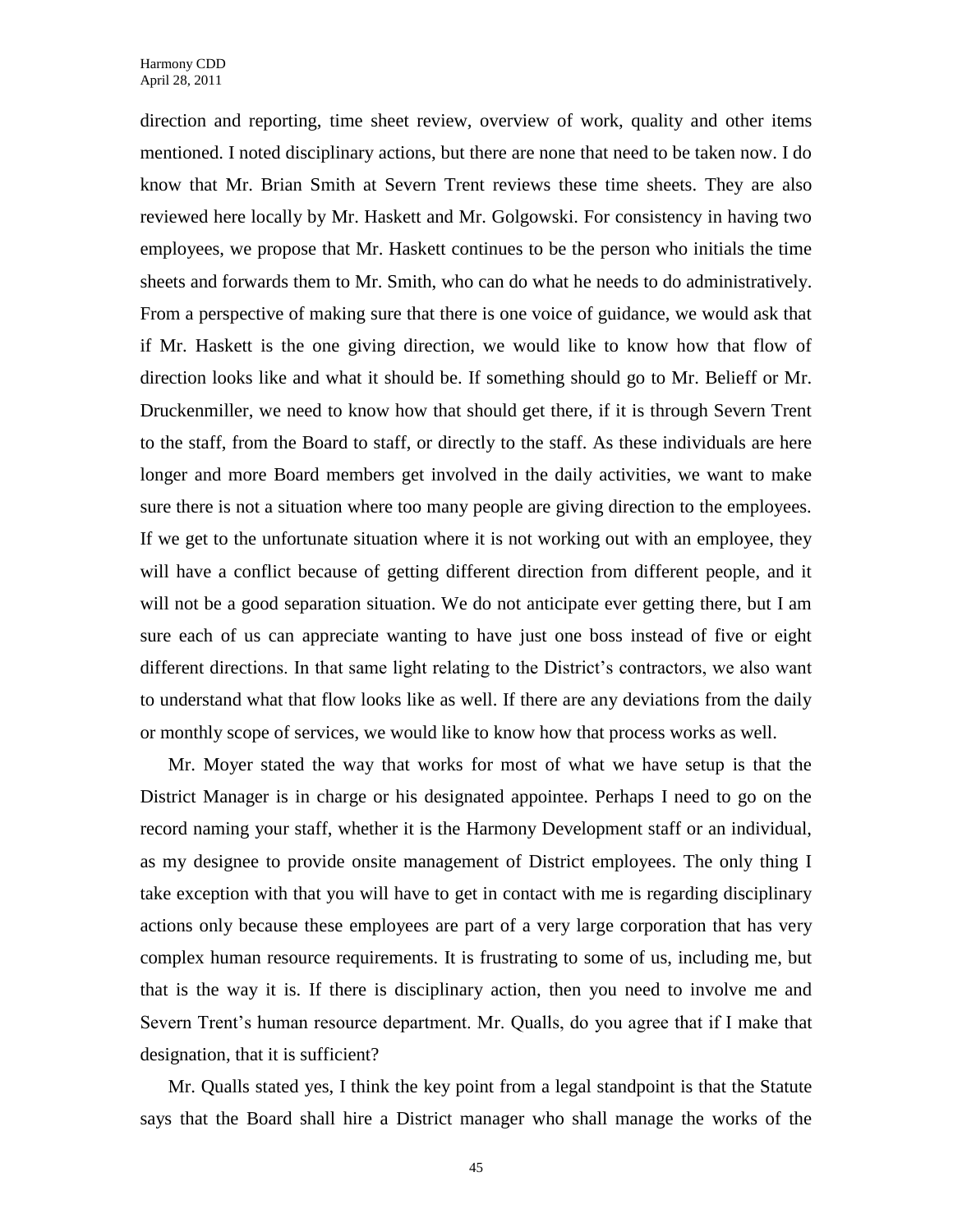District. How the district manager goes about that by appointing a designee is a sufficient way to do that.

Mr. Moyer stated the value the Harmony Development staff brings to the equation is if Severn Trent did provide that service, which Severn Trent provides through Mr. Smith, his job is to go from project to project to oversee his staff and interact with contractors and give direction. That is a \$20,000 to \$30,000 per year job.

Mr. Berube stated I realize some of this may be as a result of some of my interactions with Mr. Belieff and Mr. Druckenmiller. Both employees see me in the community from time to time, and we have a good repoire. I have been involved in some areas with both of them that could easily have created a problem that I did not foresee coming, and inadvertently we have created some friction from time to time. As a result of that, I still talk to them but the decision making process will be changed. There will be more commentary among the interested parties. There are some things you do at times that you figure will be fine but they end up differently. As a Board member, I think we should designate Mr. Haskett as the contact person for both of them, and also Mr. Golgowski to a certain degree as it relates to Mr. Belieff. I do not have any problem with that. If you are looking for a structure, I think Mr. Haskett handles the employees just as you manage contractors and vendors.

Mr. Walls stated something we need to be aware of is that the Harmony Development staff will not be here forever, and there help is good only as long as they offer it. I think we need to start contemplating and working out with them when a transition needs to happen. We need to plan for that in our budget and we need to make sure we are ready for that. We should start a dialogue, and perhaps Mr. Haskett can work that out with Mr. Moyer on a timeframe for when the District should become self sufficient.

Mr. Tome stated given the current economy, I think we will be here for quite some time.

Mr. Walls stated I very much appreciate what your staff does and I try to stay out of all the day-to-day activities because I do not see that as my job. I appreciate you being available to me when I have questions.

Mr. Berube stated as do I because I am in their office often.

### **ii. Dog Waste Disposal System**

Mr. Haskett stated I provided a proposal for five dog waste containers. We need a few extra ones available because some tend to wear out quickly and some need to be replaced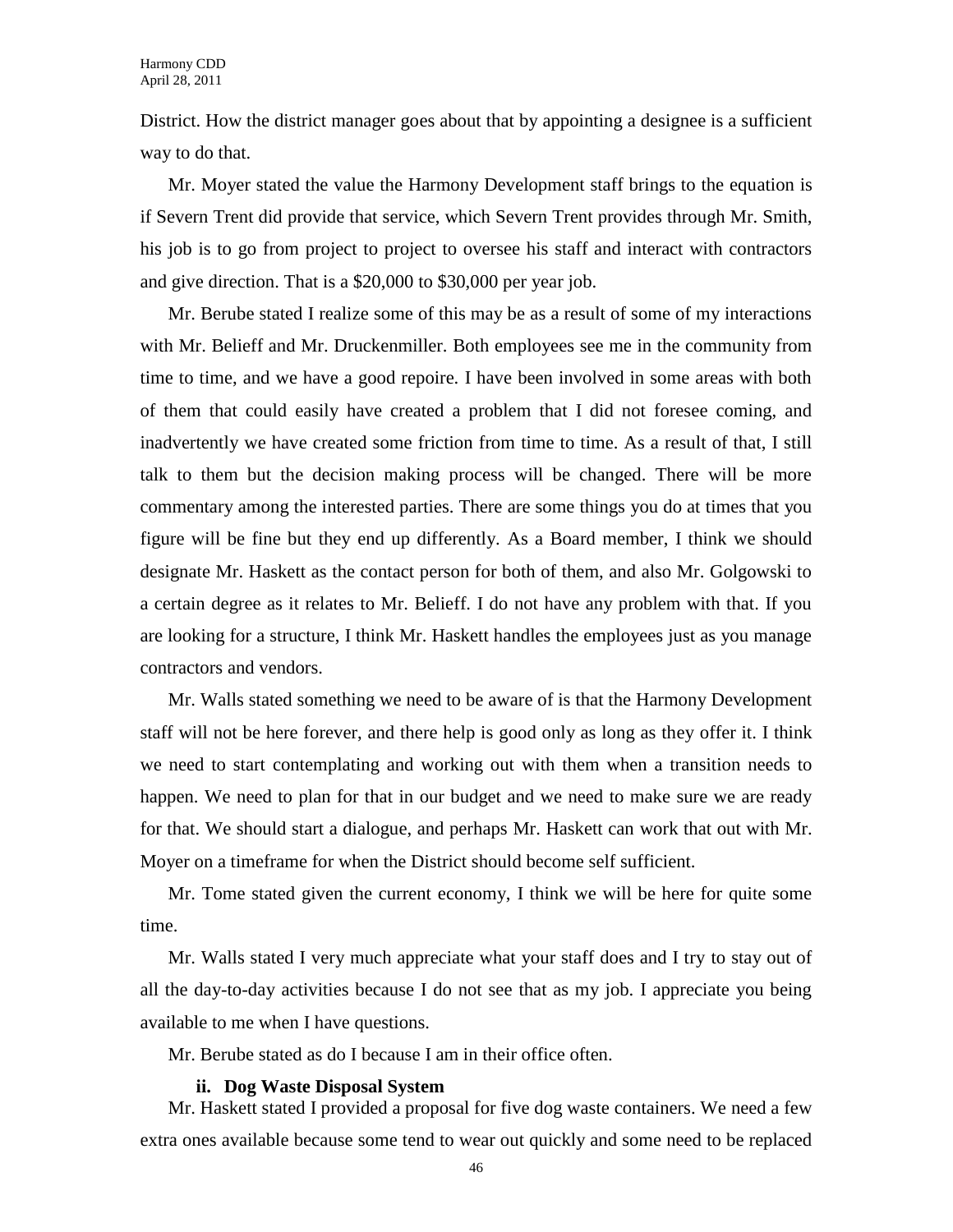due to old age. This item has been included in the budget, and I would like to as the Board's approval to proceed with these.

Mr. Berube asked are they similar to what we have now?

Mr. Haskett stated Zero Waste used to be JJB Solutions; they merged, and it is the most recent product that we have. They are all aluminum instead of steel.

Mr. Berube stated the steel ones have proven to not stand up as long.

On MOTION by Mr. Walls, seconded by Ms. Kassel, with all in favor, unanimous approval was given to the proposal from Zero Waste for the purchase of five dog waste containers.

# **EIGHTH ORDER OF BUSINESS Supervisor Requests**

Ms. Kassel stated in the future when we are going to perform a major activity, such as future tree trimming or pond management or changing something about the turf, I would like to bring the County Extension Office because they are the experts in this matter to help guide us in how we setup the criteria, expectations and the contract so that we achieve a desirable result. I believe Mr. Golgowski has met with the County Extension Office about this kind of thing.

Mr. Golgowski stated that is correct; they provide great guidance and have consulted with me in the past.

Ms. Kassel stated they are very willing to consult with us on these matters.

Mr. Moyer stated I would caution you that we have done exactly the same thing in other Districts. The Extension Office will go 100% by the book and they will tell you the textbook approach, and sometimes that does not work. There are situations where you cannot do textbook activities, depending on the situation. As long as we can leave some discretion with Mr. Golgowski, that is fine.

Mr. Walls stated such as St. Augustine turf care.

Mr. Golgowski stated they are with the University of Florida, so they have certain influences at work on them. They are a good resource.

Ms. Kassel stated I am not saying that we do everything they suggest, but at least bring them in and hear what they have to say before we move ahead with things.

Mr. LeMenager stated we slipped a little this month; there was quite a stack of papers for us at tonight's meeting. Let us get them into the agenda package so that we do not have to digest a lot of additional material at the meeting.

47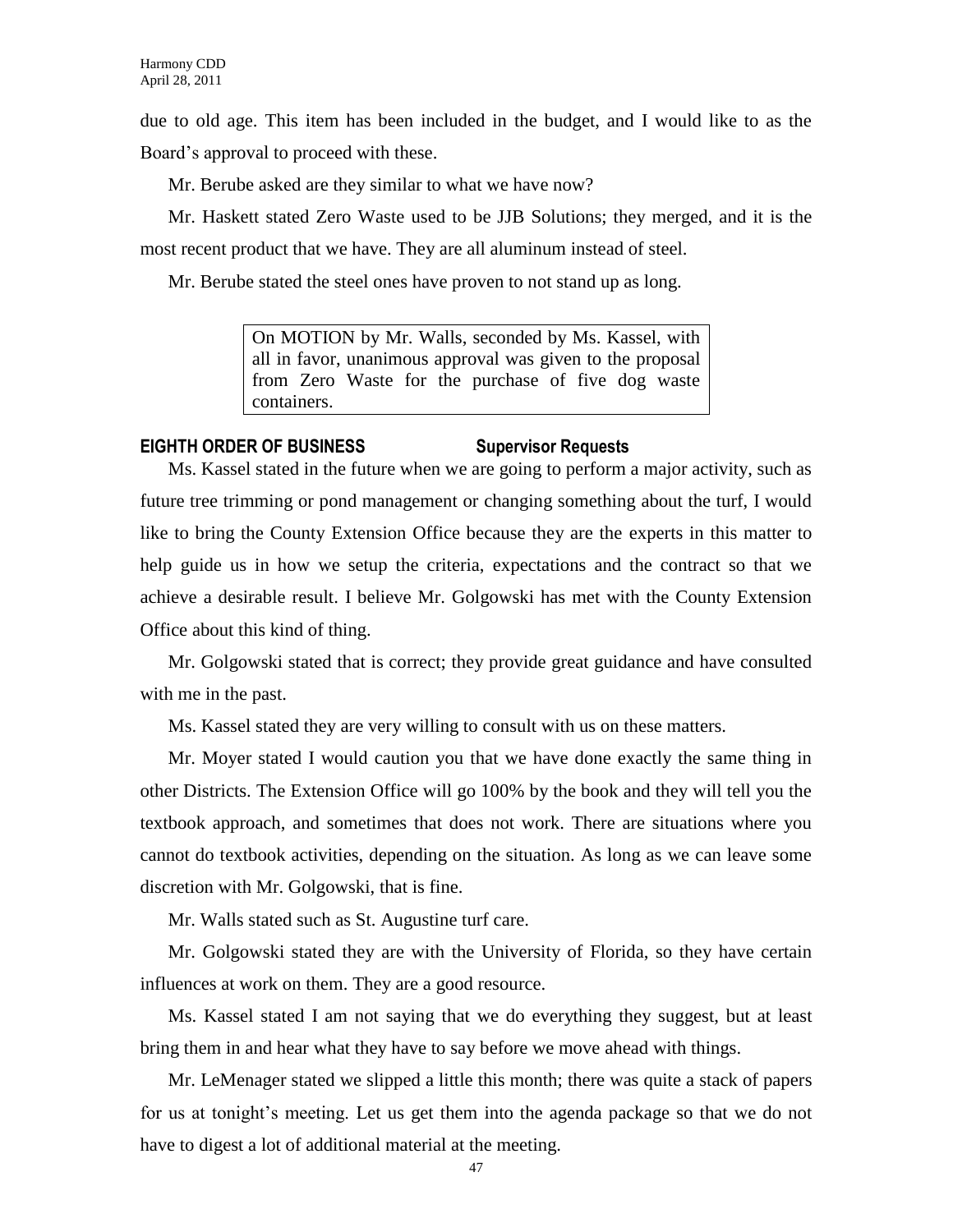Mr. Berube stated it was brought to my attention that Mr. Belieff is doing a lot of his work on a golf cart that belongs to the Harmony Development Company. This goes to a comment made by Mr. Walls and the concern that the CDD needs to be self reliant, which Mr. LeMenager and I have also commented on previously. I do not have an issue with him using a golf cart, but if he is going to do that as a District employee, then it should be on a District golf cart. Harmony Development Company has indicated they do not have a problem with the current setup, but my concern is if there is an accident while Mr. Belieff is driving the golf cart, who is liable and who will pay for the repairs. Mr. Tome offered that we could purchase the golf cart Mr. Belieff is currently using for \$1,000, which seems perfectly adequate. It leads us toward being more self sufficient with our employees. We have storage space for it. If there is a problem with the golf cart, we now have the ability to fix it on our own. I think it is the right thing to do.

Mr. Walls asked would you lease it to us for a nominal fee?

Mr. Tome stated we were discussing a power source to recharge it, so if you think about where you are currently at, that will be something to think about to make sure it can be charged in your storage facility.

Mr. LeMenager stated let us think this through a bit more.

Mr. Berube stated we can discuss this next month.

Mr. LeMenager asked will the budget be presented to us next month?

Mr. Moyer stated yes.

Mr. LeMenager stated to the extent people have some ideas that they would like us to consider, that is the time. Otherwise, during the rest of the year, we always question if it is included in the budget and sometimes have to delay items to the next fiscal year.

#### **NINTH ORDER OF BUSINESS Audience Comments**

Mr. Dennis DeMaria stated as the temperatures start to get warmer, we are starting to see increased activity at the Ashley Park swimming pool. Some residents asked me to request if you would put up a clock inside the facility so that it can be visible from the pool.

Mr. Berube stated perhaps we can get one that is battery operated.

Mr. LeMenager stated that is not a bad idea.

Ms. McGinnis stated regarding the attorney's bill for Mr. Schiro, I know he can request public records. If the attorney is your agent and yet the residents are paying for